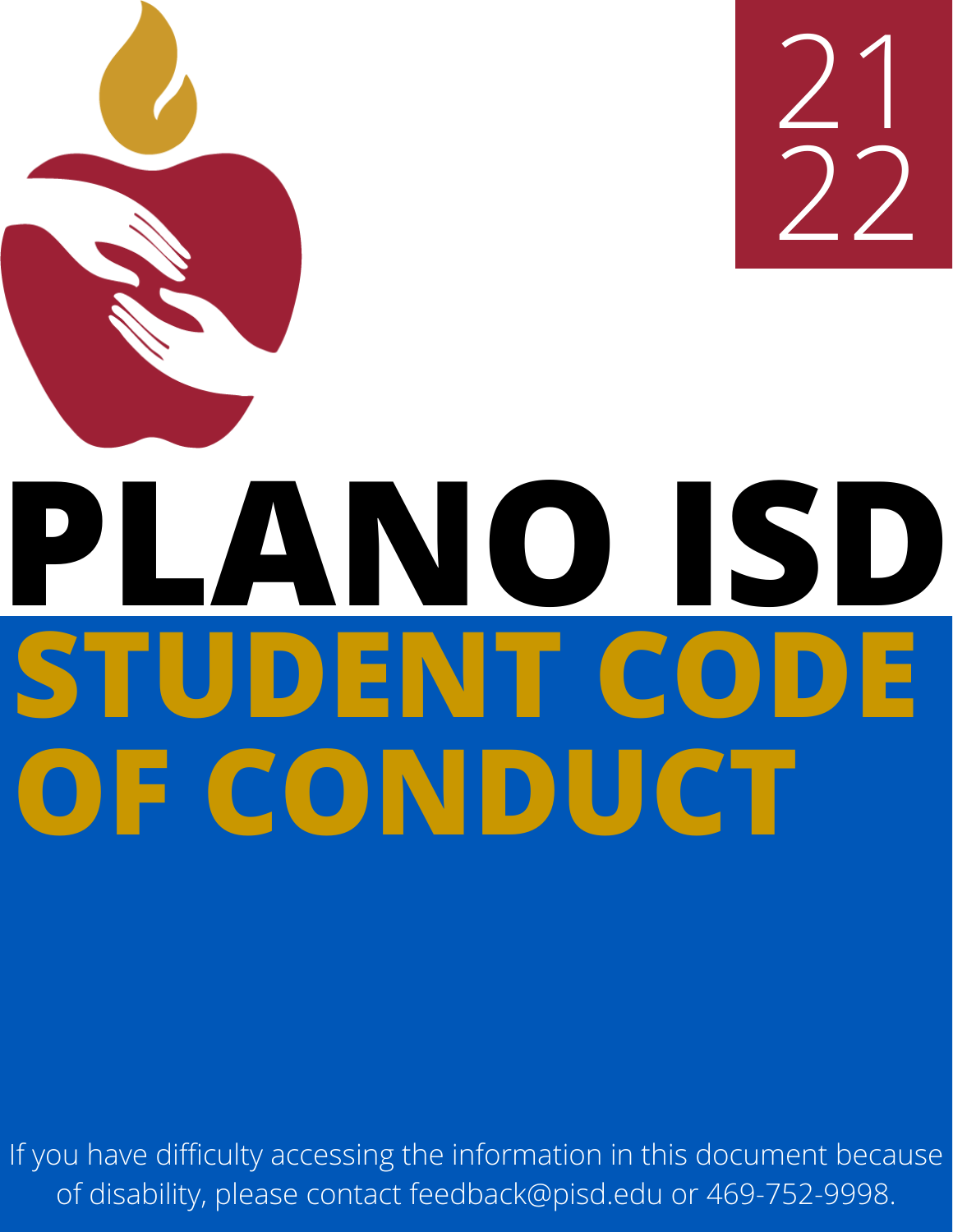# TABLE OF CONTENTS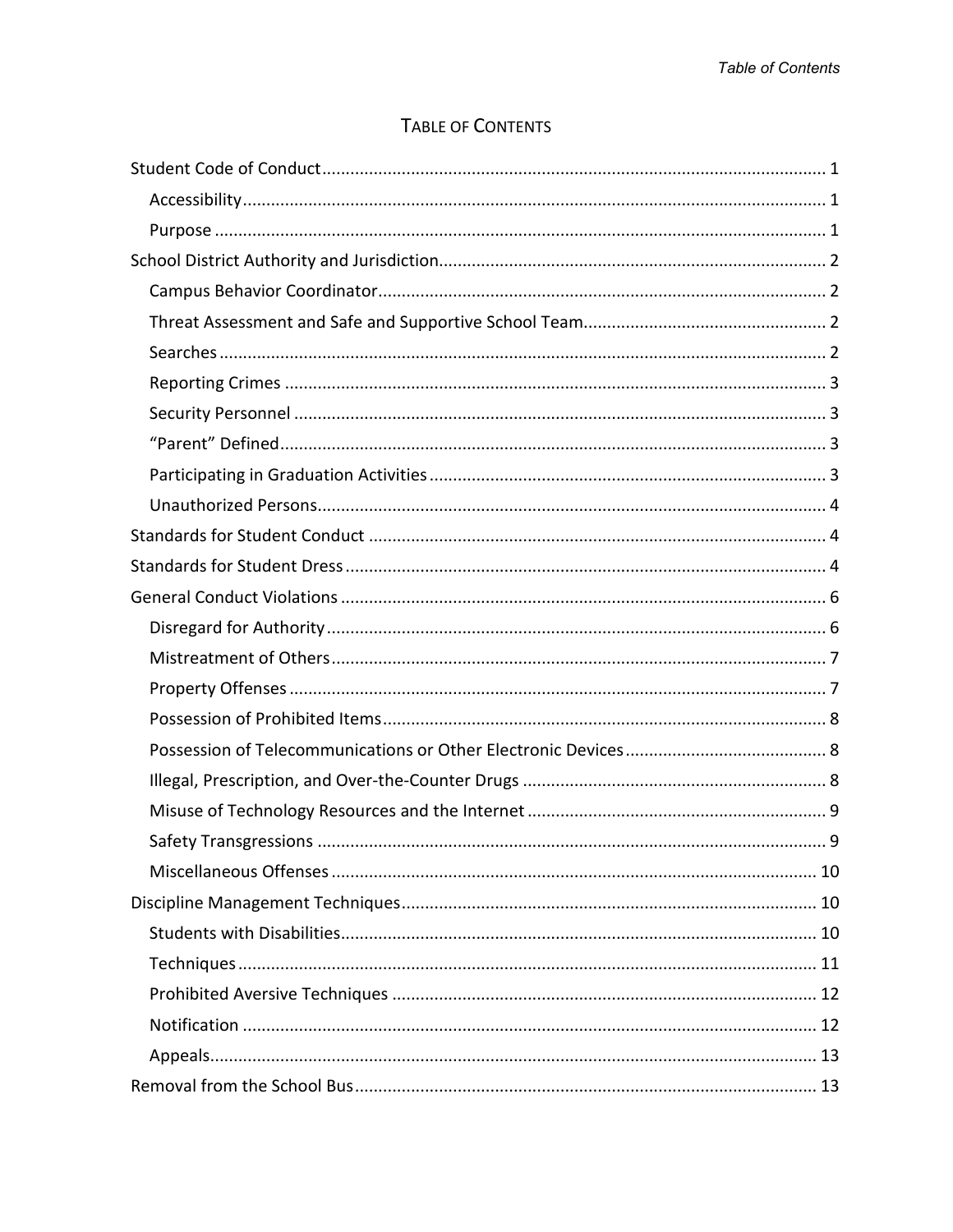| Discretionary Placement: Misconduct That May Result in DAEP Placement 16 |  |
|--------------------------------------------------------------------------|--|
| Mandatory Placement: Misconduct That Requires DAEP Placement  17         |  |
|                                                                          |  |
|                                                                          |  |
|                                                                          |  |
|                                                                          |  |
|                                                                          |  |
|                                                                          |  |
|                                                                          |  |
|                                                                          |  |
|                                                                          |  |
|                                                                          |  |
|                                                                          |  |
|                                                                          |  |
|                                                                          |  |
|                                                                          |  |
|                                                                          |  |
|                                                                          |  |
| Discretionary Expulsion: Misconduct That May Result in Expulsion  25     |  |
|                                                                          |  |
|                                                                          |  |
|                                                                          |  |
|                                                                          |  |
|                                                                          |  |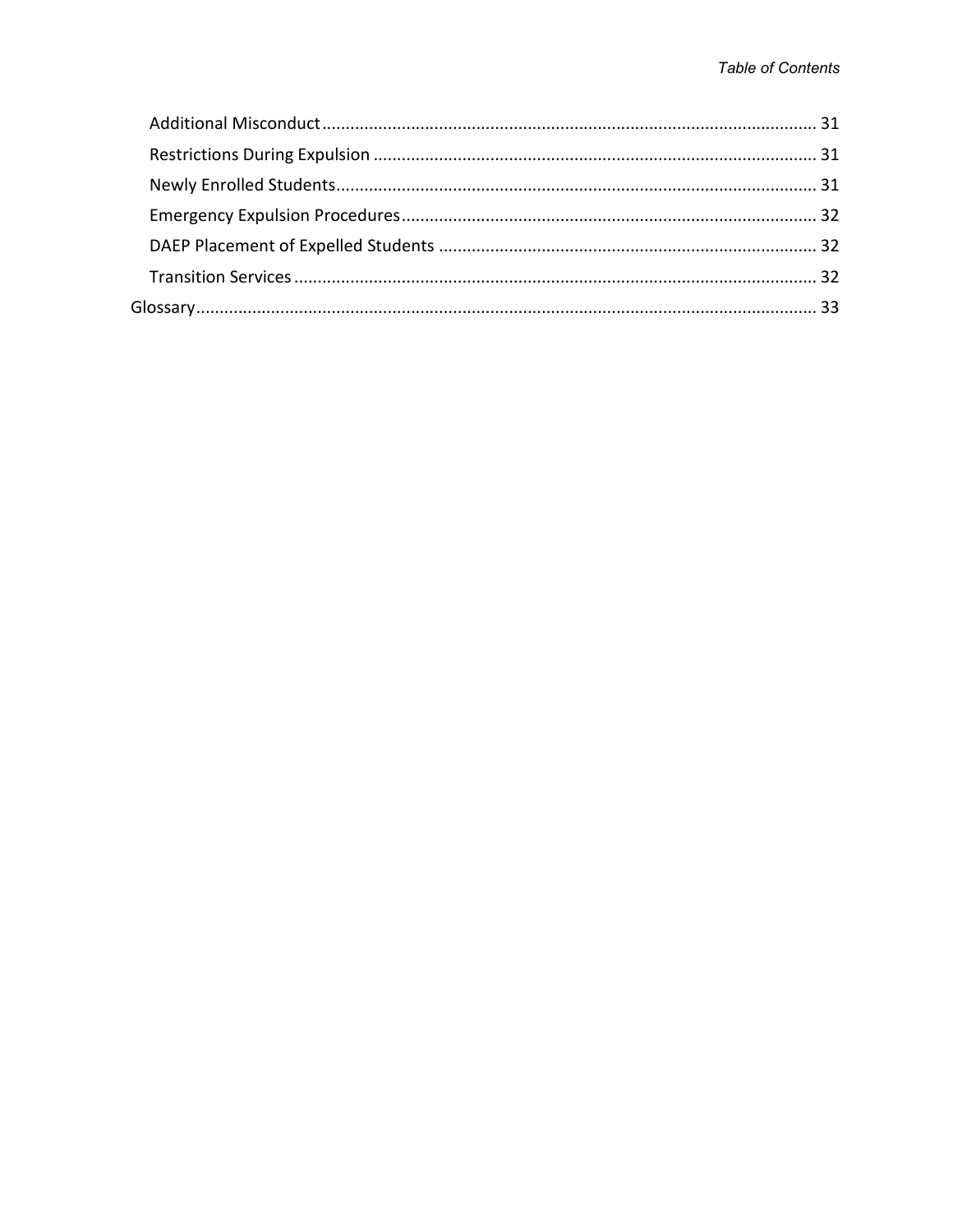# <span id="page-4-0"></span>**Student Code of Conduct**

# <span id="page-4-1"></span>**Accessibility**

If you have difficulty accessing the information in this document because of disability, please contact [feedback@pisd.edu](mailto:feedback@pisd.edu) or 469-752-9998.

# <span id="page-4-2"></span>**Purpose**

The Student Code of Conduct ("Code") is the district's response to the requirements of Chapter 37 of the Texas Education Code.

The Code provides methods and options for managing students in the classroom and on school grounds, disciplining students, and preventing and intervening in student discipline problems.

The law requires the district to define misconduct that may—or must—result in a range of specific disciplinary consequences including removal from a regular classroom or campus, outof-school suspension, placement in a disciplinary alternative education program (DAEP), placement in a juvenile justice alternative education program (JJAEP), or expulsion from school.

This Student Code of Conduct has been adopted by the Plano ISD Board of Trustees and developed with the advice of the district-level committee. This Code provides information to parents and students regarding standards of conduct, consequences of misconduct, and procedures for administering discipline. It remains in effect during summer school and at all school-related events and activities outside the school year until an updated version adopted by the board becomes effective for the next school year.

In accordance with state law, the Code shall be posted at each school campus or shall be available for review at the office of the campus principal. Additionally, the Code shall be available at the office of the campus behavior coordinator and posted on the district's website. Parents shall be notified of any conduct violation that may result in a student being suspended, placed in a DAEP or JJAEP, expelled, or taken into custody by a law enforcement officer under Chapter 37 of the Education Code.

Because the Student Code of Conduct is adopted by the district's board of trustees, it has the force of policy; therefore, in case of conflict between the Code and the Student Handbook, the Code shall prevail.

**Please note:** The discipline of students with disabilities who are eligible for services under federal law (Individuals with Disabilities Education Act and Section 504 of the Rehabilitation Act of 1973) is subject to the provisions of those laws.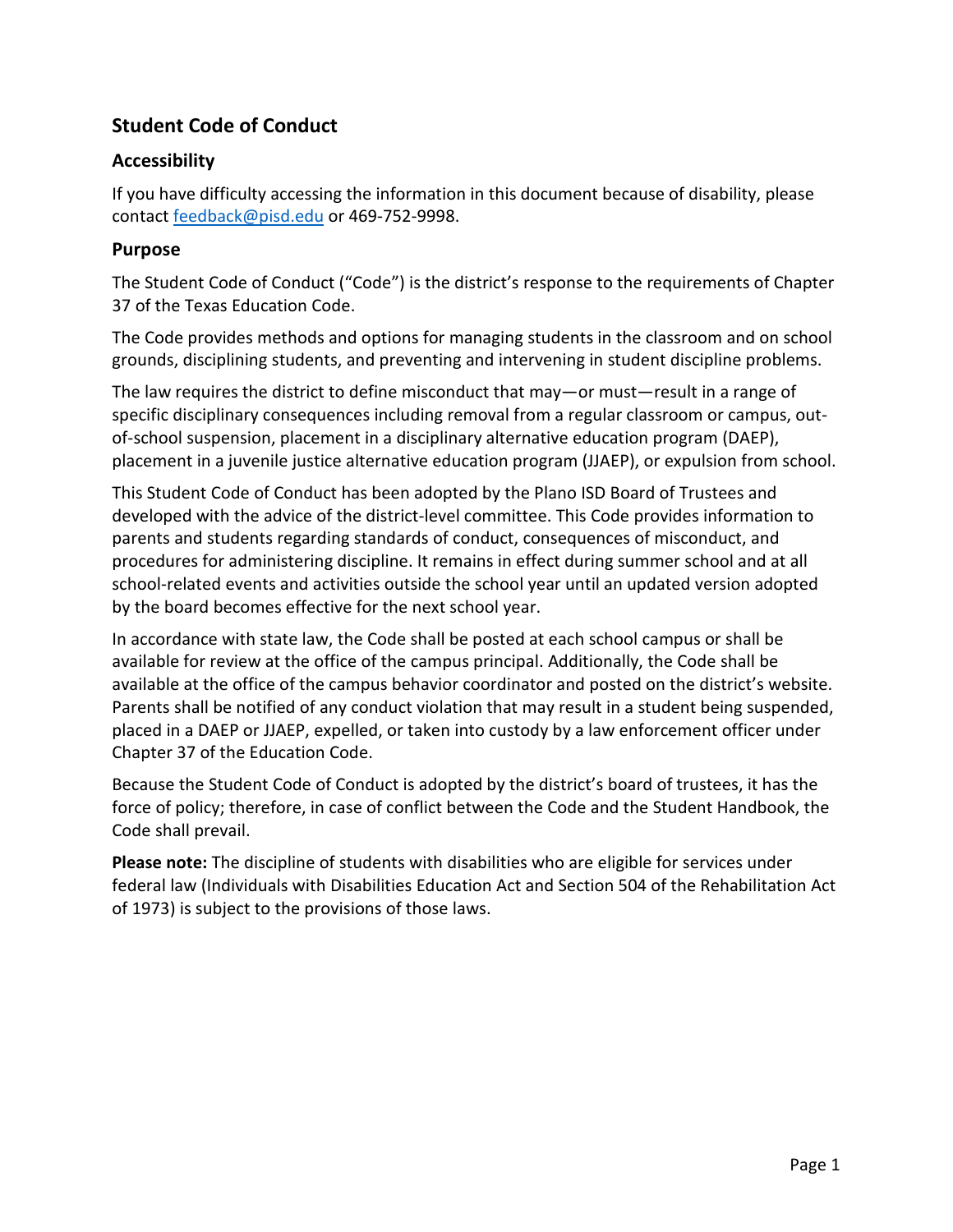# <span id="page-5-0"></span>**School District Authority and Jurisdiction**

School rules and the authority of the district to administer discipline apply whenever the interest of the district is involved, on or off school grounds, in conjunction with or independent of classes and school-sponsored activities.

The district has disciplinary authority over a student:

- 1. During the regular school day and while the student is going to and from school or a schoolsponsored or school-related activity on district transportation;
- 2. During lunch periods in which a student is allowed to leave campus;
- 3. While the student is in attendance at any school-related activity, regardless of time or location;
- 4. For any school-related misconduct, regardless of time or location;
- 5. When retaliation against a school employee, board member, or volunteer occurs or is threatened, regardless of time or location;
- 6. When a student engages in cyberbullying, as provided by Education Code 37.0832;
- 7. When criminal mischief is committed on or off school property or at a school-related event;
- 8. For certain offenses committed within 300 feet of school property as measured from any point on the school's real property boundary line;
- 9. For certain offenses committed while on school property or while attending a schoolsponsored or school-related activity of another district in Texas;
- 10. When the student commits a felony, as provided by Education Code 37.006 or 37.0081; and
- 11. When the student is required to register as a sex offender.

# <span id="page-5-1"></span>**Campus Behavior Coordinator**

As required by law, a person at each campus must be designated to serve as the campus behavior coordinator. The designated person may be the principal of the campus or an administrator selected by the principal. Plano ISD's District of Innovation plan permits all campus administrators to uphold the duties of the campus behavior coordinator. The campus behavior coordinator is primarily responsible for maintaining student discipline. Contact information may be found on each campus website.

#### <span id="page-5-2"></span>**Threat Assessment and Safe and Supportive School Team**

Campus administrators will work closely with the campus threat assessment safe and supportive school team to implement the district's threat assessment policy and procedures, as required by law, and shall take appropriate disciplinary action in accordance with the Code of Conduct.

# <span id="page-5-3"></span>**Searches**

District officials may conduct searches of students, their belongings, and their vehicles in accordance with state and federal law and district policy. Searches of students shall be conducted in a reasonable and nondiscriminatory manner. Refer to the district's policies at FNF(LEGAL) and FNF(LOCAL) for more information regarding investigations and searches.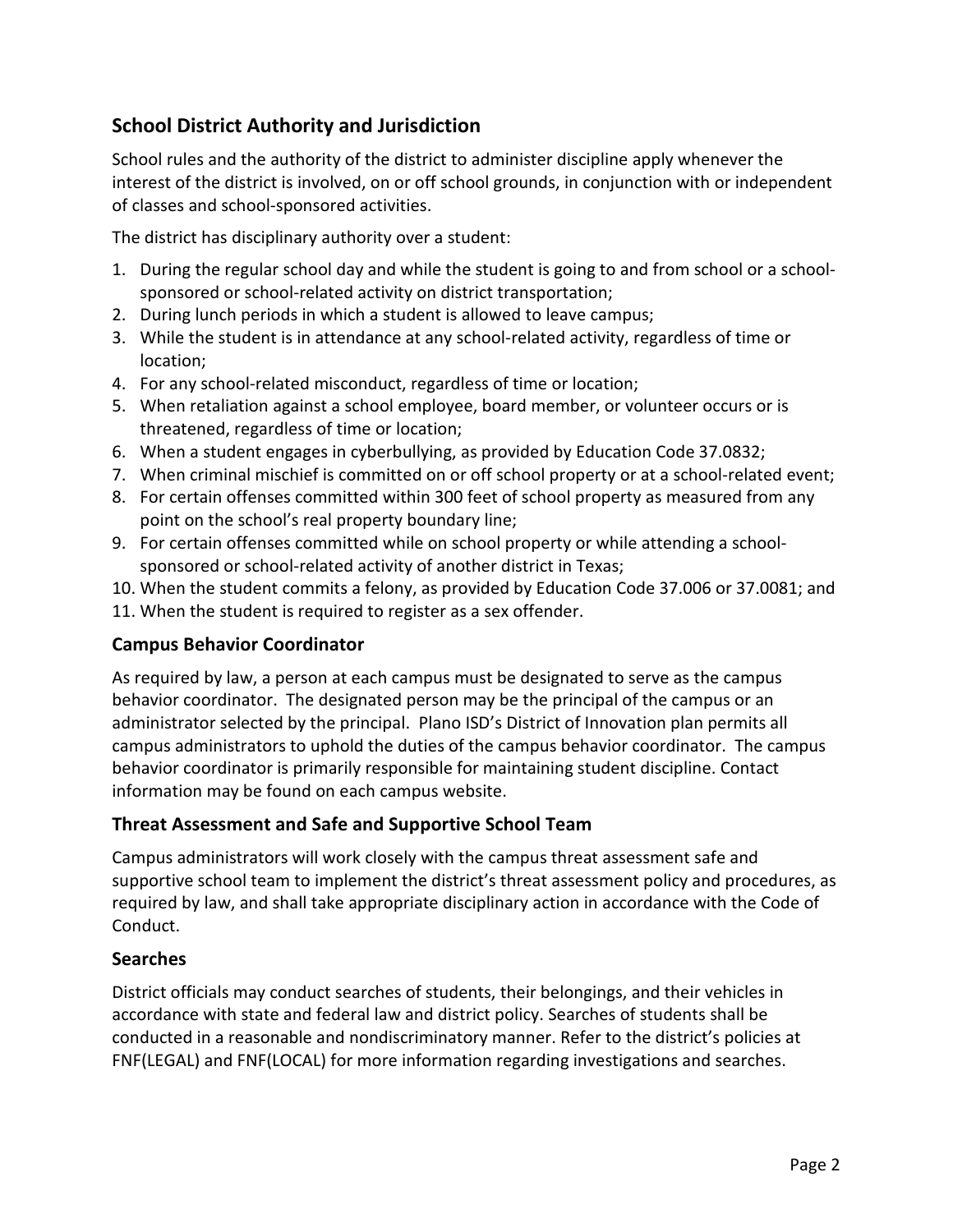The district has the right to search a vehicle driven to school by a student and parked on school property whenever there is reasonable suspicion to believe it contains articles or materials prohibited by the district.

Desks, lockers, district-provided technology, and similar items are the property of the district and are provided for student use as a matter of convenience. District property is subject to search or inspection at any time without notice.

# <span id="page-6-0"></span>**Reporting Crimes**

The principal or other school administrators as appropriate shall report crimes as required by law and shall call local law enforcement when an administrator suspects that a crime has been committed on campus.

# <span id="page-6-1"></span>**Security Personnel**

To ensure sufficient security and protection of students, staff, and property, the district has entered into an agreement with local law enforcement agencies for school resource officers. School resource officers shall provide services consistent with the terms of the agreement, the comprehensive safety programs, and board policy. The law enforcement duties of school resource officers are:

• protecting the safety and welfare of any person in the jurisdiction of the peace officer; protecting the property of the school district; investigation of criminal offenses and incidents affecting the safety and welfare of students, staff and others; performing any duty required by law of peace officers; presenting approved educational or safety programs to students or staff members where such programs promote the safety and welfare of students, staff or others.

The duties of district security personnel are:

• duties and responsibilities within the proper scope of their role or position, including activities that promote the safety and welfare of persons on district property, and the protection of district property.

# <span id="page-6-2"></span>**"Parent" Defined**

Throughout the Code of Conduct and related discipline policies, the term "parent" includes a parent, legal guardian, or other person having lawful control of the child.

# <span id="page-6-3"></span>**Participating in Graduation Activities**

The district has the right to limit a student's participation in graduation activities for violating the district's Code.

Participation might include a speaking role, as established by district policy and procedures.

Students eligible to give the opening and closing remarks at graduation shall be notified by the campus principal. Notwithstanding any other eligibility requirements, in order to be considered as an eligible student to give the opening or closing remarks, a student shall not have engaged in any misconduct in violation of the district's Code resulting in an out-of-school suspension, removal to a DAEP, or expulsion during the semester immediately preceding graduation.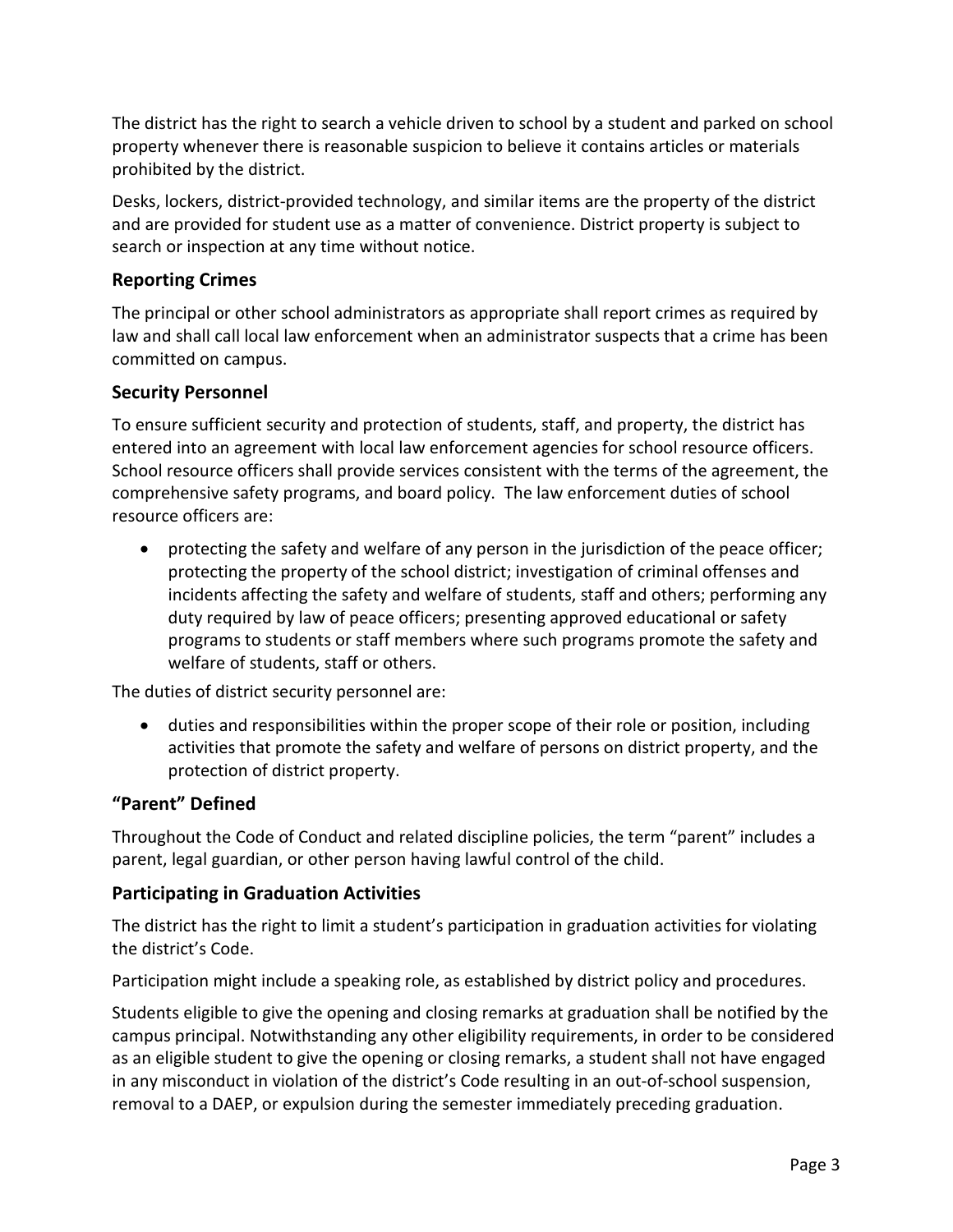The valedictorian and salutatorian may also have speaking roles at graduation. No student shall be eligible to have such a speaking role if he or she engaged in any misconduct in violation of the district's Code resulting in an out-of-school suspension, removal to a DAEP, or expulsion during the semester immediately preceding graduation.

# <span id="page-7-0"></span>**Unauthorized Persons**

In accordance with Education Code 37.105, a school administrator, school resource officer (SRO), or district police officer shall have the authority to refuse entry or eject a person from district property if the person refuses to leave peaceably on request and:

- 1. The person poses a substantial risk of harm to any person; or
- 2. The person behaves in a manner that is inappropriate for a school setting, and the person persists in the behavior after being given a verbal warning that the behavior is inappropriate and may result in refusal of entry or ejection.

Appeals regarding refusal of entry or ejection from district property may be filed in accordance with policies FNG(LOCAL) or GF(LOCAL), as appropriate. However, the timelines for the district's grievance procedures shall be adjusted as necessary to permit the person to address the board in person within 90 days, unless the complaint is resolved before a board hearing.

See **DAEP—Restrictions During Placement**, for information regarding a student assigned to DAEP at the time of graduation.

# <span id="page-7-1"></span>**Standards for Student Conduct**

Each student is expected to:

- Demonstrate courtesy, even when others do not.
- Behave in a responsible manner, always exercising self-discipline.
- Attend all classes, regularly and on time.
- Prepare for each class; take appropriate materials and assignments to class.
- Meet district and campus standards of grooming and dress.
- Obey all campus and classroom rules.
- Respect the rights and privileges of students, teachers, and other district staff and volunteers.
- Respect the property of others, including district property and facilities.
- Cooperate with and assist the school staff in maintaining safety, order, and discipline.
- Adhere to the requirements of the Student Code of Conduct.

# <span id="page-7-2"></span>**Standards for Student Dress**

The dress code is intended to create an atmosphere where maximum teaching and learning can occur. It is the position of the district that there is a positive correlation between student grooming and the learning climate. The district believes that reasonable dress code regulations help to sustain a wholesome learning environment, one that supports the social, emotional and intellectual growth of students, not only while attending district schools, but prepares them for their future endeavors. It is the responsibility of the parents and students to comply with school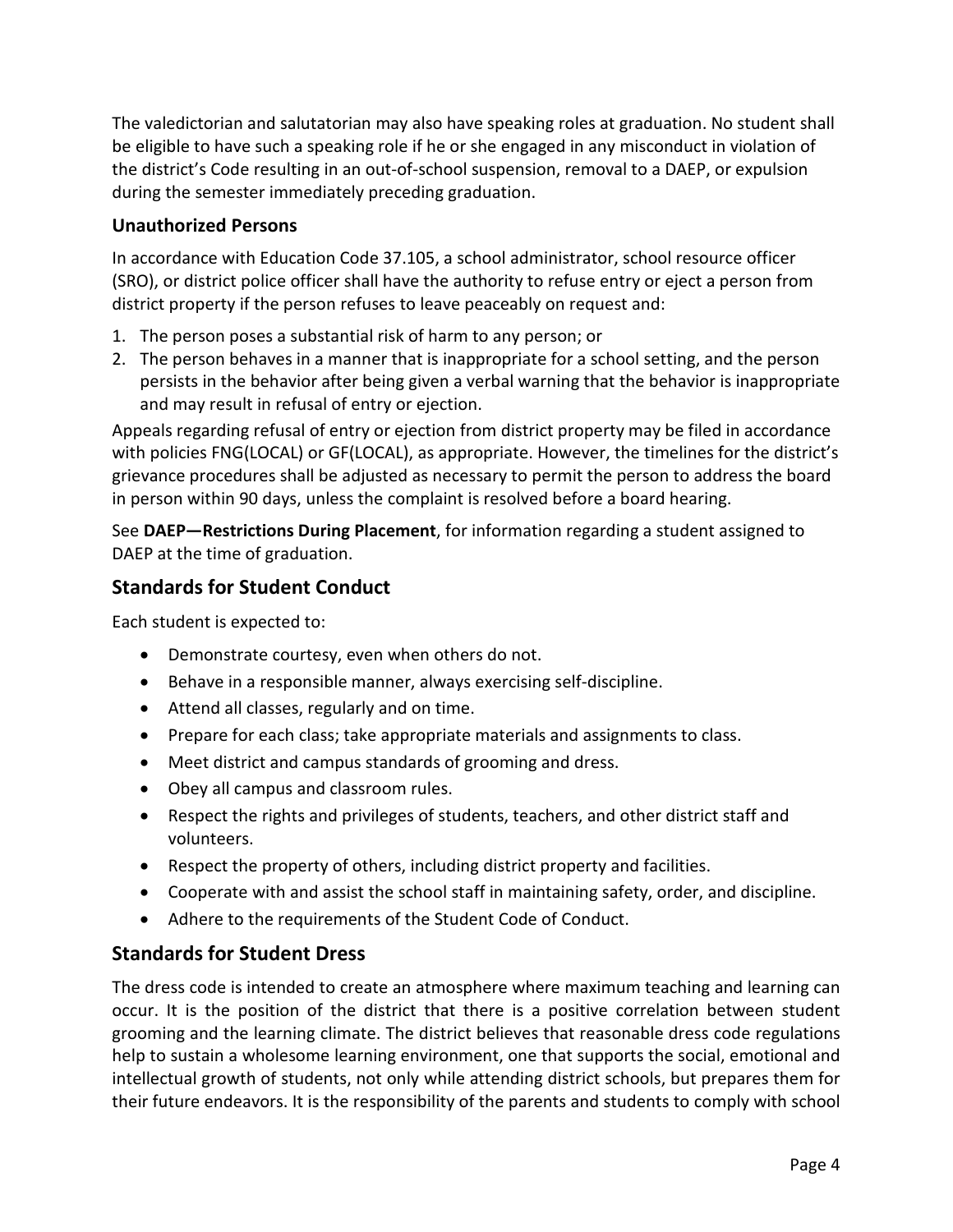rules and regulations concerning dress and grooming standards. Any form of dress or grooming that attracts undue attention, is unsafe, disrupts school, is considered gang related, or detracts from the learning process is not acceptable. The administration and faculty shall have the right to appraise any current fashion or fad and determine whether it is appropriate or inappropriate for school wear.

Goals of the student dress code:

- Maintain a safe learning environment in classes where protective or supportive clothing is needed.
- Clothing, hairstyles and accessories must meet reasonable, school-appropriate standards that support a safe school environment.
- Prevent students from wearing clothing with offensive images or language that is vulgar, offensive, lewd, indecent; or images or language that contain fighting words, incites criminal activity, contains extortion or threats, includes hate speech, or promotes illegal use of drugs or alcohol.
- Ensure that all students are treated fairly regardless of gender identification, sex/sexual orientation, race, ethnicity, body type/size, religion, and personal style.

The district prohibits any clothing or grooming that the principal may reasonably believe will materially and substantially interfere with the operation of the school or cause a material or substantial disruption.

Plano ISD's dress code guidelines are as follows:

- Clothing and shoes must not cause a safety hazard. All safety rules must be obeyed.
- Any form of dress or grooming that attracts undue attention, disrupts school, is considered gang related, or detracts from the learning process is not acceptable.
- Tattoos that are gang-related, offensive, and/or distract from or interfere with the learning environment of the school must be covered at all times.
- Clothing or accessories that depict gang signs, gang names and bandanas are not permitted.
- Clothing should be worn for the purpose for which it was designed.
- Sleepwear is not to be worn at school.
- Shorts, including athletic shorts, must extend beyond the buttocks.
- Excessively loose or tight garments are not acceptable. All clothing should be appropriately fitted.
- Leggings/yoga pants may be worn as pants if the buttocks area is covered with a shirt or worn underneath a dress, skirt, or shorts.
- Sagging pants or sagging shorts are not allowed. Jeans, slacks, shorts and all other pants must be worn at or about the natural waist at all times. Even if a shirt is extremely long, the pants must be worn at the waist. Undergarments should not be visible at any time.
- Dresses, skirts, skorts, shirts, shorts and pants (including shorts and pants with rips and holes) must cover all undergarments at all times whether in standing, reaching, stooping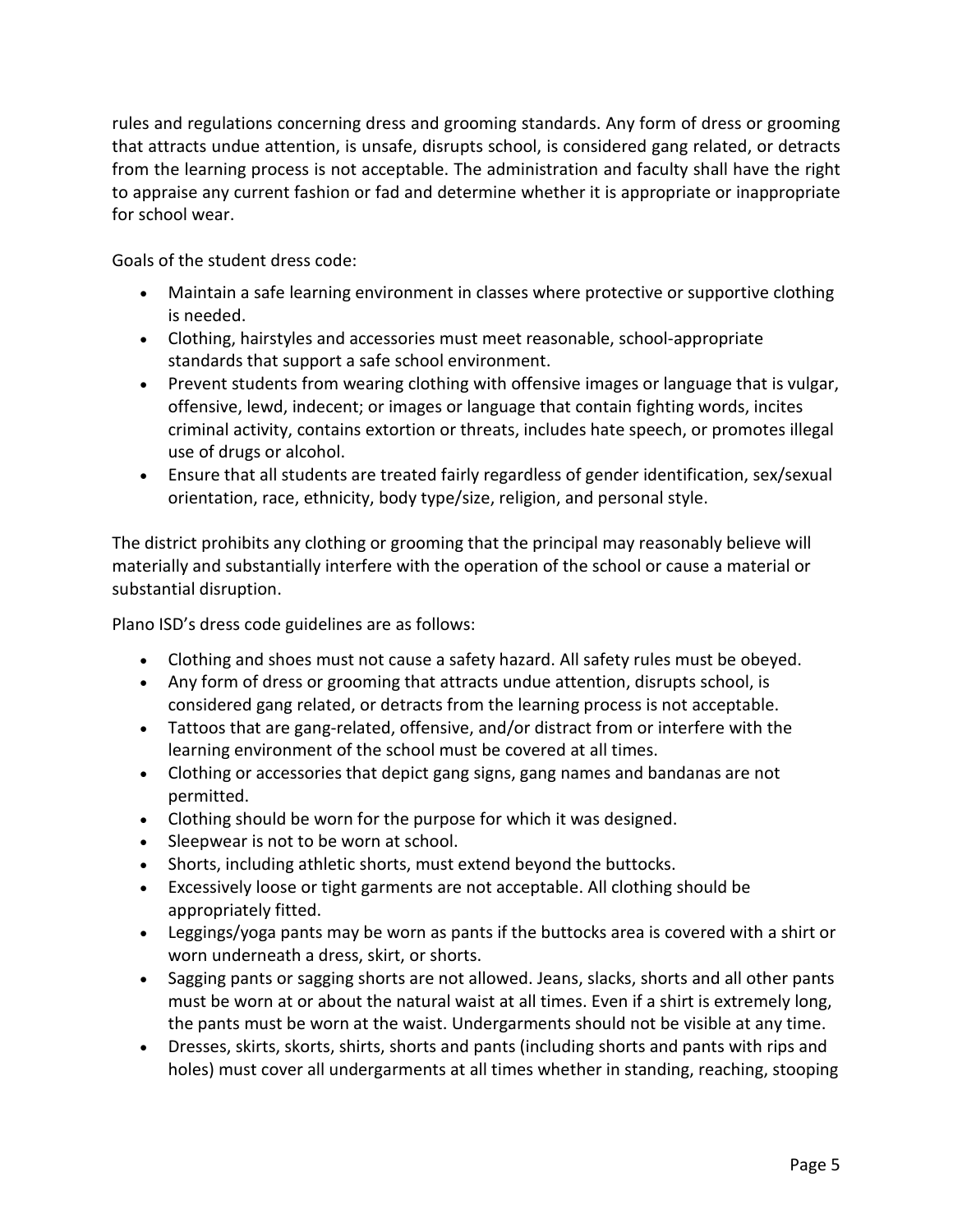or sitting position. The chest, midriff, and buttocks should be covered at all times with material that is not see-through.

- Underwear-type sleeveless shirts, spaghetti straps, tank tops and jerseys with large arm holes, beachwear, swimwear, halter tops, and tube tops are not appropriate or acceptable.
- Shoes must be worn at all times. House shoes or slippers are not appropriate.
- Sunglasses, caps, hats, raised hoods, and any other nonreligious head covering that can conceal the face from clear view are not permitted to be worn in the building.

Students in violation of the student dress and grooming code will be expected to change to appropriate attire (provided by the school or parent) or may be subject to other appropriate discipline when violations occur.



# <span id="page-9-0"></span>**General Conduct Violations**

The categories of conduct below are prohibited at school, in vehicles owned or operated by the district, and at all school-related activities, but the list does not include the most severe offenses. In the subsequent sections on **Out-of-School Suspension**, **DAEP Placement**, **Placement and/or Expulsion for Certain Offenses,** and **Expulsion**, certain offenses that require or permit specific consequences are listed. Any offense, however, may be severe enough to result in **Removal from the Regular Educational Setting** as detailed in that section.

# <span id="page-9-1"></span>**Disregard for Authority**

- Fail to comply with directives given by school personnel (insubordination).
- Leave school grounds or school-sponsored events without permission.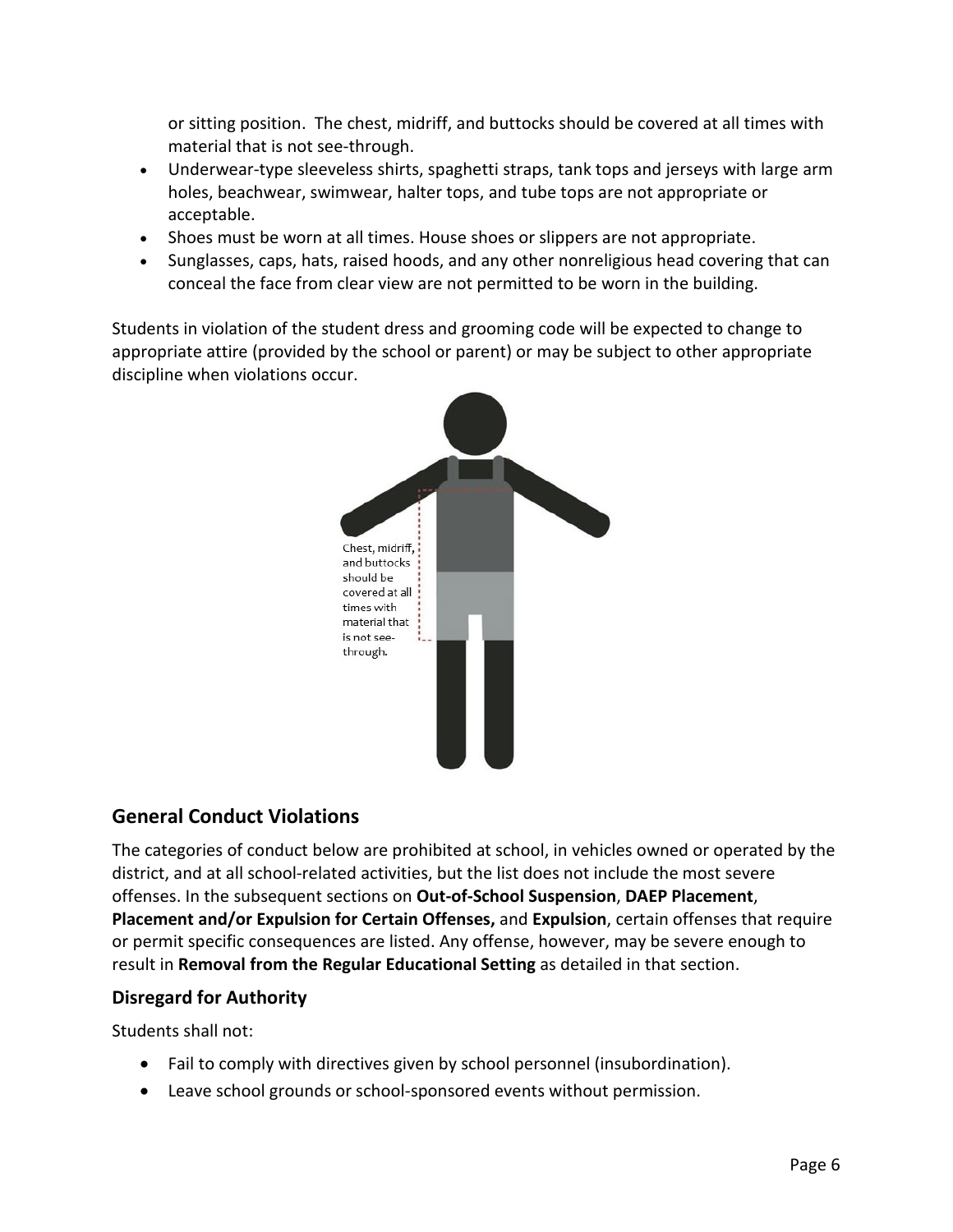- Disobey rules for conduct in district vehicles.
- Refuse to accept discipline management techniques assigned by a teacher or principal.

# <span id="page-10-0"></span>**Mistreatment of Others**

Students shall not:

- Use profanity or vulgar language or make obscene gestures.
- Fight or scuffle. (For assault, see **DAEP—Placement and/or Expulsion for Certain Offenses**)
- Threaten a district student, employee, or volunteer, including off school property, if the conduct causes a substantial disruption to the educational environment.
- Engage in bullying, cyberbullying, harassment, or making hit lists. (See **glossary** for all four terms.)
- Release or threaten to release intimate visual material of a minor or a student who is 18 years of age or older without the student's consent.
- Engage in conduct that constitutes sexual or gender-based harassment or sexual abuse, whether by word, gesture, or any other conduct, directed toward another person, including a district student, employee, board member, or volunteer.
- Engage in conduct that constitutes dating violence. (See **glossary**.)
- Engage in inappropriate or indecent exposure of private body parts.
- Participate in hazing. (See **glossary**.)
- Cause an individual to act through the use of or threat of force (coercion).
- Commit extortion or blackmail (obtaining money or an object of value from an unwilling person).
- Engage in inappropriate verbal, physical, or sexual conduct directed toward another person, including a district student, employee, or volunteer.
- Record the voice or image of another without the prior consent of the individual being recorded or in any way that disrupts the educational environment or invades the privacy of others.

# <span id="page-10-1"></span>**Property Offenses**

- Damage or vandalize property owned by others. (For felony criminal mischief, see **DAEP—Placement and/or Expulsion for Certain Offenses**.)
- Deface or damage school property—including textbooks, technology and electronic resources, lockers, furniture, and other equipment—with graffiti or by other means.
- Steal from students, staff, or the school.
- Commit or assist in a robbery or theft, even if it does not constitute a felony according to the Penal Code. (For felony robbery, aggravated robbery, and theft, see **DAEP— Placement and/or Expulsion for Certain Offenses**.)
- Enter, without authorization, district facilities that are not open for operations.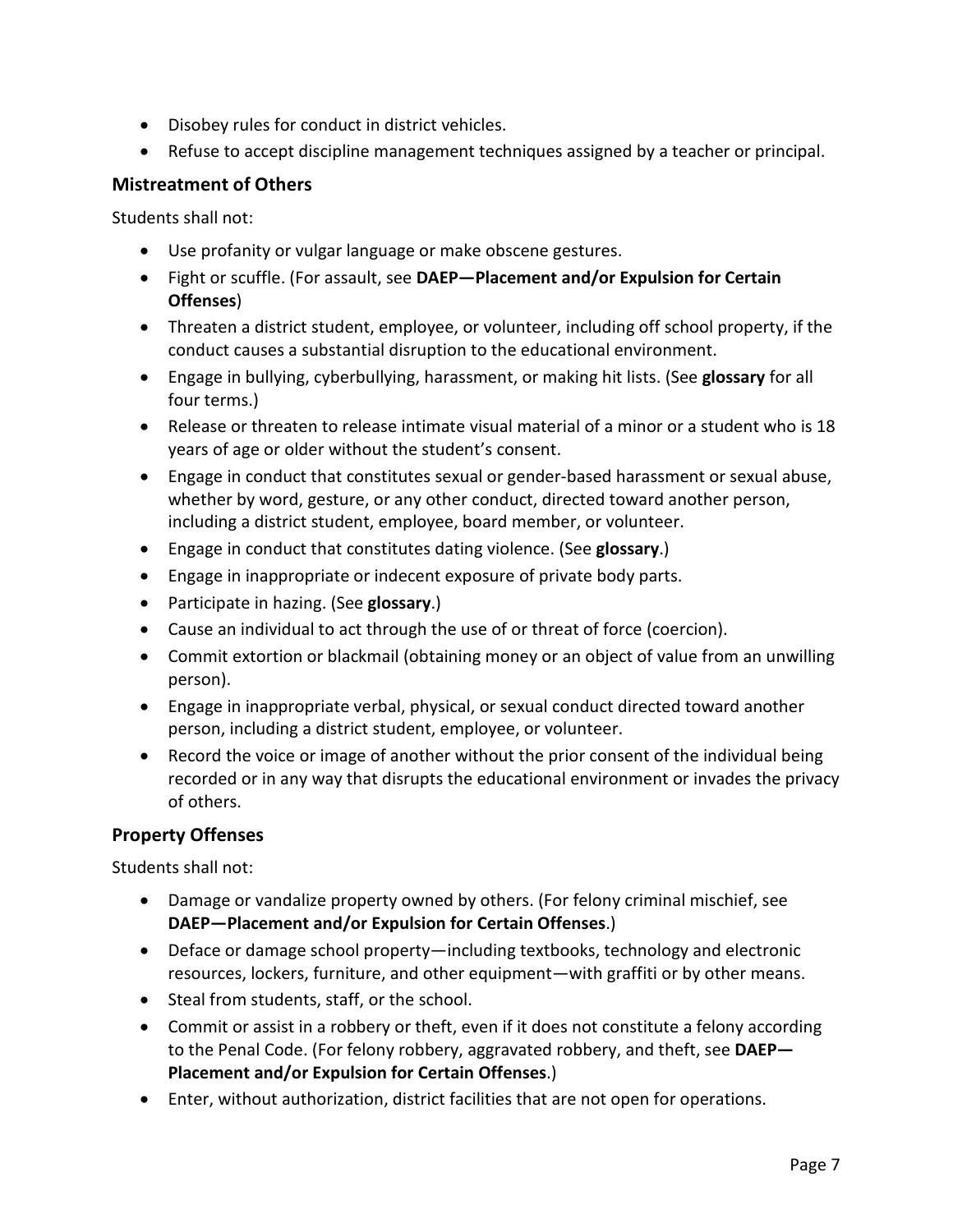# <span id="page-11-0"></span>**Possession of Prohibited Items**

Students shall not possess or use:

- Fireworks of any kind, smoke or stink bombs, or any other pyrotechnic device;
- A razor, box cutter, chain, or any other object used in a way that threatens or inflicts bodily injury to another person;
- A "look-alike" weapon that is intended to be used as a weapon or could reasonably be perceived as a weapon;
- An air gun or BB gun;
- Ammunition;
- A hand instrument designed to cut or stab another by being thrown;
- A firearm silencer or suppressor;
- \*A location-restricted knife;
- \*A club;
- \*A firearm;
- A stun gun;
- Knuckles
- A pocketknife or any other small knife;
- Mace or pepper spray;
- Pornographic material;
- Tobacco products; cigarettes; e-cigarettes; and any component, part, or accessory for an e-cigarette device;
- Matches or a lighter;
- A laser pointer for other than an approved use; or
- Any articles not generally considered to be weapons, including school supplies, when the principal or designee determines that a danger exists.

\*For weapons and firearms, see **DAEP—Placement and/or Expulsion for Certain Offenses**. In many circumstances, possession of these items is punishable by mandatory expulsion under federal or state law.

#### <span id="page-11-1"></span>**Possession of Telecommunications or Other Electronic Devices**

Students shall not: Display, turn on or use a telecommunications device, including a cellular telephone, or other electronic device in violation of district and campus rules.

#### <span id="page-11-2"></span>**Illegal, Prescription, and Over-the-Counter Drugs**

- Possess, use, give, or sell alcohol or an illegal drug. (Also see **DAEP Placement** and **Expulsion** for mandatory and permissive consequences under state law.)
- Possess or sell seeds or pieces of marijuana in less than a usable amount.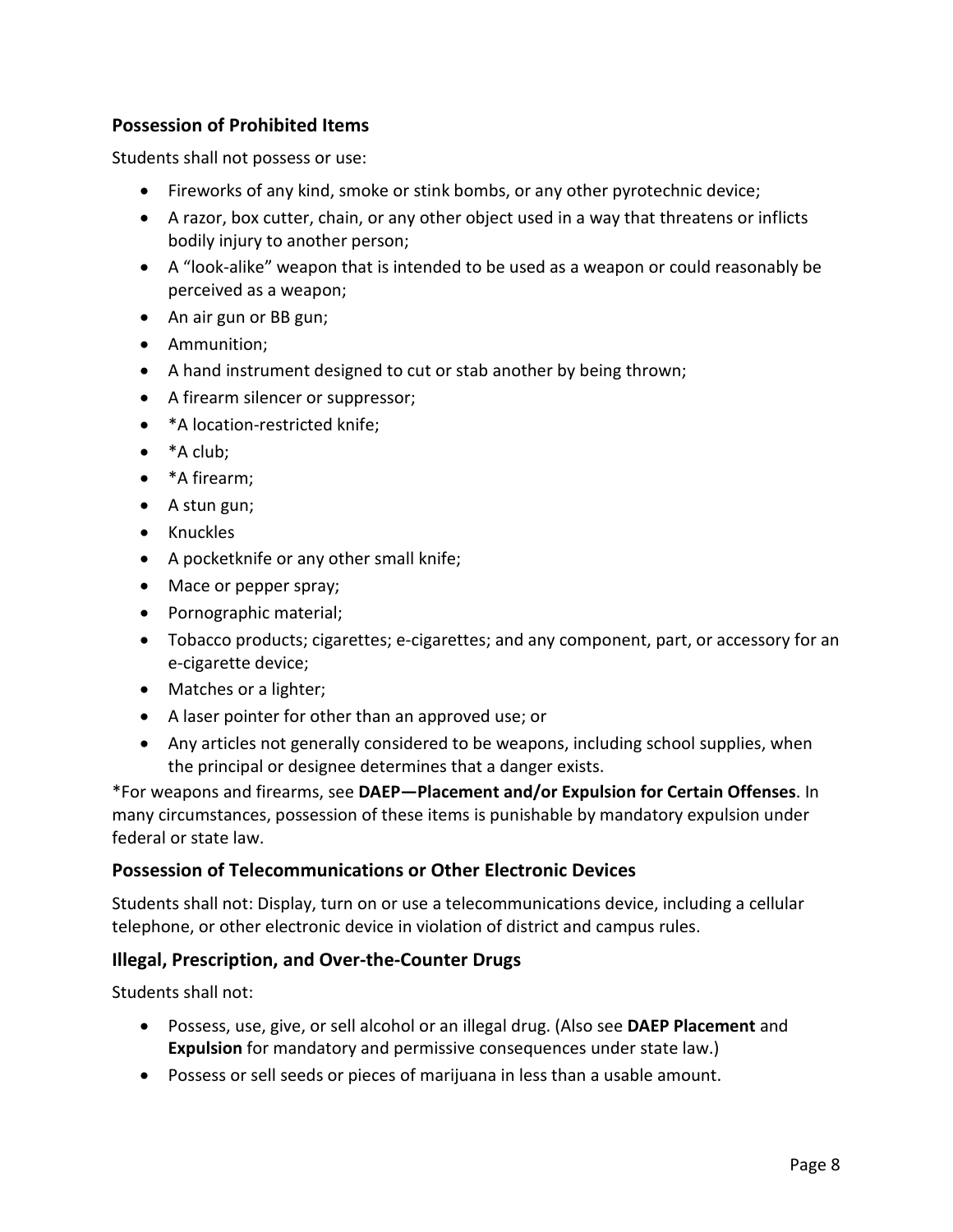- Possess, use, give, or sell paraphernalia related to any prohibited substance. (See **glossary** for "paraphernalia.")
- Possess, use, abuse, or sell look-alike drugs or attempt to pass items off as drugs or contraband.
- Abuse the student's own prescription drug, give a prescription drug to another student, or possess or be under the influence of another person's prescription drug on school property or at a school-related event. (See **glossary** for "abuse.")
- Abuse over-the-counter drugs. (See **glossary** for "abuse.")
- Be under the influence of prescription or over-the-counter drugs that cause impairment of the physical or mental faculties. (See **glossary** for "under the influence.")
- Have or take prescription drugs or over-the-counter drugs at school other than as provided by district policy.

# <span id="page-12-0"></span>**Misuse of Technology Resources and the Internet**

Students shall not:

- Violate policies, rules, or agreements signed by the student or the student's parent regarding the use of technology resources.
- Attempt to access or circumvent passwords or other security-related information of the district, students, or employees or upload or create computer viruses, including off school property if the conduct causes a substantial disruption to the educational environment.
- Attempt to alter, destroy, or disable district technology resources including, but not limited to, computers and related equipment, district data, the data of others, or other networks connected to the district's system, including off school property if the conduct causes a substantial disruption to the educational environment.
- Use the internet or other electronic communications to threaten or harass district students, employees, board members, or volunteers, including off school property if the conduct causes a substantial disruption to the educational environment or infringes on the rights of another student at school.
- Send, post, deliver, or possess electronic messages that are abusive, obscene, sexually oriented, threatening, harassing, damaging to another's reputation, or illegal, including cyberbullying and "sexting," either on or off school property, if the conduct causes a substantial disruption to the educational environment or infringes on the rights of another student at school.
- Use the internet or other electronic communication to engage in or encourage illegal behavior or threaten school safety, including off school property if the conduct causes a substantial disruption to the educational environment or infringes on the rights of another student at school.

# <span id="page-12-1"></span>**Safety Transgressions**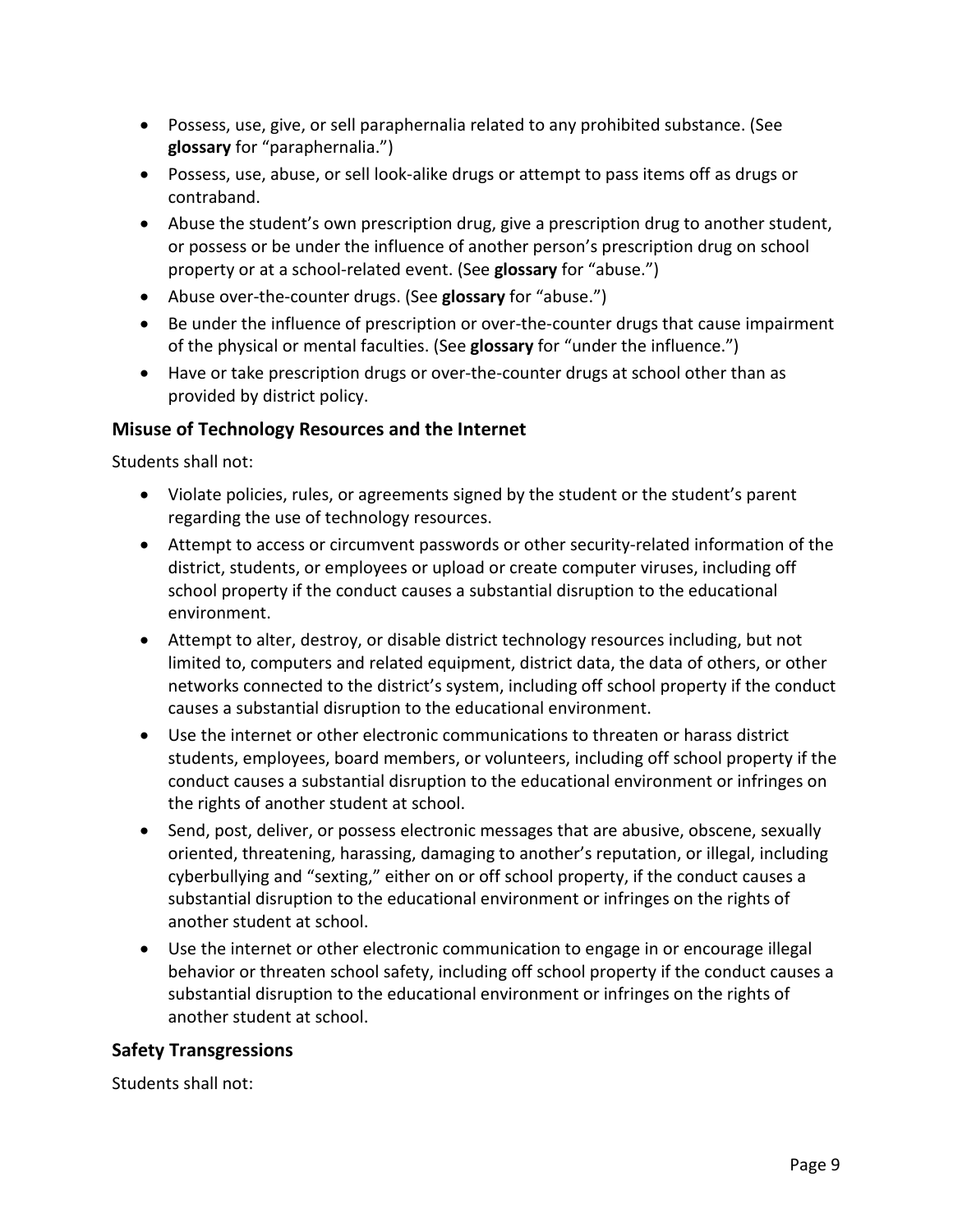- Possess published or electronic material that is designed to promote or encourage illegal behavior or that could threaten school safety.
- Engage in verbal (oral or written) exchanges that threaten the safety of another student, a school employee, or school property.
- Make false accusations or perpetrate hoaxes regarding school safety.
- Engage in any conduct that school officials might reasonably believe will substantially disrupt the school program or incite violence.
- Throw objects that can cause bodily injury or property damage.
- Discharge a fire extinguisher without valid cause.

# <span id="page-13-0"></span>**Miscellaneous Offenses**

Students shall not:

- Violate dress and grooming standards as communicated in the Student Handbook.
- Engage in academic dishonesty, which includes cheating or copying the work of another student, plagiarism, and unauthorized communication between students during an examination.
- Gamble.
- Falsify records, passes, or other school-related documents.
- Engage in actions or demonstrations that substantially disrupt or materially interfere with school activities.
- Repeatedly violate other communicated campus or classroom standards of conduct.

The district may impose campus or classroom rules in addition to those found in the Code. These rules may be posted in classrooms or given to the student and may or may not constitute violations of the Code.

# <span id="page-13-1"></span>**Discipline Management Techniques**

Discipline shall be designed to improve conduct and to encourage students to adhere to their responsibilities as members of the school community. Disciplinary action shall draw on the professional judgment of teachers and administrators and on a range of discipline management techniques, including restorative practices. Discipline shall be based on the seriousness of the offense, the student's age and grade level, the frequency of misbehavior, the student's attitude, the effect of the misconduct on the school environment, and statutory requirements.

# <span id="page-13-2"></span>**Students with Disabilities**

The discipline of students with disabilities is subject to applicable state and federal law in addition to the Student Code of Conduct. To the extent any conflict exists, the district shall comply with federal law. For more information regarding discipline of students with disabilities, see policy FOF(LEGAL).

In accordance with the Education Code, a student who receives special education services may not be disciplined for conduct meeting the definition of bullying, cyberbullying, harassment, or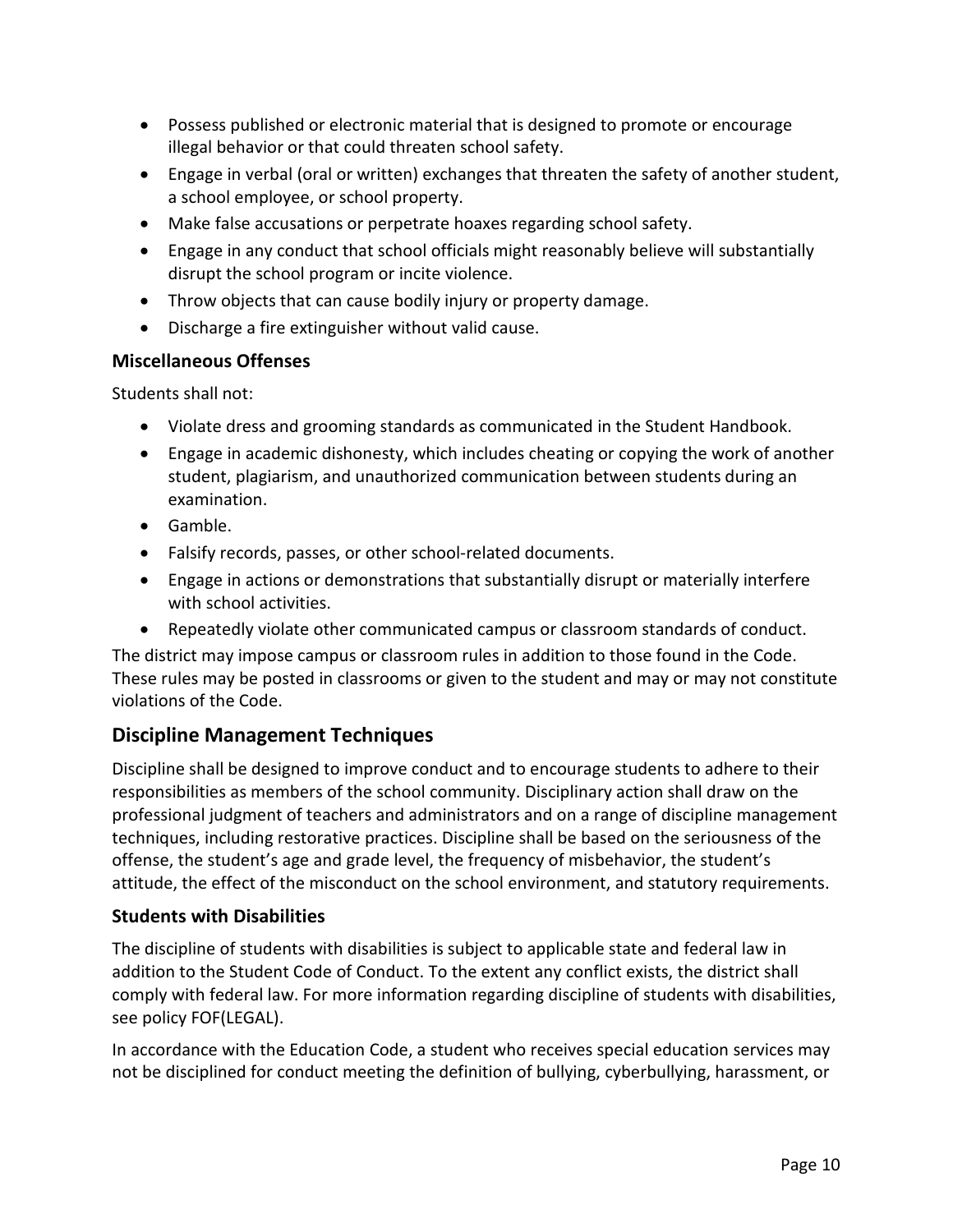making hit lists (see **glossary**) until an ARD committee meeting has been held to review the conduct.

In deciding whether to order suspension, DAEP placement, or expulsion, regardless of whether the action is mandatory or discretionary, the district shall take into consideration a disability that substantially impairs the student's capacity to appreciate the wrongfulness of the student's conduct.

# <span id="page-14-0"></span>**Techniques**

The following discipline management techniques may be used alone, in combination, or as part of progressive interventions for behavior prohibited by the Student Code of Conduct or by campus or classroom rules:

- Verbal correction, oral or written.
- Cooling-off time or a brief "time-out" period, in accordance with law.
- Seating changes within the classroom or vehicles owned or operated by the district.
- Temporary confiscation of items that disrupt the educational process.
- Rewards or demerits.
- Behavioral contracts.
- Counseling by teachers, school counselors, or administrative personnel.
- Parent-teacher conferences.
- Behavior coaching.
- Anger management classes.
- Mediation (victim-offender).
- Classroom circles.
- Family group conferencing.
- Grade reductions for cheating, plagiarism, and as otherwise permitted by policy.
- Detention, including outside regular school hours.
- Sending the student to the office or other assigned area, or to in-school suspension.
- Assignment of school duties, such as cleaning or picking up litter.
- Withdrawal of privileges, such as participation in extracurricular activities, eligibility for seeking and holding honorary offices, or membership in school-sponsored clubs and organizations.
- Penalties identified in individual student organizations' extracurricular standards of behavior.
- Restriction or revocation of district transportation privileges.
- School-assessed and school-administered probation.
- Out-of-school suspension, as specified in **Out-of-School Suspension**.
- Placement in a DAEP, as specified in **DAEP**.
- Placement and/or expulsion in an alternative educational setting, as specified in **Placement and/or Expulsion for Certain Offenses**.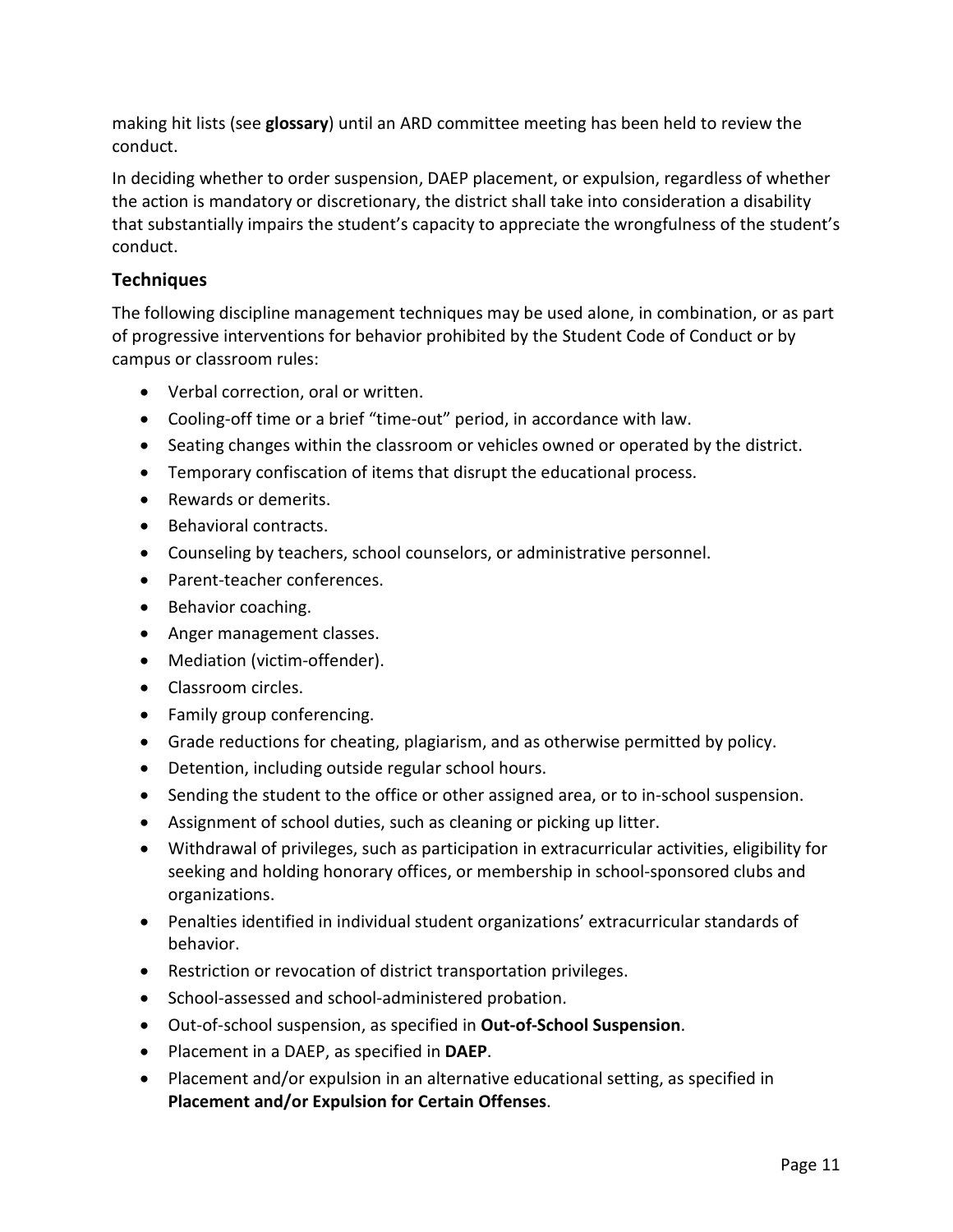- Expulsion, as specified in **Expulsion**.
- Referral to an outside agency or legal authority for criminal prosecution in addition to disciplinary measures imposed by the district.
- Other strategies and consequences as determined by school officials.

# <span id="page-15-0"></span>**Prohibited Aversive Techniques**

Aversive techniques are prohibited for use with students and are defined as techniques or interventions intended to reduce the reoccurrence of a behavior by intentionally inflicting significant physical or emotional discomfort or pain. Aversive techniques include:

- Using techniques designed or likely to cause physical pain, other than corporal punishment as permitted by district policy. [See policy FO(LOCAL).]
- Using techniques designed or likely to cause physical pain by electric shock or any procedure involving pressure points or joint locks.
- Directed release of noxious, toxic, or unpleasant spray, mist, or substance near a student's face.
- Denying adequate sleep, air, food, water, shelter, bedding, physical comfort, supervision, or access to a restroom facility.
- Ridiculing or demeaning a student in a manner that adversely affects or endangers the learning or mental health of the student or constitutes verbal abuse.
- Employing a device, material, or object that immobilizes all four of a student's extremities, including prone or supine floor restraint.
- Impairing the student's breathing, including applying pressure to the student's torso or neck or placing something in, on, or over the student's mouth or nose or covering the student's face.
- Restricting the student's circulation.
- Securing the student to a stationary object while the student is standing or sitting.
- Inhibiting, reducing, or hindering the student's ability to communicate.
- Using chemical restraints.
- Using time-out in a manner that prevents the student from being able to be involved in and progress appropriately in the required curriculum or any applicable individualized education program (IEP) goals, including isolating the student by the use of physical barriers.
- Depriving the student of one or more of the student's senses, unless the technique does not cause the student discomfort or complies with the student's IEP or behavior intervention plan (BIP).

# <span id="page-15-1"></span>**Notification**

The principal or appropriate administrator shall promptly notify a student's parent by phone or in person of any violation that may result in in-school or out-of-school suspension, placement in a DAEP, placement in a JJAEP, or expulsion. The principal or appropriate administrator shall also notify a student's parent if the student is taken into custody by a law enforcement officer under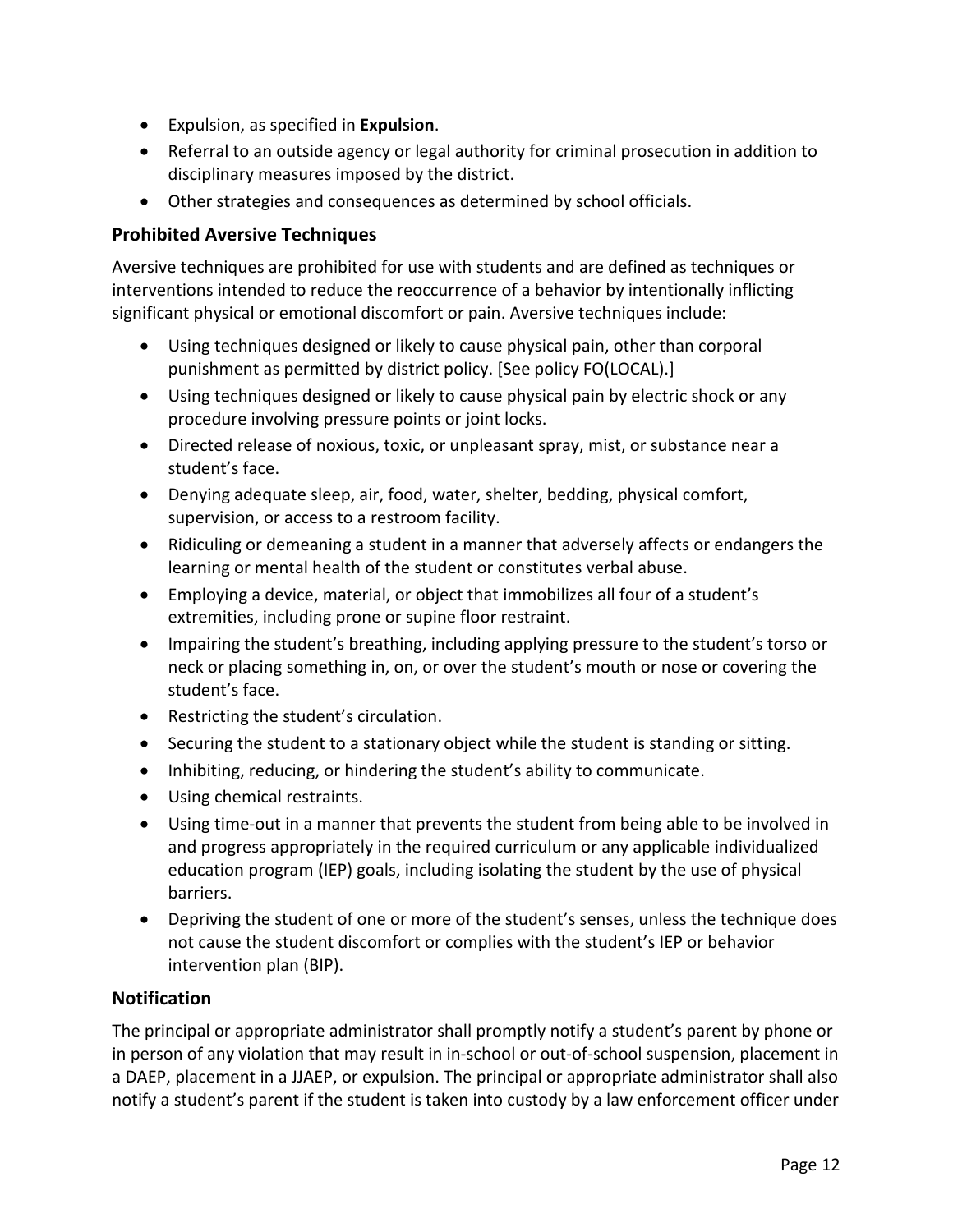the disciplinary provisions of the Education Code. A good faith effort shall be made on the day the action was taken to provide to the student for delivery to the student's parent written notification of the disciplinary action. If the parent has not been reached by telephone or in person by 5:00 p.m. of the first business day after the day the disciplinary action was taken, the principal or appropriate administrator shall send written notification by U.S. Mail. If administrator is not able to provide notice to the parent, the principal or designee shall provide the notice.

Before the principal or appropriate administrator assigns a student under age 18 to detention outside regular school hours, notice shall be given to the student's parent to inform him or her of the reason for the detention and permit arrangements for necessary transportation.

# <span id="page-16-0"></span>**Appeals**

Questions from parents regarding disciplinary measures should be addressed to the teacher or campus administration as appropriate. Appeals or complaints regarding the use of specific discipline management techniques should be addressed in accordance with policy FNG(LOCAL). A copy of the policy may be obtained from the principal's office, or the central administration office or through Policy On Line at the following address: *<http://pol.tasb.org/Home/Index/312>*

The district shall not delay a disciplinary consequence while a student or parent pursues a grievance. In the instance of a student who is accused of conduct that meets the definition of sexual harassment as defined by Title IX, the district will comply with applicable federal law, including the Title IX formal complaint process. See policies FFH(LEGAL) and (LOCAL).

# <span id="page-16-1"></span>**Removal from the School Bus**

A bus driver may refer a student to the principal's office or the appropriate administrator's office to maintain effective discipline on the bus. The principal or appropriate administrator must employ additional discipline management techniques, as appropriate, which can include restricting or revoking a student's bus riding privileges.

Since the district's primary responsibility in transporting students in district vehicles is to do so as safely as possible, the operator of the vehicle must focus on driving and not have his or her attention distracted by student misbehavior. Therefore, when appropriate disciplinary management techniques fail to improve student behavior or when specific misconduct warrants immediate removal, the principal or the appropriate administrator may restrict or revoke a student's transportation privileges, in accordance with law.

# <span id="page-16-2"></span>**Removal from the Regular Educational Setting**

In addition to other discipline management techniques, misconduct may result in removal from the regular educational setting in the form of a routine referral or a formal removal.

# <span id="page-16-3"></span>**Routine Referral**

A routine referral occurs when a teacher sends a student to the principal or appropriate administrator's office as a discipline management technique. The principal or appropriate administrator shall employ alternative discipline management techniques, including progressive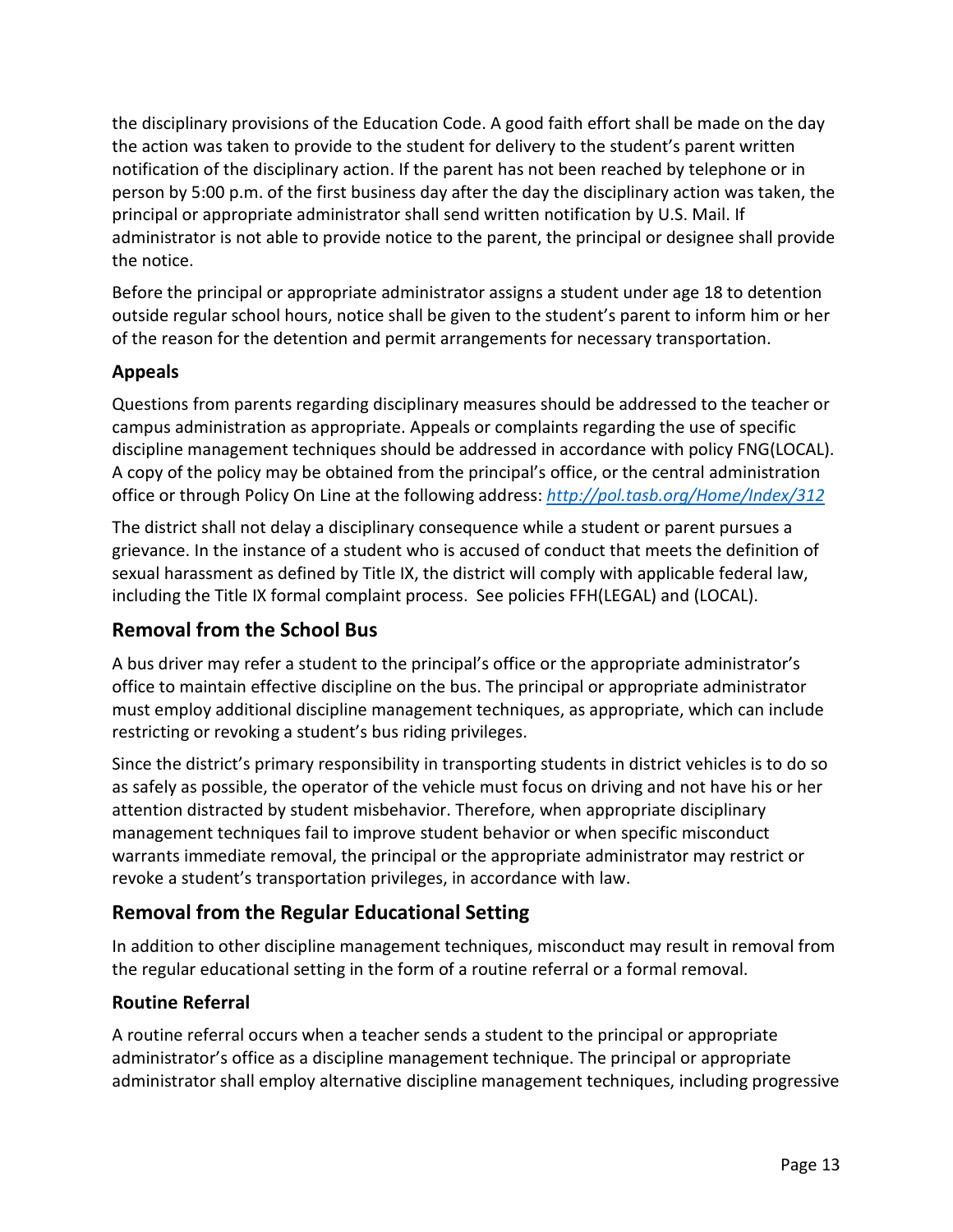interventions. A teacher or administrator may remove a student from class for a behavior that violates this Code to maintain effective discipline in the classroom.

# <span id="page-17-0"></span>**Formal Removal**

A teacher may also initiate a formal removal from class if:

- 1. The student's behavior has been documented by the teacher as repeatedly interfering with the teacher's ability to teach his or her class or with the student's classmates' ability to learn; or
- 2. The behavior is so unruly, disruptive, or abusive that the teacher cannot teach, and the students in the classroom cannot learn.

Within three school days of the formal removal, the principal or appropriate administrator shall schedule a conference with the student's parent, the student, the teacher who removed the student from class, and any other appropriate administrator.

At the conference, the principal or appropriate administrator shall inform the student of the alleged misconduct and the proposed consequences. The student shall have an opportunity to respond to the allegations.

When a student is removed from the regular classroom by a teacher and a conference is pending, the principal or other administrator may place the student in:

- Another appropriate classroom.
- In-school suspension.
- Out-of-school suspension.
- DAEP.

A teacher or administrator must remove a student from class if the student engages in behavior that under the Education Code requires or permits the student to be placed in a DAEP or expelled. When removing for those reasons, the procedures in the subsequent sections on DAEP or expulsion shall be followed.

# <span id="page-17-1"></span>**Returning a Student to the Classroom**

When a student has been formally removed from class by a teacher for conduct against the teacher containing the elements of assault, aggravated assault, sexual assault, or aggravated sexual assault, the student may not be returned to the teacher's class without the teacher's consent.

When a student has been formally removed by a teacher for any other conduct, the student may be returned to the teacher's class without the teacher's consent if the placement review committee determines that the teacher's class is the best or only alternative available.

# <span id="page-17-2"></span>**Out-of-School Suspension**

# <span id="page-17-3"></span>**Misconduct**

Students may be suspended for any behavior listed in the Code as a general conduct violation, DAEP offense, or expellable offense.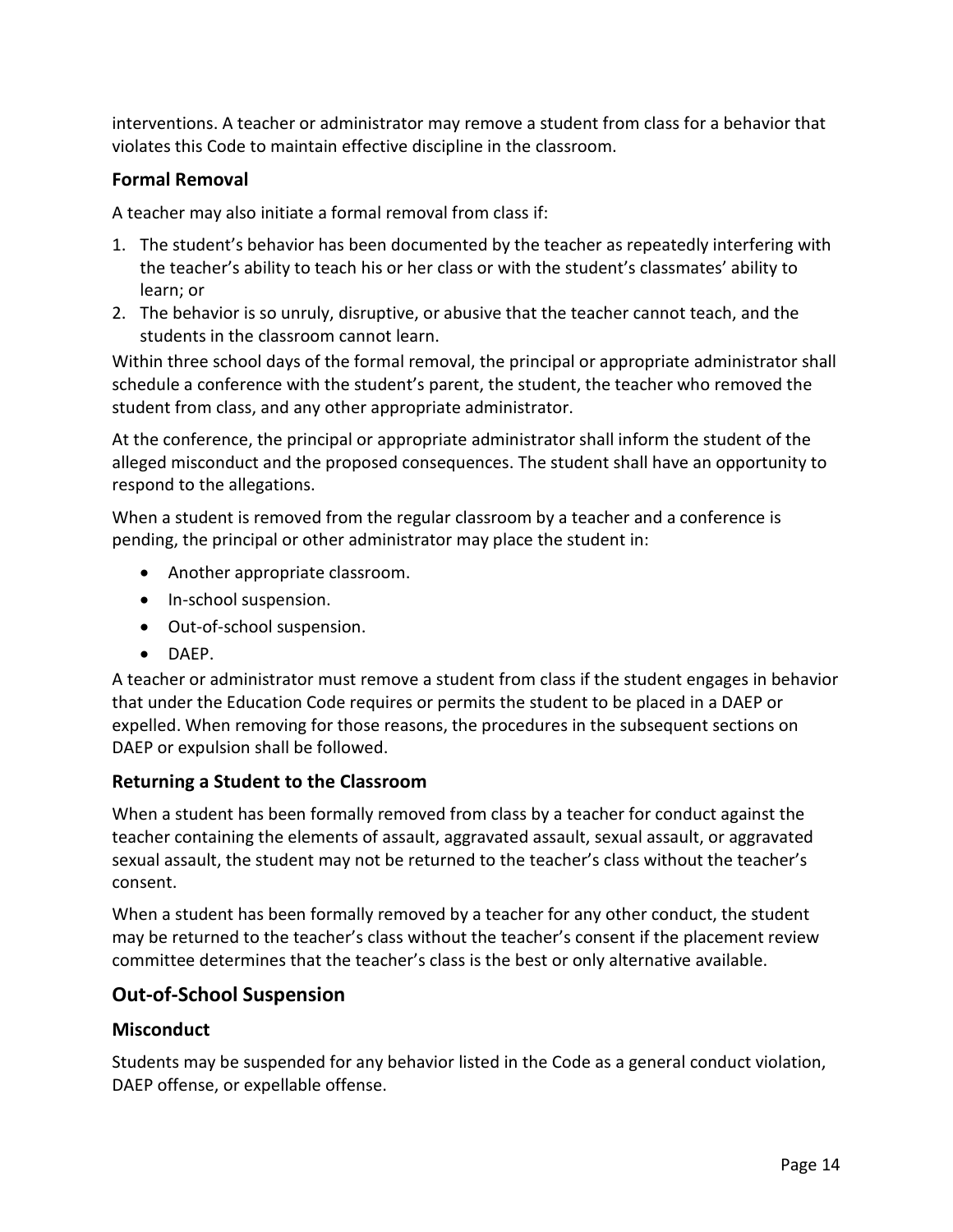The district shall not use out-of-school suspension for students in grade 2 or below unless the conduct meets the requirements established in law.

A student below grade 3 or a student who is homeless shall not be placed in out-of-school suspension unless, while on school property or while attending a school-sponsored or schoolrelated activity on or off school property, the student engages in:

- Conduct that contains the elements of a weapons offense, as provided in Penal Code Section 46.02 or 46.05;
- Conduct that contains the elements of assault, sexual assault, aggravated assault, or aggravated sexual assault, as provided by the Penal Code; or
- Selling, giving, or delivering to another person or possessing, using, or being under the influence of any amount of marijuana, an alcoholic beverage, or a controlled substance or dangerous drug as defined by federal or state law.

The district shall use a positive behavior program as a disciplinary alternative for students below grade 3 who commit general conduct violations instead of suspension or placement in a DAEP. The program shall meet the requirements of law.

# <span id="page-18-0"></span>**Process**

State law allows a student to be suspended for no more than three school days per behavior violation, with no limit on the number of times a student may be suspended in a semester or school year.

Before being suspended a student shall have an informal conference with the principal or appropriate administrator, who shall advise the student of the alleged misconduct. The student shall have the opportunity to respond to the allegation before the administrator makes a decision.

The principal or appropriate administrator shall determine the number of days of a student's suspension, not to exceed three school days.

In deciding whether to order out-of-school suspension, the principal or appropriate administrator shall take into consideration:

- 1. Self-defense (see glossary),
- 2. Intent or lack of intent at the time the student engaged in the conduct,
- 3. The student's disciplinary history,
- 4. A disability that substantially impairs the student's capacity to appreciate the wrongfulness of the student's conduct,
- 5. A student's status in the conservatorship of the Department of Family and Protective Services (foster care), or
- 6. A student's status as homeless.

The appropriate administrator shall determine any restrictions on participation in schoolsponsored or school-related extracurricular and cocurricular activities.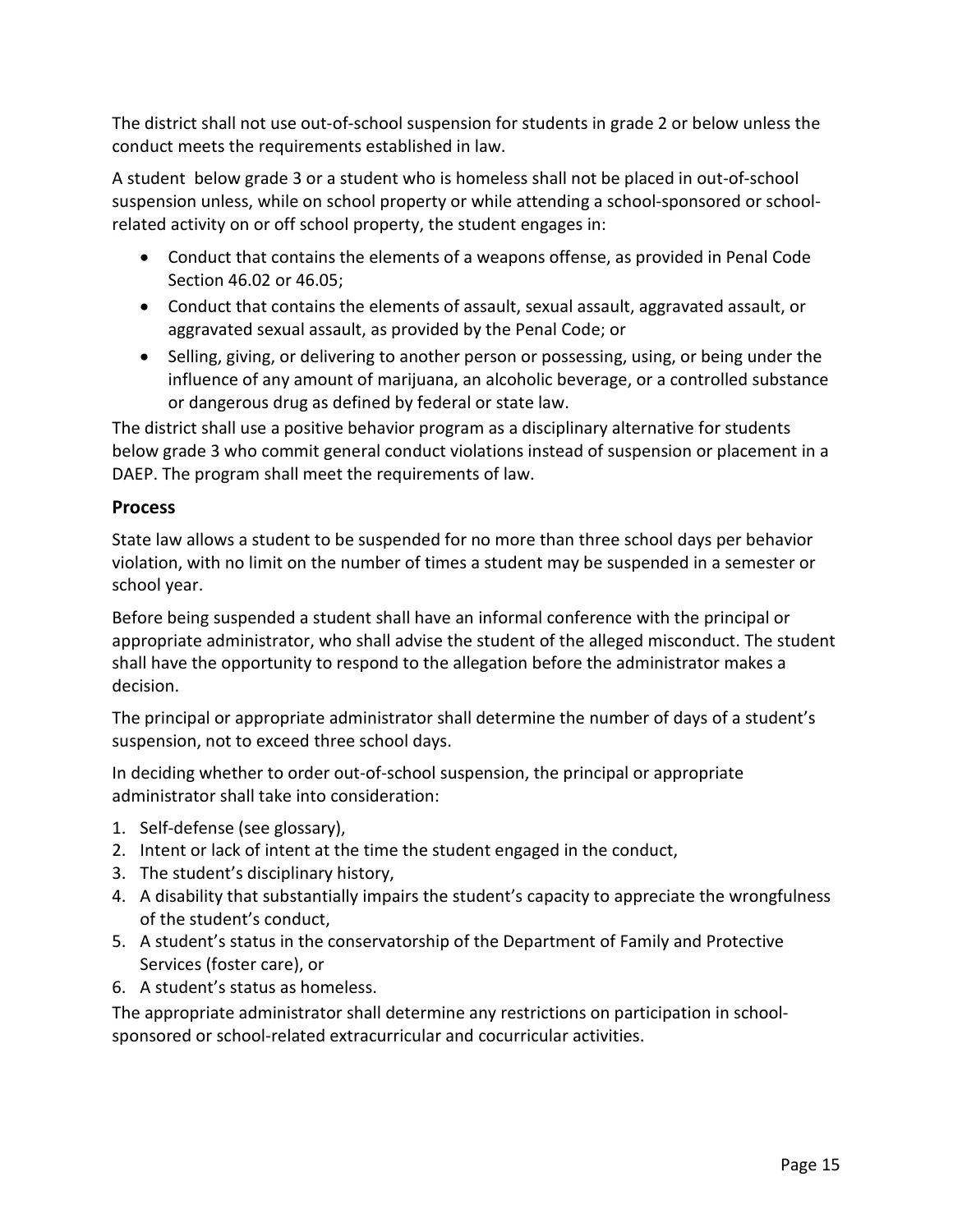# <span id="page-19-0"></span>**Coursework During Suspension**

The district shall ensure a student receives access to coursework for foundation curriculum courses while the student is placed in in-school or out-of-school suspension, including at least one method of receiving this coursework that doesn't require the use of the internet.

A student removed from the regular classroom to in-school suspension or another setting, other than a DAEP, will have an opportunity to complete before the beginning of the next school year each course the student was enrolled in at the time of removal from the regular classroom. The district may provide the opportunity by any method available, including a correspondence course, another distance learning option, or summer school. The district will not charge the student for any method of completion provided by the district.

# <span id="page-19-1"></span>**Disciplinary Alternative Education Program (DAEP) Placement**

The DAEP shall be provided in a setting other than the student's regular classroom. An elementary school student may not be placed in a DAEP with a student who is not an elementary school student.

For purposes of DAEP, elementary classification shall be kindergarten–grade 5 and secondary classification shall be grades 6–12.

Summer programs provided by the district shall serve students assigned to a DAEP in conjunction with other students.

A student who is expelled for an offense that otherwise would have resulted in a DAEP placement does not have to be placed in a DAEP in addition to the expulsion.

In deciding whether to place a student in a DAEP, regardless of whether the action is mandatory or discretionary, the principal or appropriate administrator shall take into consideration:

- 1. Self-defense (see **glossary**),
- 2. Intent or lack of intent at the time the student engaged in the conduct,
- 3. The student's disciplinary history,
- 4. A disability that substantially impairs the student's capacity to appreciate the wrongfulness of the student's conduct,
- 5. A student's status in the conservatorship of the Department of Family and Protective Services (foster care), or
- 6. A student's status as homeless.

# <span id="page-19-2"></span>**Discretionary Placement: Misconduct That May Result in DAEP Placement**

A student may be placed in a DAEP for behaviors prohibited in the General Conduct Violations section of this Code.

#### *Misconduct Identified in State Law*

In accordance with state law, a student **may** be placed in a DAEP for any one of the following offenses:

• Engaging in bullying that encourages a student to commit or attempt to commit suicide.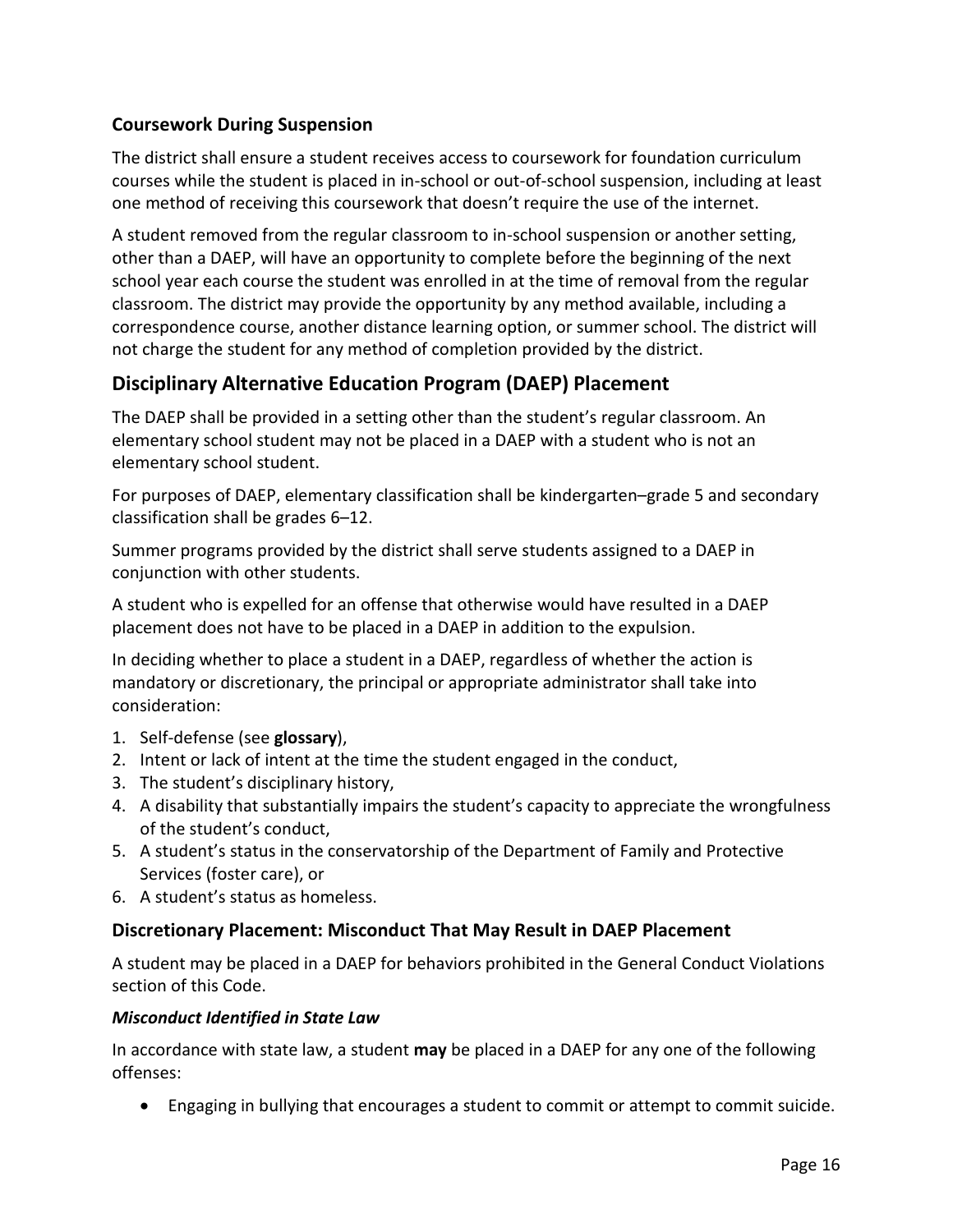- Inciting violence against a student through group bullying.
- Releasing or threatening to release intimate visual material of a minor or of a student who is 18 years of age or older without the student's consent.
- Involvement in a public school fraternity, sorority, or secret society, including participating as a member or pledge, or soliciting another person to become a pledge or member of a public school fraternity, sorority, secret society, or gang. (See **glossary**.)
- Involvement in criminal street gang activity. (See **glossary**.)
- Any criminal mischief, including a felony.
- Assault (no bodily injury) with threat of imminent bodily injury.
- Assault by offensive or provocative physical contact.

In accordance with state law, a student **may** be placed in a DAEP if the superintendent or the superintendent's designee has reasonable belief (see **glossary**) that the student has engaged in conduct punishable as a felony, other than aggravated robbery or those listed as offenses in Title 5 (see **glossary**) of the Penal Code, that occurs off school property and not at a schoolsponsored or school-related event, if the student's presence in the regular classroom threatens the safety of other students or teachers or will be detrimental to the educational process.

The principal or appropriate administrator **may**, but is not required to, place a student in a DAEP for off-campus conduct for which DAEP placement is required by state law if the administrator does not have knowledge of the conduct before the first anniversary of the date the conduct occurred.

# <span id="page-20-0"></span>**Mandatory Placement: Misconduct That Requires DAEP Placement**

A student **must** be placed in a DAEP if the student:

- Engages in conduct relating to a false alarm or report (including a bomb threat) or a terroristic threat involving a public school. (See glossary.)
- Commits the following offenses on school property or within 300 feet of school property as measured from any point on the school's real property boundary line, or while attending a school-sponsored or school-related activity on or off school property:
- **Engages in conduct punishable as a felony.**
- Commits an assault (see **glossary**) under Penal Code 22.01(a)(1).
- Sells, gives, or delivers to another person, or possesses, uses, or is under the influence of marijuana, a controlled substance, or a dangerous drug in an amount not constituting a felony offense. A student with a valid prescription for low-THC cannabis as authorized by Chapter 487 of the Health and Safety Code does not violate this provision. (Schoolrelated felony drug offenses are addressed in **Expulsion**.) (See **glossary** for "under the influence.")
- Sells, gives, or delivers to another person an alcoholic beverage; commits a serious act or offense while under the influence of alcohol; or possesses, uses, or is under the influence of alcohol, if the conduct is not punishable as a felony offense. (School-related felony alcohol offenses are addressed in **Expulsion**.)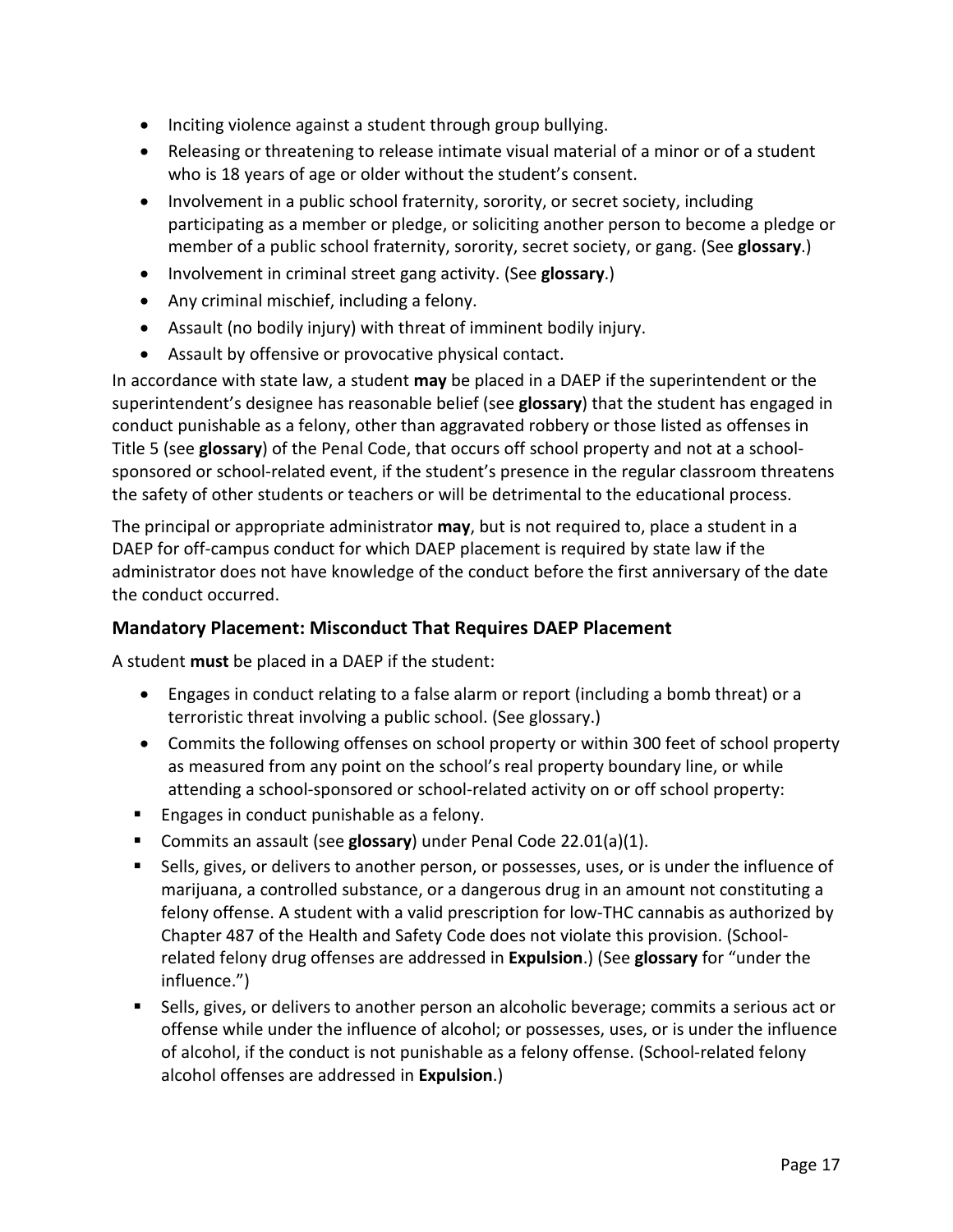- Behaves in a manner that contains the elements of an offense relating to abusable volatile chemicals.
- Behaves in a manner that contains the elements of the offense of public lewdness or indecent exposure. (See **glossary**.)
- **Engages in conduct that contains the elements of an offense of harassment against an** employee under Penal Code 42.07(a)(1), (2), (3), or (7).
- Engages in expellable conduct and is between six and nine years of age.
- Commits a federal firearms violation and is younger than six years of age.
- Engages in conduct that contains the elements of the offense of retaliation against any school employee or volunteer on or off school property. (Committing retaliation in combination with another expellable offense is addressed in **Expulsion**.)
- Engages in conduct punishable as aggravated robbery or a felony listed under Title 5 (see **glossary**) of the Penal Code when the conduct occurs off school property and not at a school-sponsored or school-related event and:
- The student receives deferred prosecution (see **glossary**),
- A court or jury finds that the student has engaged in delinquent conduct (see **glossary**), or
- The superintendent or designee has a reasonable belief (see **glossary**) that the student engaged in the conduct.

# <span id="page-21-0"></span>**Sexual Assault and Campus Assignments**

A student shall be transferred to another campus if:

- The student has been convicted of continuous sexual abuse of a young child or disabled individual or convicted of or placed on deferred adjudication for sexual assault or aggravated sexual assault against another student on the same campus: and
- The victim's parent or another person with the authority to act on behalf of the victim requests that the board transfer the offending student to another campus..

If there is no other campus in the district serving the grade level of the offending student, the offending student shall be transferred to a DAEP.

# <span id="page-21-1"></span>**Process**

Removals to a DAEP shall be made by the principal or appropriate administrator.

# *Conference*

When a student is removed from class for a DAEP offense, the principal or appropriate administrator shall schedule a conference within three school days with the student's parent, the student, and the teacher, in the case of a teacher removal.

At the conference, the principal or appropriate administrator shall inform the student, orally or in writing, of the reasons for the removal and shall give the student an explanation of the basis for the removal and an opportunity to respond to the reasons for the removal.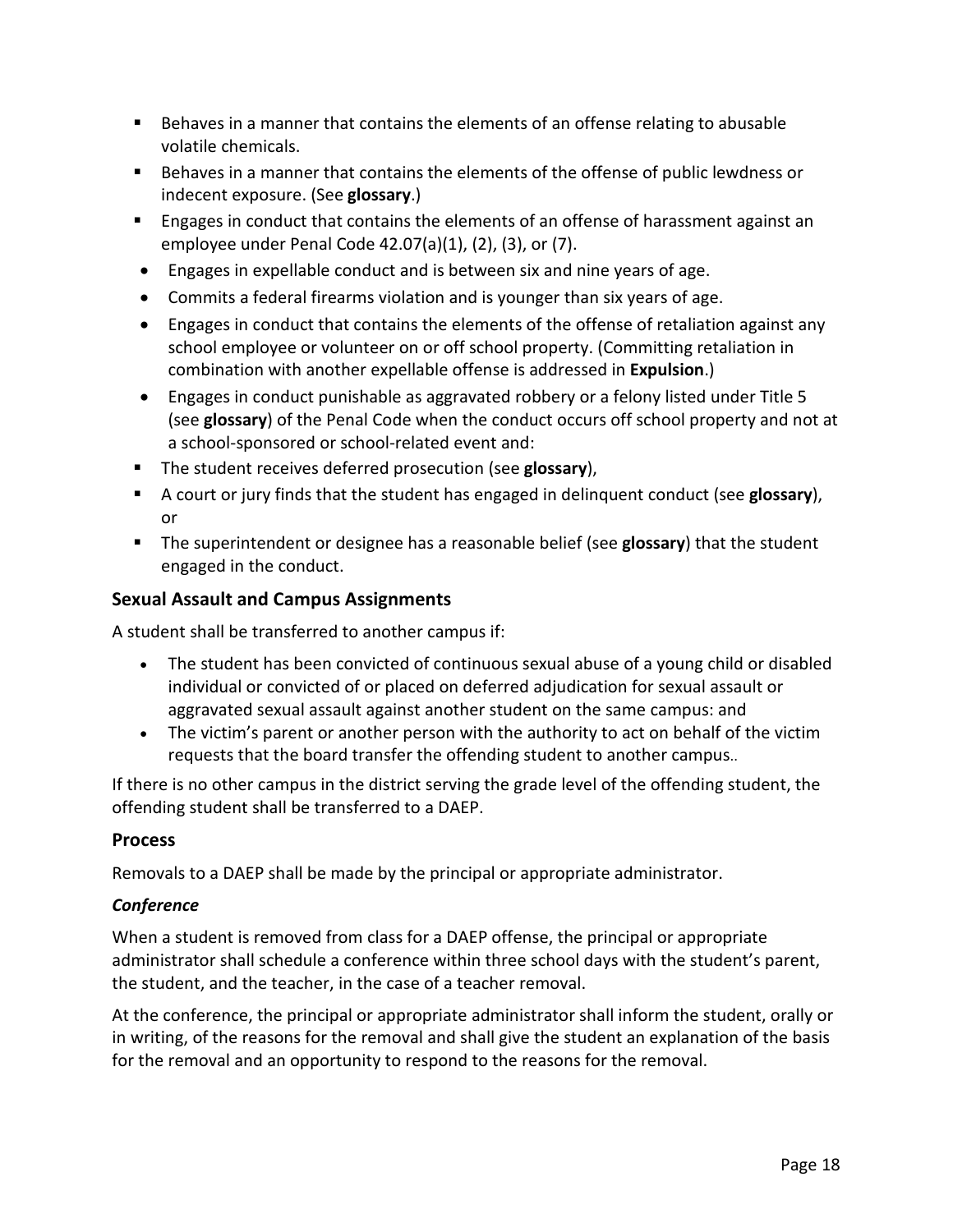Following valid attempts to require attendance, the district may hold the conference and make a placement decision regardless of whether the student or the student's parents attend the conference.

#### *Consideration of Mitigating Factors*

In deciding whether to place a student in a DAEP, regardless of whether the action is mandatory or discretionary, the principal or appropriate administrator shall take into consideration:

- 1. Self-defense (see **glossary**),
- 2. Intent or lack of intent at the time the student engaged in the conduct,
- 3. The student's disciplinary history,
- 4. A disability that substantially impairs the student's capacity to appreciate the wrongfulness of the student's conduct, or
- 5. A student's status in the conservatorship of the Department of Family and Protective Services (foster care), or
- 6. A student's status as homeless.

#### *Placement Order*

After the conference, if the student is placed in the DAEP, the principal or appropriate administrator shall write a placement order. A copy of the DAEP placement order shall be sent to the student and the student's parent.

Not later than the second business day after the conference, the board's designee shall deliver to the juvenile court a copy of the placement order and all information required by Section 52.04 of the Family Code.

If the student is placed in the DAEP and the length of placement is inconsistent with the guidelines included in this Code, the placement order shall give notice of the inconsistency.

#### *Coursework Notice*

The parent or guardian of a student placed in DAEP shall be given written notice of the student's opportunity to complete a foundation curriculum course in which the student was enrolled at the time of removal and which is required for graduation, at no cost to the student. The notice shall include information regarding all methods available for completing the coursework.

#### <span id="page-22-0"></span>**Length of Placement**

The principal or appropriate administrator shall determine the duration of a student's placement in a DAEP.

The duration of a student's placement shall be determined case by case based on the seriousness of the offense, the student's age and grade level, the frequency of misconduct, the student's attitude, and statutory requirements.

The maximum period of DAEP placement shall be one calendar year, except as provided below.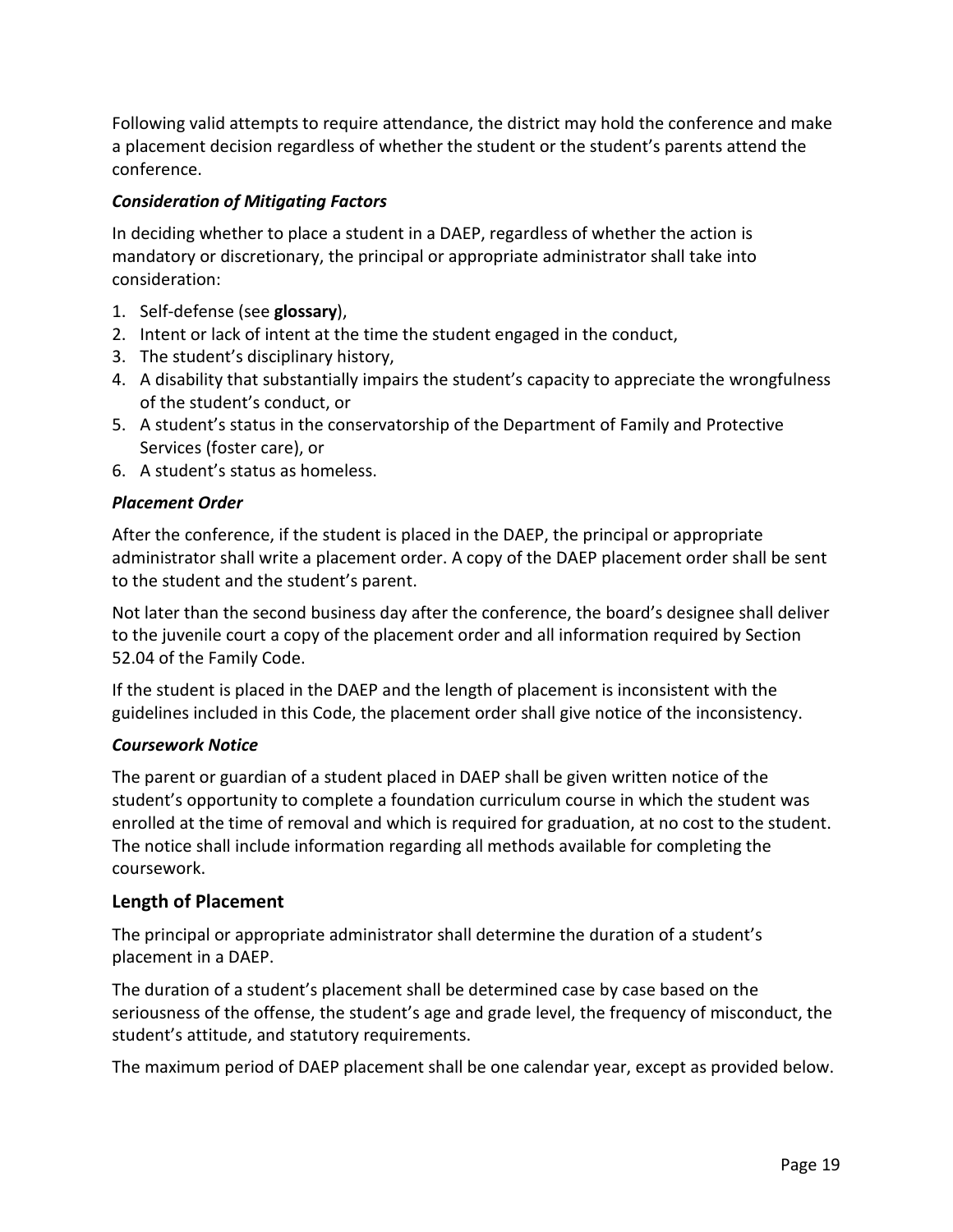Unless otherwise specified in the placement order, days absent from a DAEP shall not count toward fulfilling the total number of days required in a student's DAEP placement order.

The district shall administer the required pre- and post-assessments for students assigned to DAEP for a period of 90 days or longer in accordance with established district administrative procedures for administering other diagnostic or benchmark assessments.

# *Exceeds One Year*

Placement in a DAEP may exceed one year when a review by the district determines that the student is a threat to the safety of other students or to district employees.

The statutory limitations on the length of a DAEP placement do not apply to a placement resulting from the board's decision to place a student who engaged in the sexual assault of another student so that the students are not assigned to the same campus.

# *Exceeds School Year*

Students who commit offenses requiring placement in a DAEP at the end of one school year may be required to continue that placement at the start of the next school year to complete the assigned term of placement.

For placement in a DAEP to extend beyond the end of the school year, the principal or appropriate administrator or the board's designee must determine that:

- 1. The student's presence in the regular classroom or campus presents a danger of physical harm to the student or others, or
- 2. The student has engaged in serious or persistent misbehavior (see **glossary**) that violates the district's Code.

# *Exceeds 60 Days*

For placement in a DAEP to extend beyond 60 days or the end of the next grading period, whichever is sooner, a student's parent shall be given notice and the opportunity to participate in a proceeding before the board or the board's designee.

# <span id="page-23-0"></span>**Appeals**

Questions from parents regarding disciplinary measures should be addressed to the campus administration.

Student or parent appeals regarding a student's placement in a DAEP should be addressed in accordance with policy FO(LOCAL). A copy of this policy may be obtained from the principal's office, appropriate administrator's office, the central administration office, or through Policy On Line at the following address: <https://pol.tasb.org/Policy/Code/312?filter=FO>

Appeals regarding a campus recommendation for placement in the District's discipline alternative education program (DAEP) must be filed with the principal within five days of the discipline decision. Appeals regarding the principal's decision shall then be heard by the Executive Director of Student, Family and Community Services. Appeals regarding the Executive Director's decisions must be filed with the Assistant Superintendent of Student, Family and Community Services within five days of the executive director's decision. The Assistant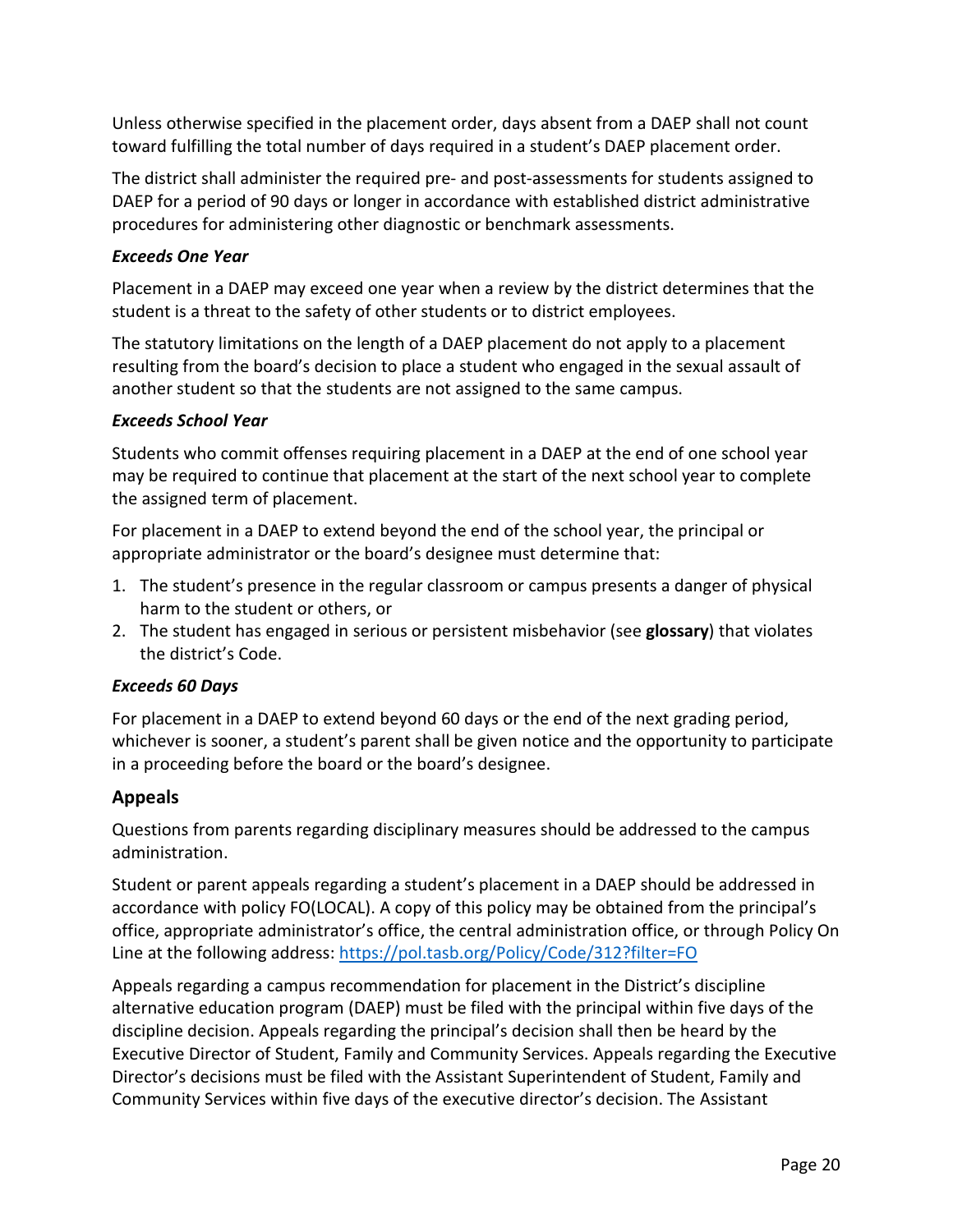Superintendent of Student, Family and Community Services shall then hear the appeal, and a final decision shall be made. The decision of the Assistant Superintendent of Student, Family and Community Services is final and may not be appealed.

The district shall not delay disciplinary consequences pending the outcome of an appeal. The decision to place a student in a DAEP cannot be appealed beyond the board.

# <span id="page-24-0"></span>**Restrictions During Placement**

The district does not permit a student who is placed in a DAEP to participate in any schoolsponsored or school-related extracurricular or cocurricular activitities.

A student placed in a DAEP shall not be provided transportation unless he or she is a student with a disability who is entitled to transportation in accordance with the student's individualized education program (IEP) or Section 504 plan.

For seniors who are eligible to graduate and are assigned to a DAEP at the time of graduation, the last day of placement in the program shall be the last instructional day, and the student shall be allowed to participate in the graduation ceremony and related graduation activities unless otherwise specified in the DAEP placement order.

# <span id="page-24-1"></span>**Placement Review**

A student placed in a DAEP shall be provided a review of his or her status, including academic status, by the campus behavior coordinator or the board's designee at intervals not to exceed 120 days. In the case of a high school student, the student's progress toward graduation and the student's graduation plan shall also be reviewed. At the review, the student or the student's parent shall be given the opportunity to present arguments for the student's return to the regular classroom or campus. The student may not be returned to the classroom of a teacher who removed the student without that teacher's consent.

# <span id="page-24-2"></span>**Additional Misconduct**

If during the term of placement in a DAEP the student engages in additional misconduct for which placement in a DAEP or expulsion is required or permitted, additional proceedings may be conducted, and the campus behavior coordinator may enter an additional disciplinary order as a result of those proceedings.

# <span id="page-24-3"></span>**Notice of Criminal Proceedings**

When a student is placed in a DAEP for certain offenses, the office of the prosecuting attorney shall notify the district if:

- 1. Prosecution of a student's case was refused for lack of prosecutorial merit or insufficient evidence and no formal proceedings, deferred adjudication (see **glossary**), or deferred prosecution will be initiated; or
- 2. The court or jury found a student not guilty, or made a finding that the student did not engage in delinquent conduct or conduct indicating a need for supervision, and the case was dismissed with prejudice.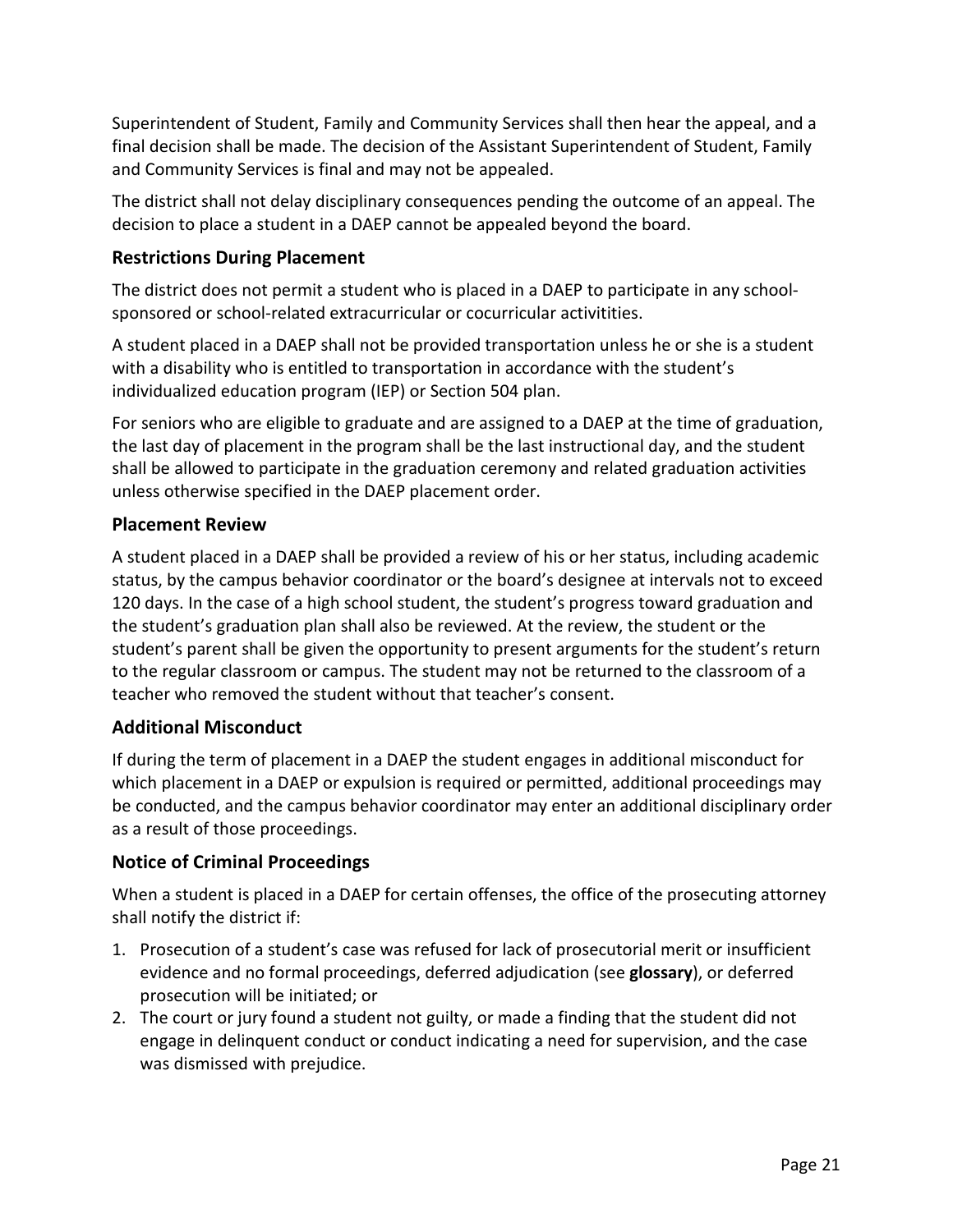If a student was placed in a DAEP for such conduct, on receiving the notice from the prosecutor, the superintendent or designee shall review the student's placement and schedule a review with the student's parent not later than the third day after the superintendent or designee receives notice from the prosecutor. The student may not be returned to the regular classroom pending the review.

After reviewing the notice and receiving information from the student's parent, the superintendent or designee may continue the student's placement if there is reason to believe that the presence of the student in the regular classroom threatens the safety of other students or teachers.

The student or the student's parent may appeal the superintendent's decision to the board. The student may not be returned to the regular classroom pending the appeal. In the case of an appeal, the board shall, at the next scheduled meeting, review the notice from the prosecutor and receive information from the student, the student's parent, and the superintendent or designee, and confirm or reverse the decision of the superintendent or designee. The board shall make a record of the proceedings.

If the board confirms the decision of the superintendent or designee, the student and the student's parent may appeal to the Commissioner of Education. The student may not be returned to the regular classroom pending the appeal.

# <span id="page-25-0"></span>**Withdrawal During Process**

When a student violates the district's Code in a way that requires or permits the student to be placed in a DAEP and the student withdraws from the district before a placement order is completed, the campus behavior coordinator may complete the proceedings and issue a placement order. If the student then re-enrolls in the district during the same or a subsequent school year, the district may enforce the order at that time, less any period of the placement that has been served by the student during enrollment in another district. If the campus behavior coordinator or the board fails to issue a placement order after the student withdraws, the next district in which the student enrolls may complete the proceedings and issue a placement order.

# <span id="page-25-1"></span>**Newly Enrolled Students**

The district shall decide on a case-by-case basis whether to continue the placement of a student who enrolls in the district and was assigned to a DAEP in an open-enrollment charter school or another district. The district may place the student in the district's DAEP or a regular classroom setting.

A newly enrolled student with a DAEP placement from a district in another state shall be placed as any other newly enrolled student if the behavior committed is a reason for DAEP placement in the receiving district.

If the student was placed in a DAEP by a school district in another state for a period that exceeds one year, this district, by state law, shall reduce the period of the placement so that the total placement does not exceed one year. After a review, however, the placement may be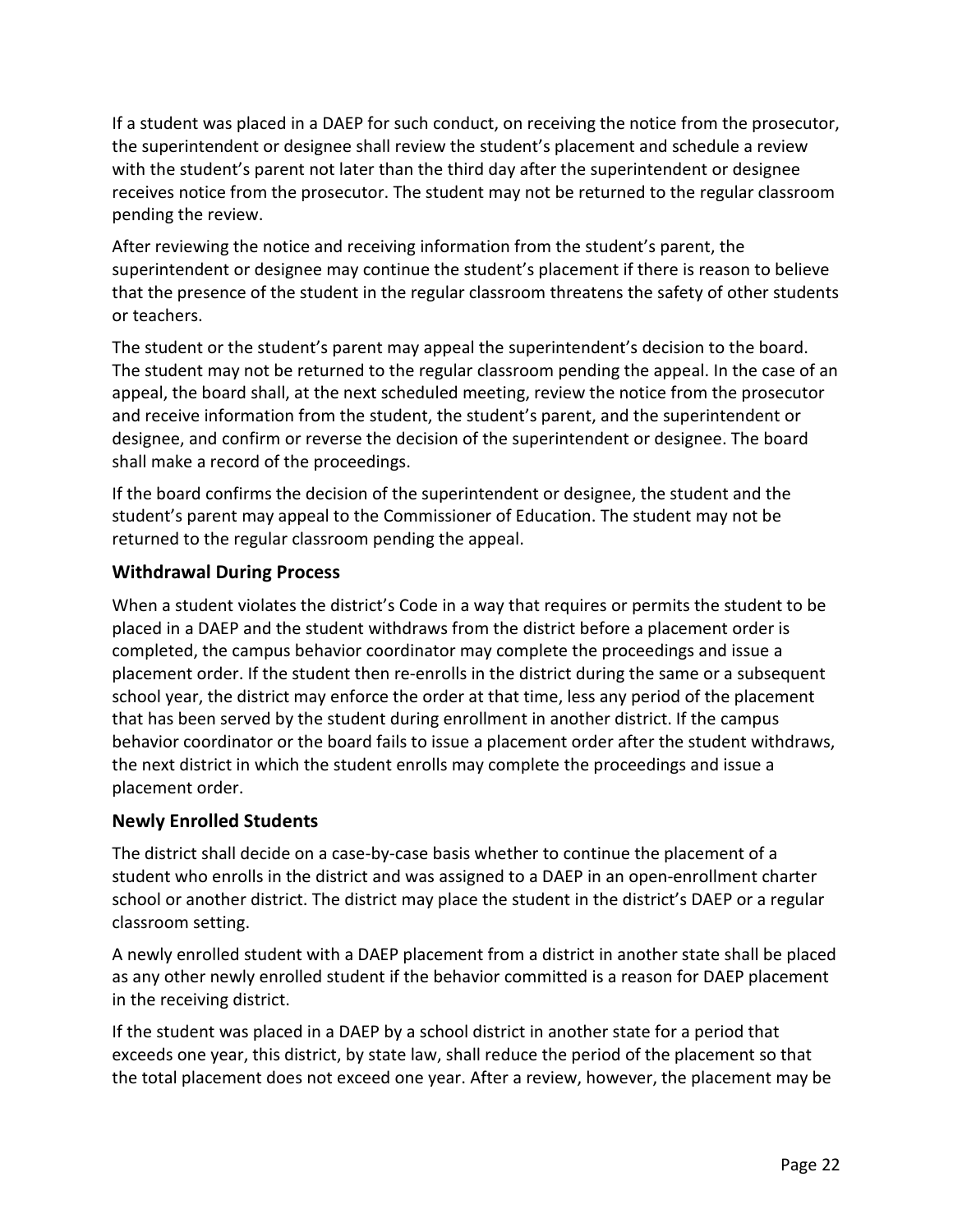extended beyond a year if the district determines that the student is a threat to the safety of other students or employees or the extended placement is in the best interest of the student.

# <span id="page-26-0"></span>**Emergency Placement Procedure**

When an emergency placement is necessary because the student's behavior is so unruly, disruptive, or abusive that it seriously interferes with classroom or school operations, the student shall be given oral notice of the reason for the action. Not later than the tenth day after the date of the placement, the student shall be given the appropriate conference required for assignment to a DAEP.

# <span id="page-26-1"></span>**Transition Services**

In accordance with law and district procedures, campus staff shall provide transition services to a student returning to the regular classroom from an alternative education program, including a DAEP. See policy FOCA (LEGAL) for more information.

# <span id="page-26-2"></span>**Placement and/or Expulsion for Certain Offenses**

This section includes two categories of offenses for which the Education Code provides unique procedures and specific consequences.

# <span id="page-26-3"></span>**Registered Sex Offenders**

Upon receiving notification in accordance with state law that a student is currently required to register as a sex offender, the district must remove the student from the regular classroom and determine appropriate placement unless the court orders JJAEP placement.

If the student is under any form of court supervision, including probation, community supervision, or parole, the placement shall be in either DAEP or JJAEP for at least one semester.

If the student is not under any form of court supervision, the placement may be in DAEP or JJAEP for one semester or the placement may be in a regular classroom. The placement may not be in the regular classroom if the board or its designee determines that the student's presence:

- 1. Threatens the safety of other students or teachers,
- 2. Will be detrimental to the educational process, or
- 3. Is not in the best interests of the district's students.

# *Review Committee*

At the end of the first semester of a student's placement in an alternative educational setting and before the beginning of each school year for which the student remains in an alternative placement, the district shall convene a committee, in accordance with state law, to review the student's placement. The committee shall recommend whether the student should return to the regular classroom or remain in the placement. Absent a special finding, the board or its designee must follow the committee's recommendation.

The placement review of a student with a disability who receives special education services must be made by the ARD committee.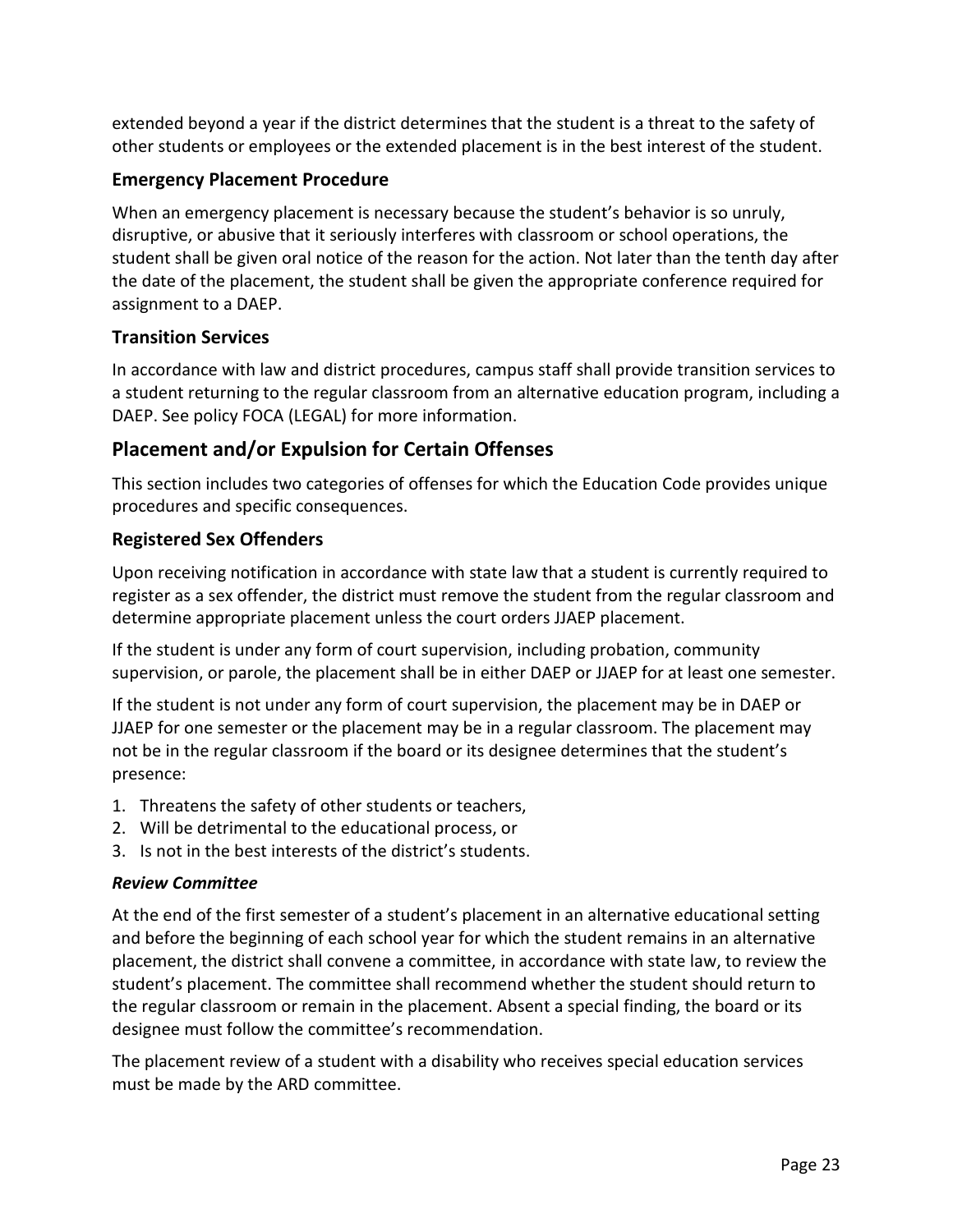# *Newly Enrolled Student*

If a student enrolls in the district during a mandatory placement as a registered sex offender, the district may count any time already spent by the student in a placement or may require an additional semester in an alternative placement without conducting a review of the placement.

# *Appeal*

A student or the student's parent may appeal the placement by requesting a conference between the board or its designee, the student, and the student's parent. The conference is limited to the factual question of whether the student is required to register as a sex offender. Any decision of the board or its designee under this section is final and may not be appealed.

# <span id="page-27-0"></span>**Certain Felonies**

Regardless of whether placement or expulsion is required or permitted by one of the reasons in the DAEP Placement or Expulsion sections, in accordance with Education Code 37.0081, a student may be expelled and placed in either DAEP or JJAEP if the board or campus behavior coordinator makes certain findings and the following circumstances exist in relation to aggravated robbery or a felony offense under Title 5 (see **glossary**) of the Penal Code. The student must:

- Have received deferred prosecution for conduct defined as aggravated robbery or a Title 5 felony offense;
- Have been found by a court or jury to have engaged in delinquent conduct for conduct defined as aggravated robbery or a Title 5 felony offense;
- Have been charged with engaging in conduct defined as aggravated robbery or a Title 5 felony offense;
- Have been referred to a juvenile court for allegedly engaging in delinquent conduct for conduct defined as aggravated robbery or a Title 5 felony offense; or
- Have received probation or deferred adjudication or have been arrested for, charged with, or convicted of aggravated robbery or a Title 5 felony offense.

The district may expel the student and order placement under these circumstances regardless of:

- 1. The date on which the student's conduct occurred,
- 2. The location at which the conduct occurred,
- 3. Whether the conduct occurred while the student was enrolled in the district, or
- 4. Whether the student has successfully completed any court disposition requirements imposed in connection with the conduct.

# *Hearing and Required Findings*

The student must first have a hearing before the board or its designee, who must determine that in addition to the circumstances above that allow for the expulsion, the student's presence in the regular classroom:

- 1. Threatens the safety of other students or teachers,
- 2. Will be detrimental to the educational process, or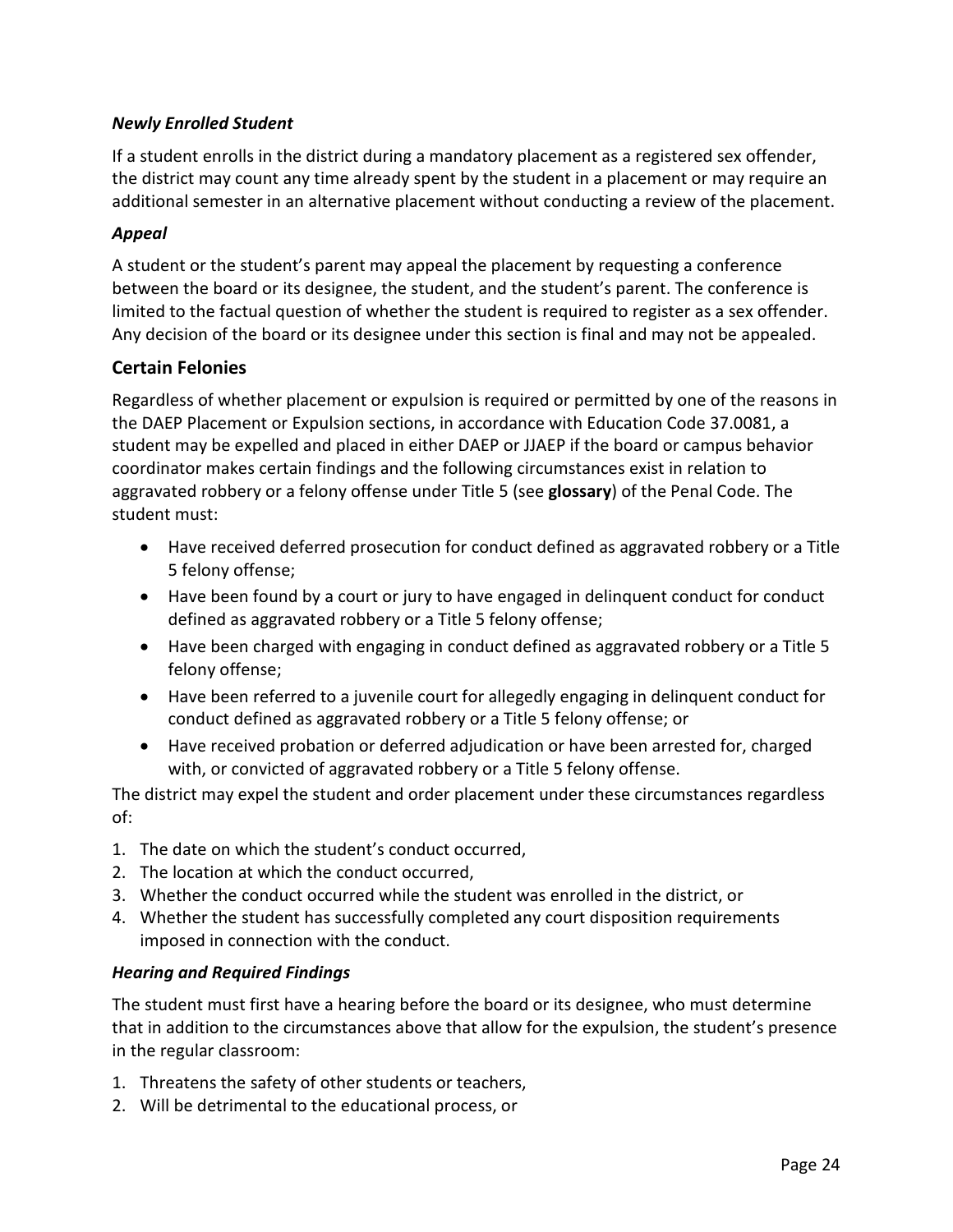3. Is not in the best interest of the district's students.

Any decision of the board or the board's designee under this section is final and may not be appealed.

#### *Length of Placement*

The student is subject to the placement until:

- 1. The student graduates from high school,
- 2. The charges are dismissed or reduced to a misdemeanor offense, or
- 3. The student completes the term of the placement or is assigned to another program.

#### *Placement Review*

A student placed in a DAEP or JJAEP under these circumstances is entitled to a review of his or her status, including academic status, by the campus behavior coordinator or board's designee at intervals not to exceed 120 days. In the case of a high school student, the student's progress toward graduation and the student's graduation plan shall also be reviewed. At the review, the student or the student's parent shall have the opportunity to present arguments for the student's return to the regular classroom or campus.

#### *Newly Enrolled Students*

A student who enrolls in the district before completing a placement under this section from another school district must complete the term of the placement.

# <span id="page-28-0"></span>**Expulsion**

In deciding whether to order expulsion, regardless of whether the action is mandatory or discretionary, the campus behavior coordinator shall take into consideration:

- 1. Self-defense (see **glossary**),
- 2. Intent or lack of intent at the time the student engaged in the conduct,
- 3. The student's disciplinary history,
- 4. A disability that substantially impairs the student's capacity to appreciate the wrongfulness of the student's conduct,
- 5. A student's status in the conservatorship of the Department of Family and Protective Services (foster care), or
- 6. A student's status as homeless.

# <span id="page-28-1"></span>**Discretionary Expulsion: Misconduct That May Result in Expulsion**

Some of the following types of misconduct may result in mandatory placement in a DAEP, whether or not a student is expelled. (See **DAEP Placement**)

#### *Any Location*

A student **may** be expelled for:

- Engaging in bullying that encourages a student to commit or attempt to commit suicide.
- Inciting violence against a student through group bullying.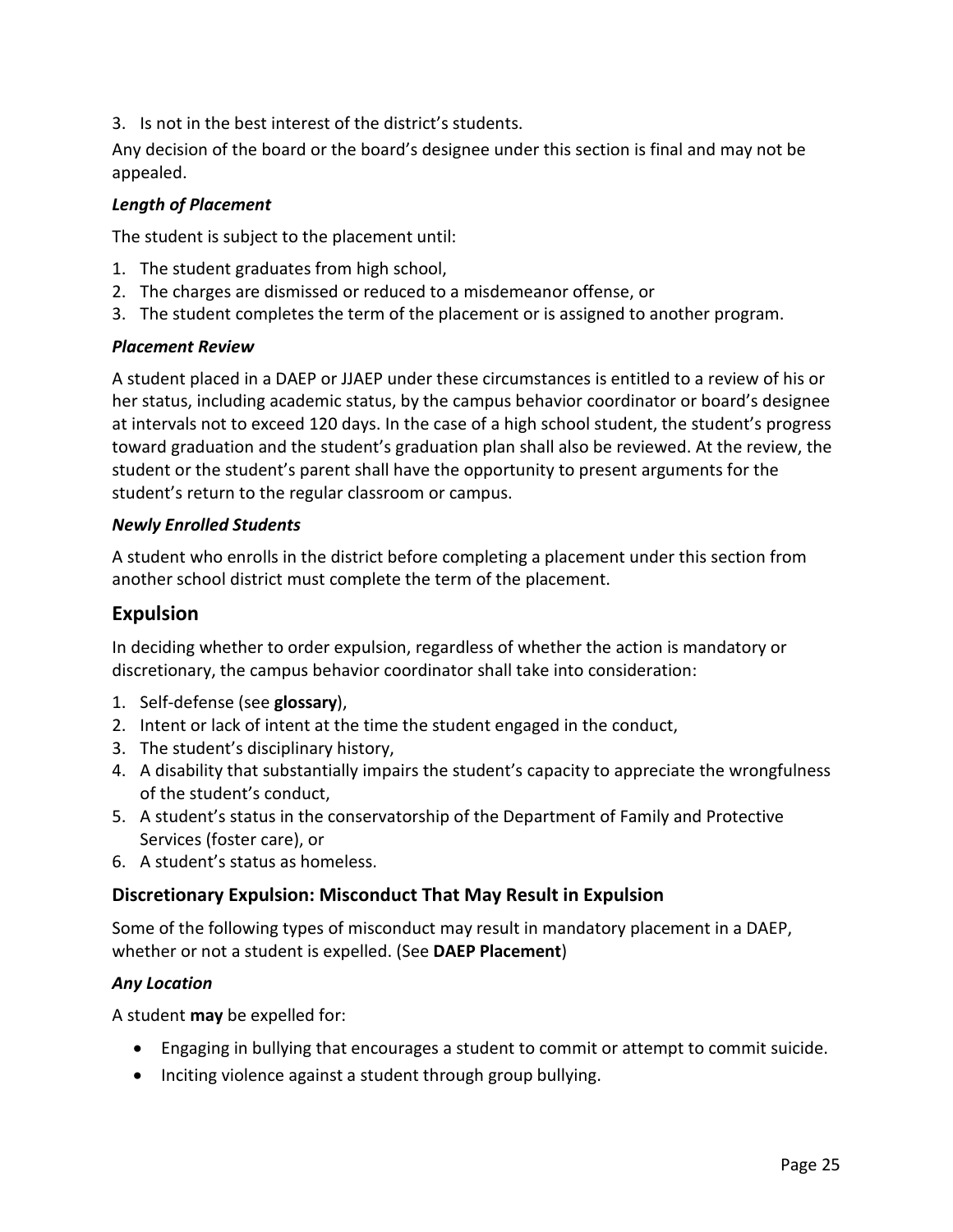- Releasing or threatening to release intimate visual material of a minor or of a student who is 18 years of age or older without the student's consent.
- Conduct that contains the elements of assault under Penal Code 22.01(a)(1) in retaliation against a school employee or volunteer.
- Criminal mischief, if punishable as a felony.
- Engaging in conduct that contains the elements of one of the following offenses against another student:
- Aggravated assault.
- Sexual assault.
- Aggravated sexual assault.
- Murder.
- Capital murder.
- Criminal attempt to commit murder or capital murder.
- Aggravated robbery.
- Breach of computer security. (See **glossary**)
- Engaging in conduct relating to a false alarm or report (including a bomb threat) or a terroristic threat involving a public school.

Engaging in conduct relating to a false alarm or report (including a bomb threat) or a terroristic threat involving a public school.

# *At School, Within 300 Feet, or at a School Event*

A student **may** be expelled for committing any of the following offenses on or within 300 feet of school property, as measured from any point on the school's real property boundary line, or while attending a school-sponsored or school-related activity on or off school property:

- Selling, giving, or delivering to another person, or possessing, using, or being under the influence of marijuana, a controlled substance, or a dangerous drug, if the conduct is not punishable as a felony. A student with a valid prescription for low-THC cannabis as authorized by Chapter 487 of the Health and Safety Code does not violate this provision. (See **glossary** for "under the influence.")
- Selling, giving, or delivering to another person, or possessing, using, or being under the influence of alcohol; or committing a serious act or offense while under the influence of alcohol, if the conduct is not punishable as a felony.
- Engaging in conduct that contains the elements of an offense relating to abusable volatile chemicals.
- Engaging in conduct that contains the elements of assault under Section 22.01(a)(1) against an employee or a volunteer.
- Engaging in deadly conduct. (See **glossary**.)

# *Within 300 Feet of School*

A student **may** be expelled for engaging in the following conduct while within 300 feet of school property, as measured from any point on the school's real property boundary line: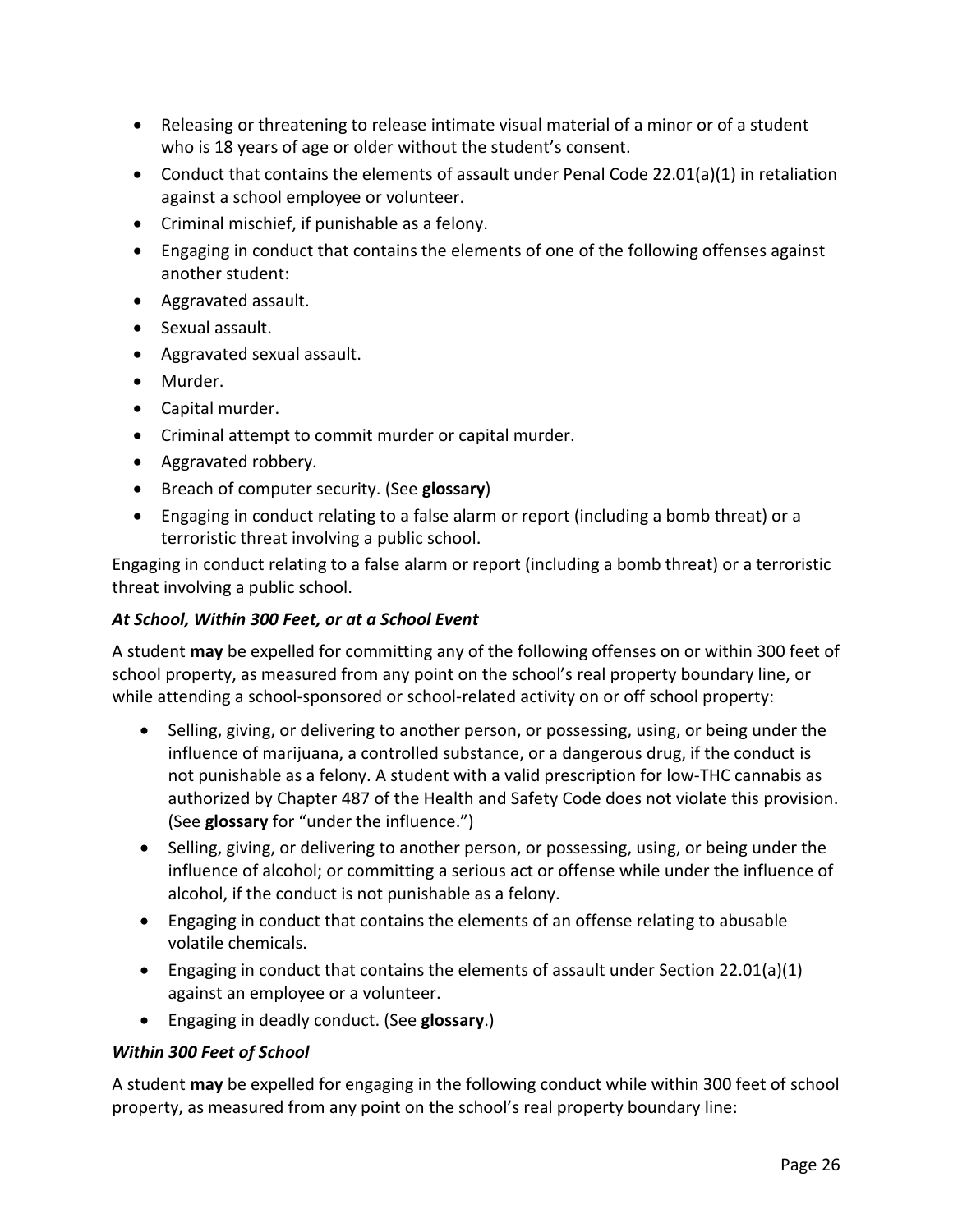- Aggravated assault, sexual assault, or aggravated sexual assault.
- Arson. (See **glossary**.)
- Murder, capital murder, or criminal attempt to commit murder or capital murder.
- Indecency with a child, aggravated kidnapping, manslaughter, criminally negligent homicide, or aggravated robbery.
- Continuous sexual abuse of a young child or children.
- Felony drug- or alcohol-related offense.
- Unlawfully carrying on or about the student's person a handgun or a location-restricted knife, as these terms are defined by state law. (See **glossary**.)
- Possessing, manufacturing, transporting, repairing, or selling a prohibited weapon, as defined by state law. (See **glossary**.)
- Possession of a firearm, as defined by federal law. (See **glossary**.)

# *Property of Another District*

A student **may** be expelled for committing any offense that is a state-mandated expellable offense if the offense is committed on the property of another district in Texas or while the student is attending a school-sponsored or school-related activity of a school in another district in Texas.

# *While in DAEP*

A student may be expelled for engaging in documented serious misbehavior that violates the district's Code, despite documented behavioral interventions while placed in a DAEP. For purposes of discretionary expulsion from a DAEP, serious misbehavior means:

- 1. Deliberate violent behavior that poses a direct threat to the health or safety of others;
- 2. Extortion, meaning the gaining of money or other property by force or threat;
- 3. Conduct that constitutes coercion, as defined by Section 1.07, Penal Code; or
- 4. Conduct that constitutes the offense of:
	- a) Public lewdness under Penal Code 21.07;
	- b) Indecent exposure under Penal Code 21.08;
	- c) Criminal mischief under Penal Code 28.03;
	- d) Hazing under Education Code 37.152; or
	- e) Harassment under Penal Code 42.07(a)(1) of a student or district employee.

# <span id="page-30-0"></span>**Mandatory Expulsion: Misconduct That Requires Expulsion**

A student **must** be expelled under federal or state law for any of the following offenses that occur on school property or while attending a school-sponsored or school-related activity on or off school property:

#### *Under Federal Law*

• Bringing to school or possessing at school, including any setting that is under the district's control or supervision for the purpose of a school activity, a firearm, as defined by federal law. (See **glossary**.)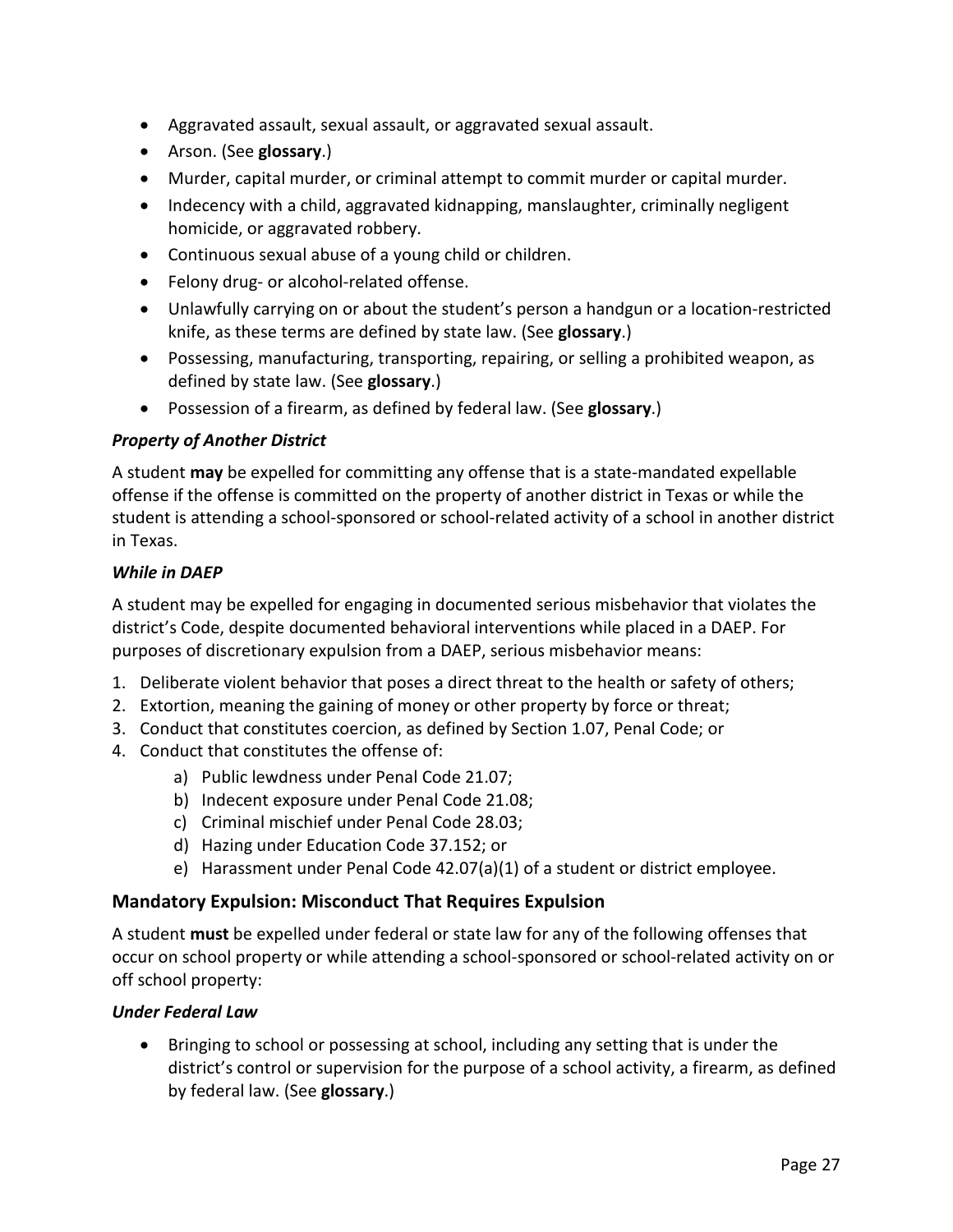**Note:** Mandatory expulsion under the federal Gun Free Schools Act does not apply to a firearm that is lawfully stored inside a locked vehicle, or to firearms used in activities approved and authorized by the district when the district has adopted appropriate safeguards to ensure student safety.

#### *Under the Penal Code*

- Unlawfully carrying on or about the student's person the following, in the manner prohibited by Penal Code 46.02:
- A handgun, defined by state law as any firearm designed, made, or adapted to be used with one hand. (See **glossary**.) **Note**: A student may not be expelled solely on the basis of the student's use, exhibition, or possession of a firearm that occurs at an approved target range facility that is not located on a school campus, while participating in or preparing for a school-sponsored, shooting sports competition or a shooting sports educational activity that is sponsored or supported by the Parks and Wildlife Department, or a shooting sports sanctioning organization working with the department. [See policy FNCG(LEGAL).]
- A location-restricted knife, as defined by state law. (See **glossary**.)
- Possessing, manufacturing, transporting, repairing, or selling a prohibited weapon, as defined in state law. (See **glossary**.)
- Behaving in a manner that contains elements of the following offenses under the Penal Code:
- Aggravated assault, sexual assault, or aggravated sexual assault.
- Arson. (See **glossary**.)
- Murder, capital murder, or criminal attempt to commit murder or capital murder.
- Indecency with a child.
- Aggravated kidnapping.
- Aggravated robbery.
- Manslaughter.
- Criminally negligent homicide.
- Continuous sexual abuse of a young child or children.
- Behavior punishable as a felony that involves selling, giving, or delivering to another person, or possessing, using, or being under the influence of marijuana, a controlled substance, a dangerous drug, or alcohol; or committing a serious act or offense while under the influence of alcohol.
- Engaging in retaliation against a school employee or volunteer combined with one of the above-listed mandatory expulsion offenses.

# <span id="page-31-0"></span>**Under Age Ten**

When a student under the age of ten engages in behavior that is expellable behavior, the student shall not be expelled, but shall be placed in a DAEP. A student under age six shall not be placed in a DAEP unless the student commits a federal firearm offense.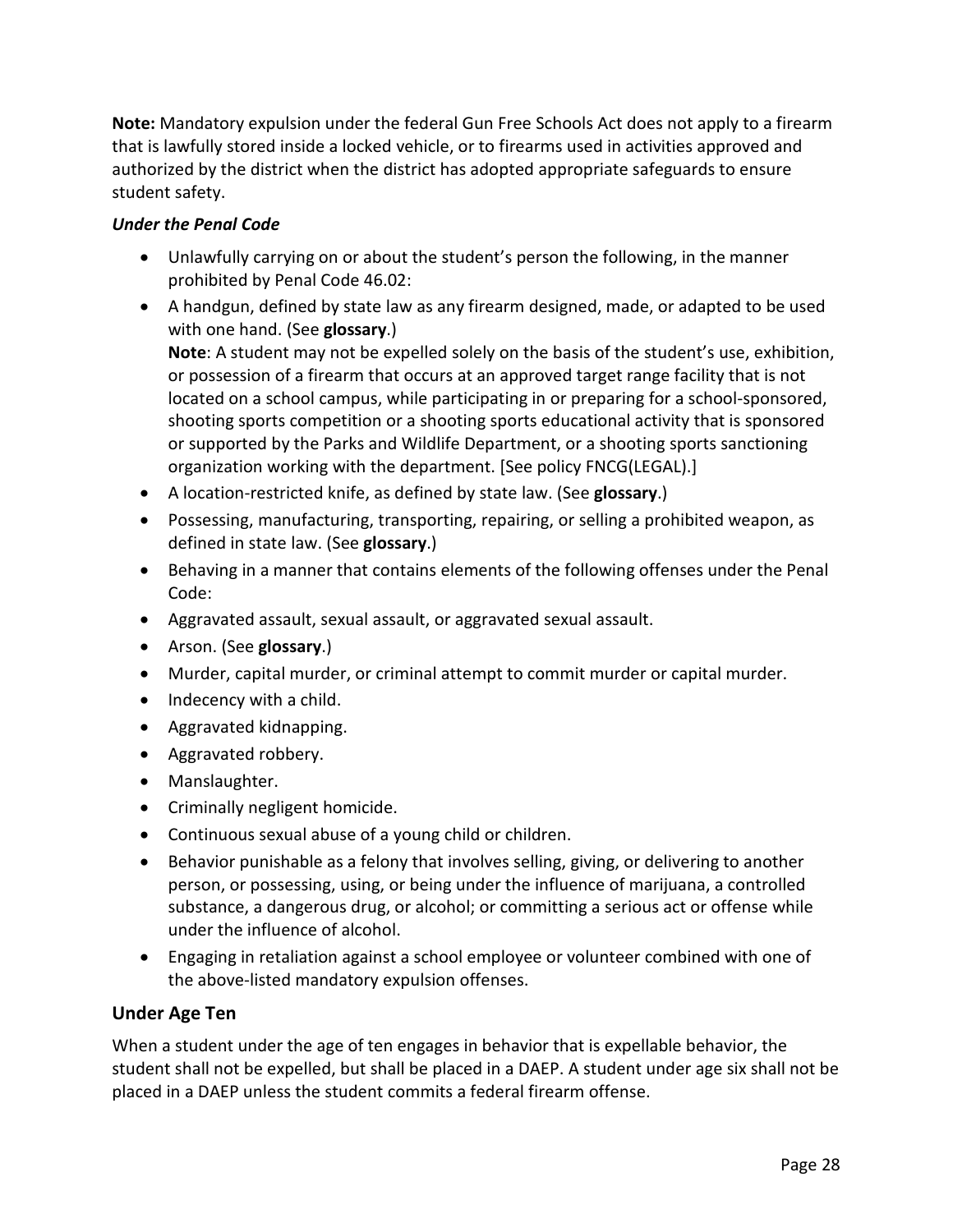# <span id="page-32-0"></span>**Process**

If a student is believed to have committed an expellable offense, the campus behavior coordinator or other appropriate administrator shall schedule a hearing within a reasonable time. The student's parent shall be invited in writing to attend the hearing.

Until a hearing can be held, the campus behavior coordinator or other administrator may place the student in:

- Another appropriate classroom.
- In-school suspension.
- Out-of-school suspension.
- DAEP.

#### *Hearing*

A student facing expulsion shall be given a hearing with appropriate due process. The student is entitled to:

- 1. Representation by the student's parent or another adult who can provide guidance to the student and who is not an employee of the district,
- 2. An opportunity to testify and to present evidence and witnesses in the student's defense, and
- 3. An opportunity to question the witnesses called by the district at the hearing.

After providing notice to the student and parent of the hearing, the district may hold the hearing regardless of whether the student or the student's parent attends.

The board of trustees delegates to the Superintendent or designee the authority to conduct hearings and expel students.

# *Board Review of Expulsion*

In accordance with FO (LOCAL), after the due process hearing, the expelled student may request an appeal of the expulsion decision. The student or parent must submit a written request to the principal within 5 days after receipt of the written decision. An appeal of the principal's decision must be filed with the executive director of Student, Family and Community Services within 5 days of receiving notification of the principal's decision. The Executive Director of Student, Family and Community Services shall then hear the appeal. An appeal of the Executive Director of Student, Family and Community Services' decision shall be heard by the Assistant Superintendent of Student, Family and Community Services. The appeal must be filed within 5 days of the notice of the decision from the Executive Director. An appeal of the Assistant Superintendent shall be heard by the Board and must be filed with the executive assistant to the superintendent within 5 days of receiving notification of the decision from the Assistant Superintendent.

The Assistant Superintendent of Student, Family and Community Services, will provide the student or parent written notice of the date, time, and place of the meeting at which the board will review the decision. The board shall review the record of the expulsion hearing in a closed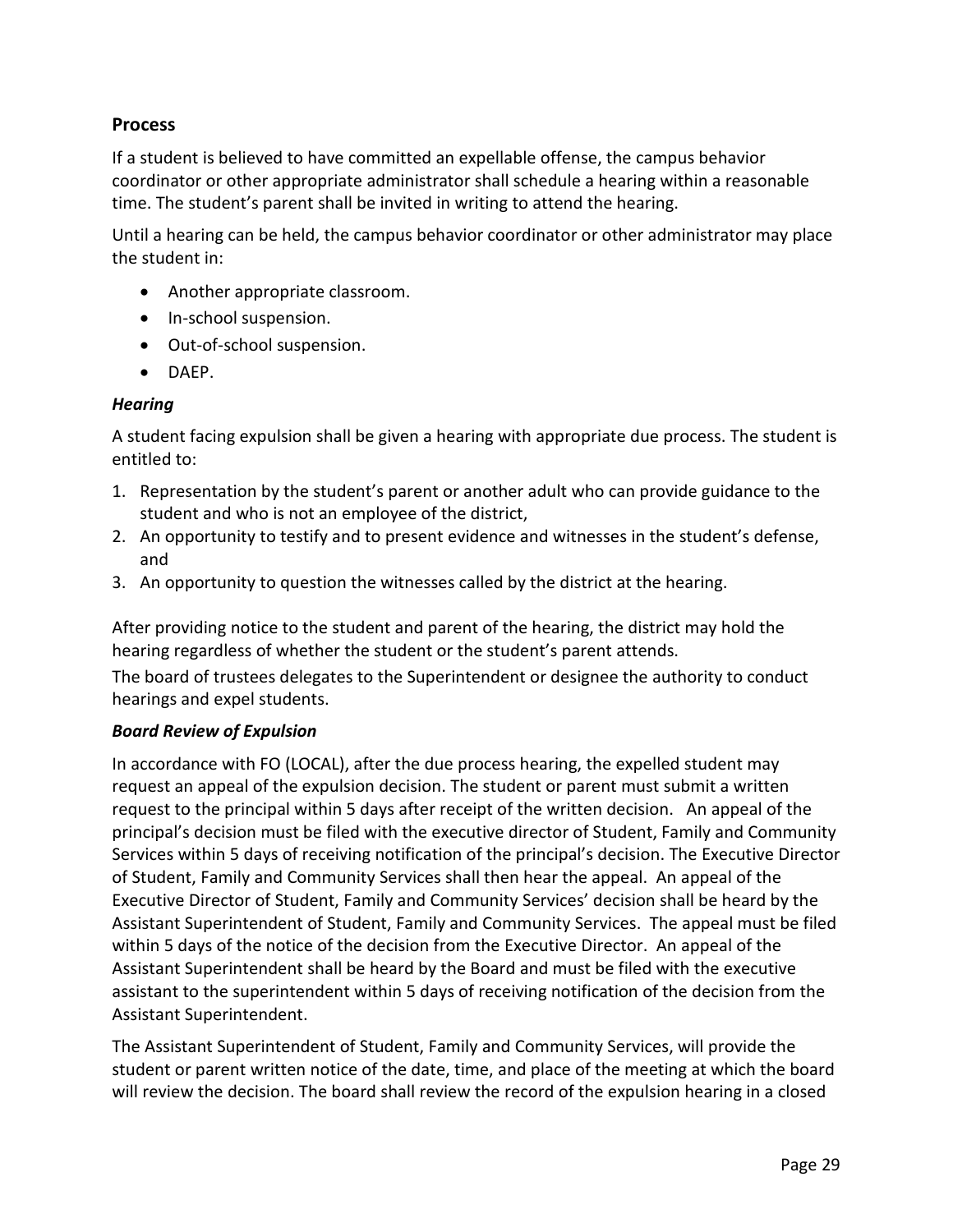meeting unless the parent requests in writing that the matter be held in an open meeting or another exception to an open meeting applies. The board may also hear a statement from the student or parent and from the board's designee. The board shall consider and base its decision on evidence reflected in the record and any statements made by the parties at the review. The board shall make and communicate its decision orally at the conclusion of the presentation. Consequences shall not be deferred pending the outcome of the hearing.

# *Expulsion Order*

Before ordering the expulsion, the board or campus behavior coordinator shall take into consideration:

- 1. Self-defense (see **glossary**),
- 2. Intent or lack of intent at the time the student engaged in the conduct,
- 3. The student's disciplinary history,
- 4. A disability that substantially impairs the student's capacity to appreciate the wrongfulness of the student's conduct,
- 5. A student's status in the conservatorship of the Department of Family and Protective Services (foster care), or
- 6. A student's status as homeless.

If the student is expelled, the board or its designee shall deliver to the student and the student's parent a copy of the order expelling the student.

Not later than the second business day after the hearing, the Student, Family and Community Services administrator shall deliver to the juvenile court a copy of the expulsion order and the information required by Section 52.04 of the Family Code.

If the length of the expulsion is inconsistent with the guidelines included in the Student Code of Conduct, the expulsion order shall give notice of the inconsistency.

# <span id="page-33-0"></span>**Length of Expulsion**

The length of an expulsion shall be based on the seriousness of the offense, the student's age and grade level, the frequency of misbehavior, the student's attitude, and statutory requirements.

The duration of a student's expulsion shall be determined on a case-by-case basis. The maximum period of expulsion is one calendar year, except as provided below.

An expulsion may not exceed one year unless, after review, the district determines that:

- 1. The student is a threat to the safety of other students or to district employees, or
- 2. Extended expulsion is in the best interest of the student.

State and federal law require a student to be expelled from the regular classroom for a period of at least one calendar year for bringing a firearm, as defined by federal law, to school. However, the superintendent may modify the length of the expulsion on a case-by-case basis.

Students who commit offenses that require expulsion at the end of one school year may be expelled into the next school year to complete the term of expulsion.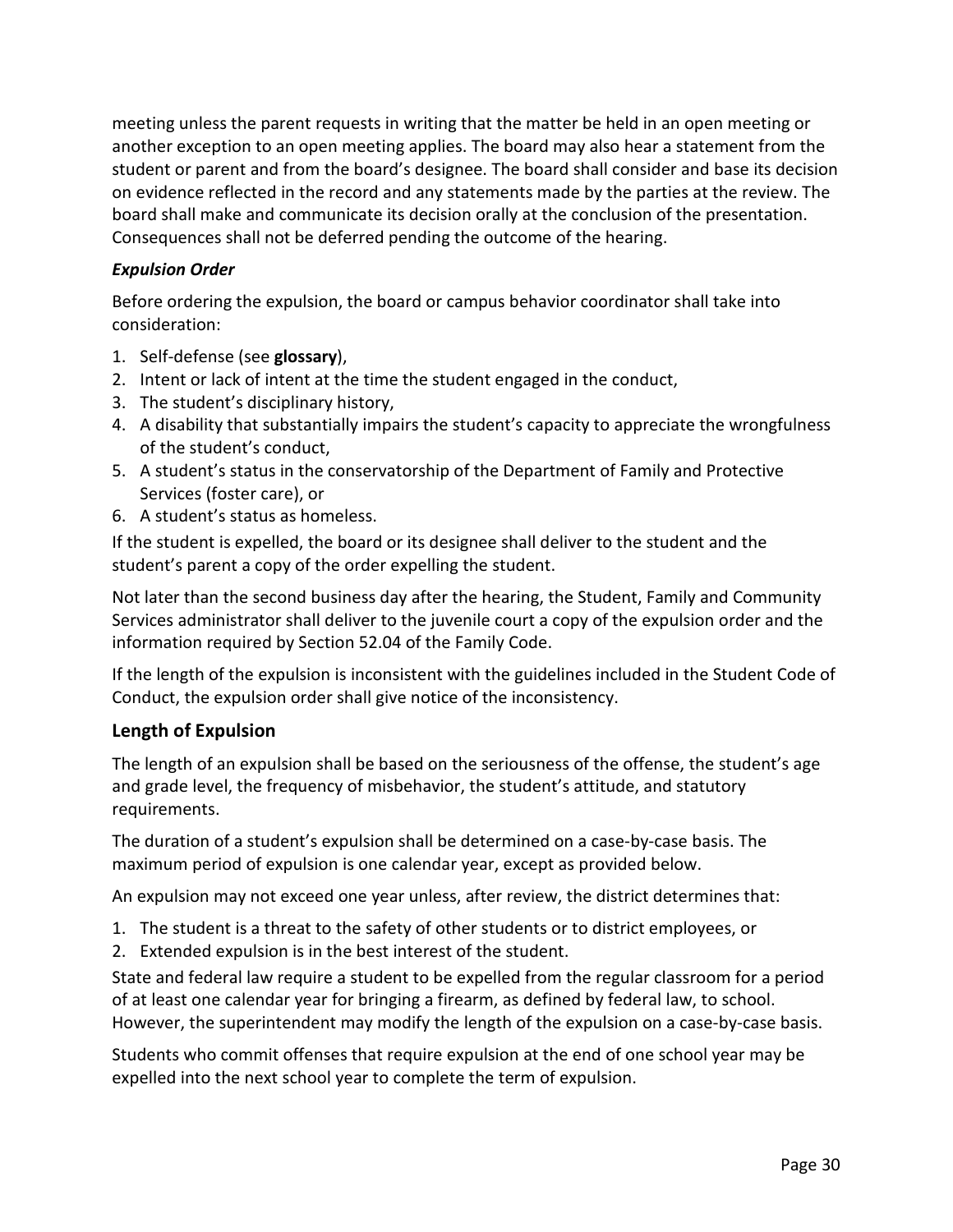# <span id="page-34-0"></span>**Withdrawal During Process**

When a student has violated the district's Code in a way that requires or permits expulsion from the district and the student withdraws from the district before the expulsion hearing takes place, the district may conduct the hearing after sending written notice to the parent and student.

If the student then re-enrolls in the district during the same or subsequent school year, the district may enforce the expulsion order at that time, less any expulsion period that has been served by the student during enrollment in another district.

If the campus behavior coordinator or the board fails to issue an expulsion order after the student withdraws, the next district in which the student enrolls may complete the proceedings.

#### <span id="page-34-1"></span>**Additional Misconduct**

If during the expulsion, the student engages in additional conduct for which placement in a DAEP or expulsion is required or permitted, additional proceedings may be conducted, and the campus behavior coordinator or the board may issue an additional disciplinary order as a result of those proceedings.

# <span id="page-34-2"></span>**Restrictions During Expulsion**

Expelled students are prohibited from being on school grounds or attending school-sponsored or school-related activities during the period of expulsion.

No district academic credit shall be earned for work missed during the period of expulsion unless the student is enrolled in a JJAEP or another district-approved program.

# <span id="page-34-3"></span>**Newly Enrolled Students**

The district shall decide on a case-by-case basis the placement of a student who is subject to an expulsion order from another district or an open-enrollment charter school upon enrollment in the district.

If a student expelled in another state enrolls in the district, the district may continue the expulsion under the terms of the expulsion order, may place the student in a DAEP for the period specified in the order, or may allow the student to attend regular classes if:

- 1. The out-of-state district provides the district with a copy of the expulsion order, and
- 2. The offense resulting in the expulsion is also an expellable offense in the district in which the student is enrolling.

If a student is expelled by a district in another state for a period that exceeds one year and the district continues the expulsion or places the student in a DAEP, the district shall reduce the period of the expulsion or DAEP placement so that the entire period does not exceed one year, unless after a review it is determined that:

- 1. The student is a threat to the safety of other students or district employees, or
- 2. Extended placement is in the best interest of the student.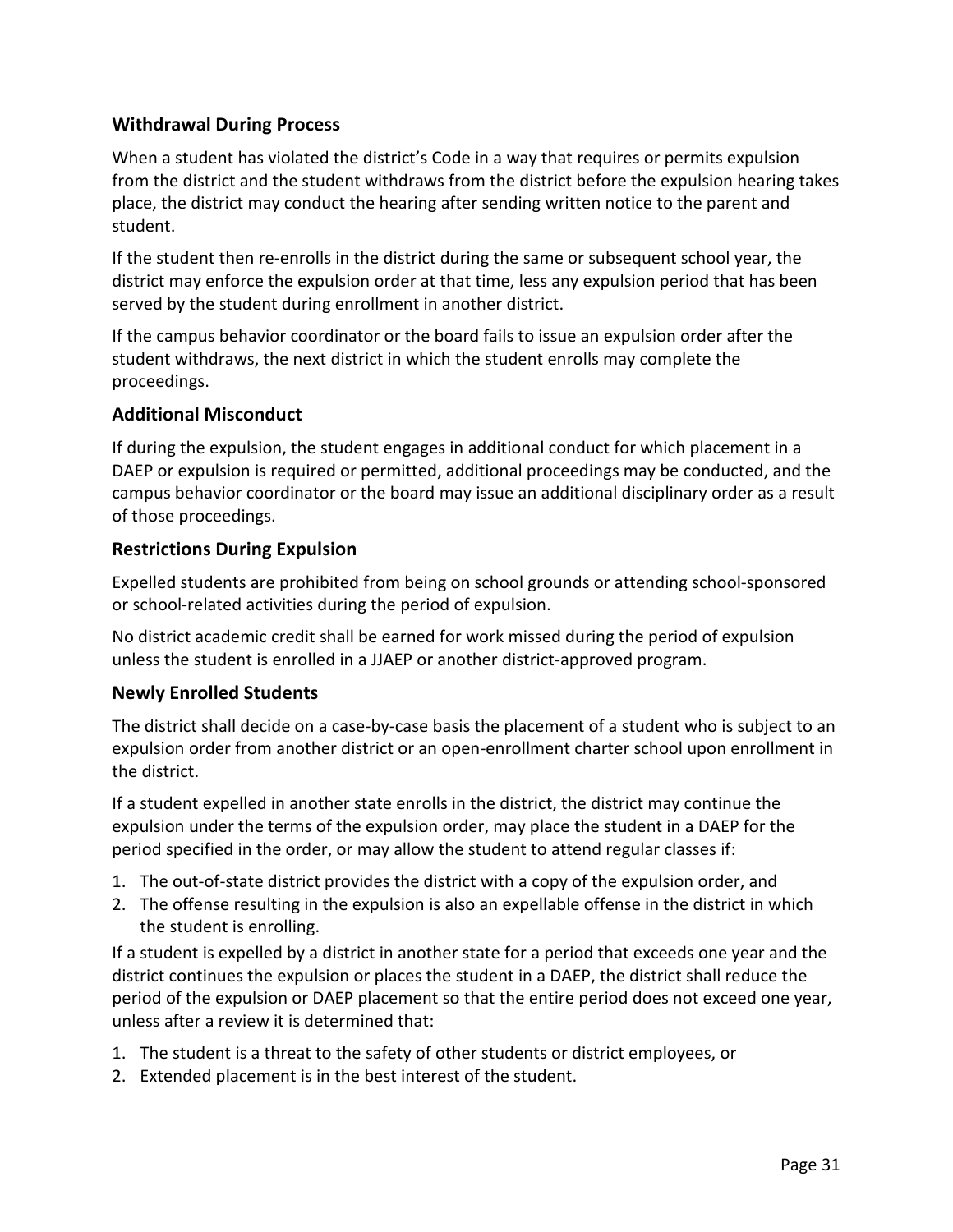# <span id="page-35-0"></span>**Emergency Expulsion Procedures**

When an emergency expulsion is necessary to protect persons or property from imminent harm, the student shall be given verbal notice of the reason for the action. Within ten days after the date of the emergency expulsion, the student shall be given appropriate due process required for a student facing expulsion.

#### <span id="page-35-1"></span>**DAEP Placement of Expelled Students**

The district may provide educational services to any expelled student in a DAEP; however, educational services in the DAEP must be provided if the student is less than ten years of age.

#### <span id="page-35-2"></span>**Transition Services**

In accordance with law and district procedures, campus staff shall provide transition services for a student returning to the regular classroom from placement in an alternative education program, including a DAEP or JJAEP. See policies FOCA(LEGAL) and FODA(LEGAL) for more information.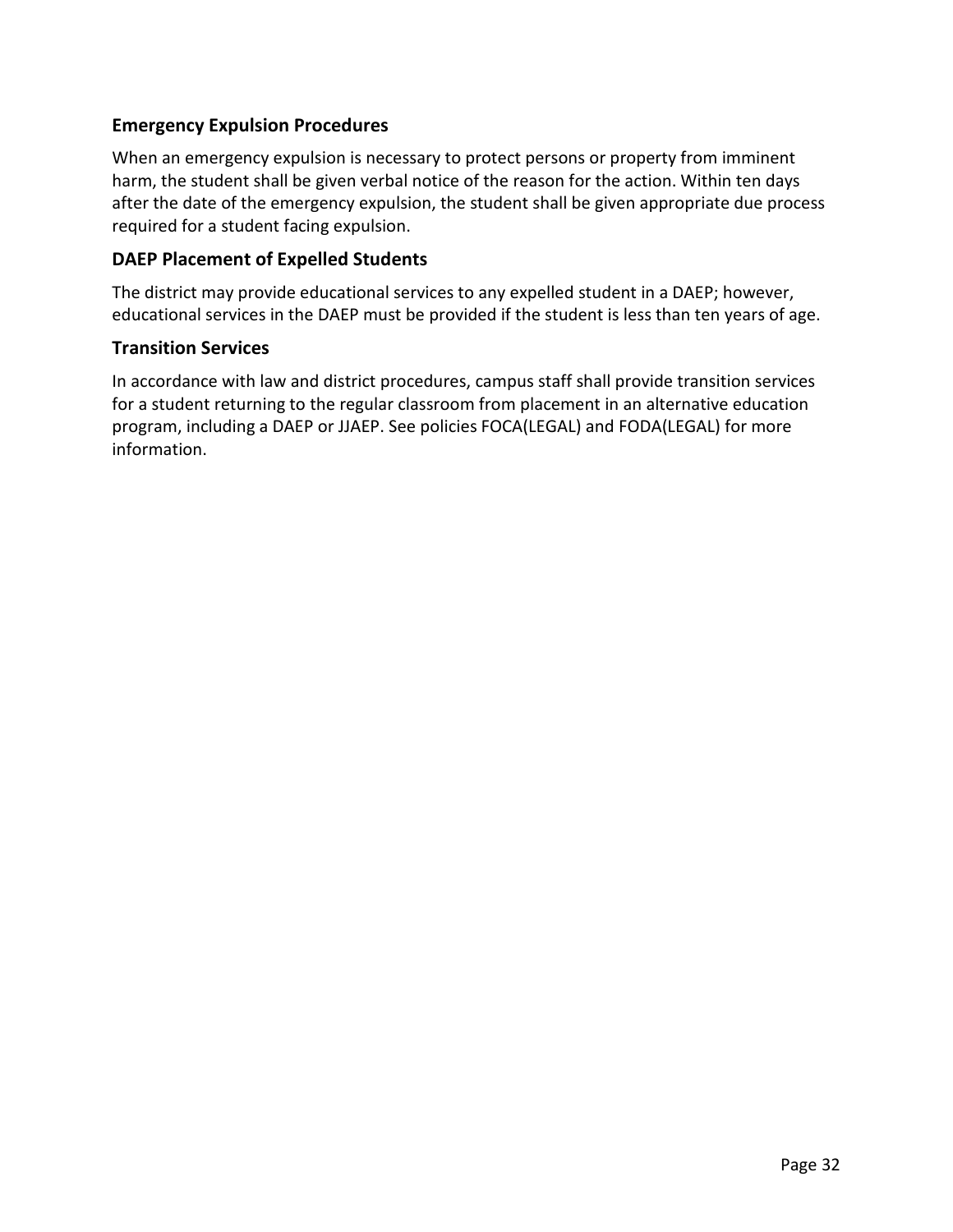# <span id="page-36-0"></span>**Glossary**

**Abuse** is improper or excessive use.

**Aggravated robbery** is defined in part by Penal Code 29.03(a) as when a person commits robbery and:

- 1. Causes serious bodily injury to another;
- 2. Uses or exhibits a deadly weapon; or
- 3. Causes bodily injury to another person or threatens or places another person in fear of imminent bodily injury or death, if the other person is:
	- a) 65 years of age or older, or
	- b) A disabled person.

**Armor-piercing ammunition** is defined by Penal Code 46.01 as handgun ammunition used in pistols and revolvers and designed primarily for the purpose of penetrating metal or body armor.

**Arson** is defined in part by Penal Code 28.02 as:

- 1. A crime that involves starting a fire or causing an explosion with intent to destroy or damage:
	- a) Any vegetation, fence, or structure on open-space land; or
	- b) Any building, habitation, or vehicle:
		- 1) Knowing that it is within the limits of an incorporated city or town,
		- 2) Knowing that it is insured against damage or destruction,
		- 3) Knowing that it is subject to a mortgage or other security interest,
		- 4) Knowing that it is located on property belonging to another,
		- 5) Knowing that it has located within it property belonging to another, or
		- 6) When the person starting the fire is reckless about whether the burning or explosion will endanger the life of some individual or the safety of the property of another.
- 2. A crime that involves recklessly starting a fire or causing an explosion while manufacturing or attempting to manufacture a controlled substance and the fire or explosion damages any building, habitation, or vehicle; or
- 3. A crime that involves intentionally starting a fire or causing an explosion and in so doing:
	- a) Recklessly damages or destroys a building belonging to another, or
	- b) Recklessly causes another person to suffer bodily injury or death.

**Assault** is defined in part by Penal Code §22.01(a)(1) as intentionally, knowingly, or recklessly causing bodily injury to another; §22.01(a)(2) as intentionally or knowingly threatening another with imminent bodily injury; and §22.01(a)(3) as intentionally or knowingly causing physical contact with another that can reasonably be regarded as offensive or provocative.

**Breach of computer security** includes knowingly accessing a computer, computer network, or computer system without the effective consent of the owner as defined in Penal Code 33.02, if the conduct involves accessing a computer, computer network, or computer system owned by or operated on behalf of a school district; and the student knowingly alters, damages, or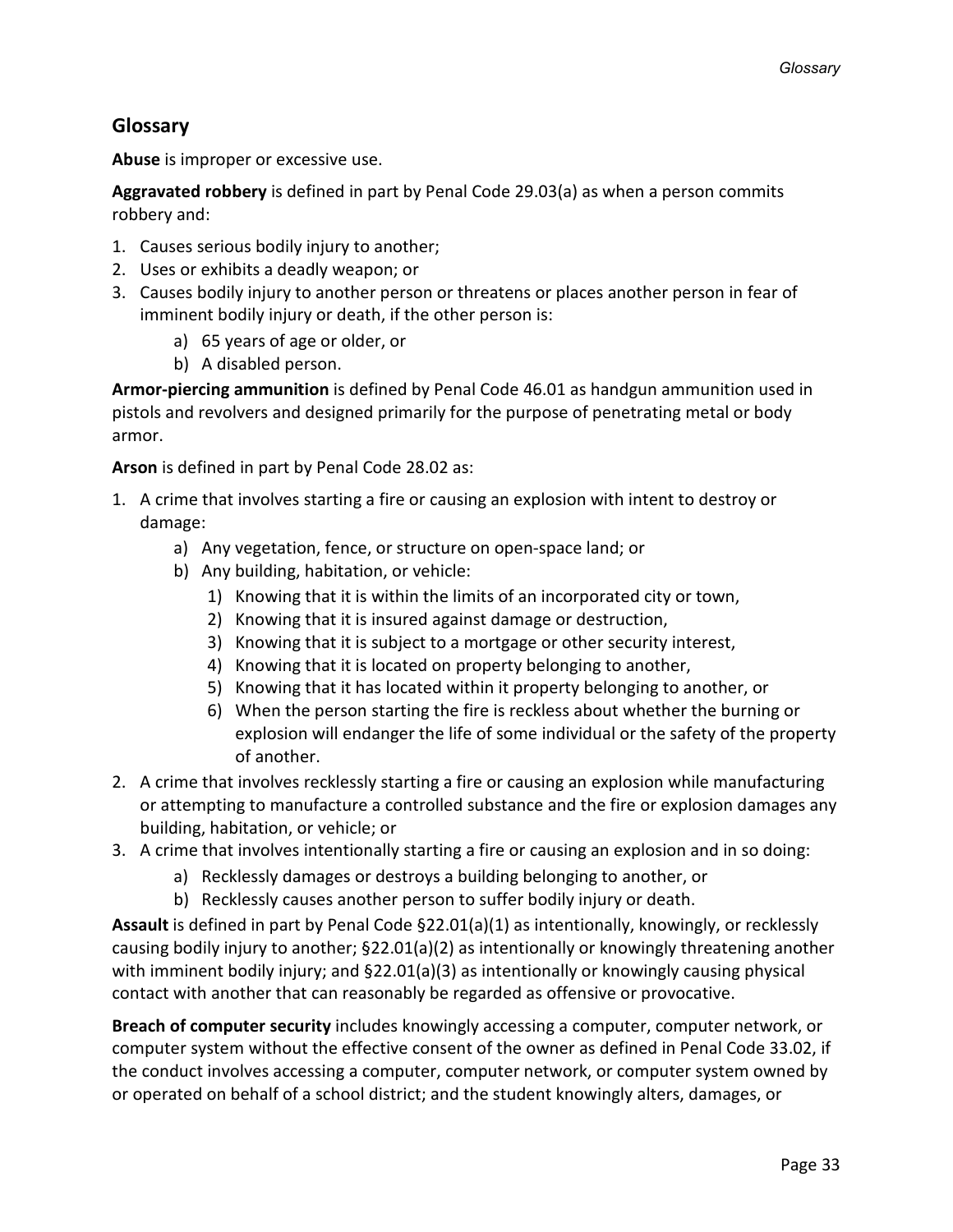deletes school district property or information; or commits a breach of any other computer, computer network, or computer system.

**Bullying** is defined in Section 37.0832 of the Education Code as a single significant act or a pattern of acts by one or more students directed at another student that exploits an imbalance of power and involves engaging in written or verbal expression, expression through electronic means, or physical conduct that:

- 1. Has the effect or will have the effect of physically harming a student, damaging a student's property, or placing a student in reasonable fear of harm to the student's person or of damage to the student's property;
- 2. Is sufficiently severe, persistent, or pervasive enough that the action or threat creates an intimidating, threatening, or abusive educational environment for a student;
- 3. Materially and substantially disrupts the educational process or the orderly operation of a classroom or school; or
- 4. Infringes on the rights of the victim at school.

Bullying includes cyberbullying. (See below) This state law on bullying prevention applies to:

- 1. Bullying that occurs on or is delivered to school property or to the site of a schoolsponsored or school-related activity on or off school property;
- 2. Bullying that occurs on a publicly or privately owned school bus or vehicle being used for transportation of students to or from school or a school-sponsored or school-related activity; and
- 3. Cyberbullying that occurs off school property or outside of a school-sponsored or schoolrelated activity if the cyberbullying interferes with a student's educational opportunities or substantially disrupts the orderly operation of a classroom, school, or school-sponsored or school-related activity.

**Chemical dispensing device** is defined by Penal Code 46.01 as a device designed, made, or adapted for the purpose of dispensing a substance capable of causing an adverse psychological or physiological effect on a human being. A small chemical dispenser sold commercially for personal protection is not in this category.

**Club** is defined by Penal Code 46.01 as an instrument specially designed, made, or adapted for the purpose of inflicting serious bodily injury or death. A blackjack, nightstick, mace, and tomahawk are in the same category.

**Controlled substance** means a substance, including a drug, an adulterant, and a dilutant, listed in Schedules I through V or Penalty Group 1, 1-A, 1-B, 2, 2-A, 3, or 4 of the Texas Controlled Substances Act. The term includes the aggregate weight of any mixture, solution, or other substance containing a controlled substance. The term does not include hemp, as defined by Agriculture Code 121.001, or the tetrahydrocannabinols (THC) in hemp.

**Criminal street gang** is defined by Penal Code 71.01 as three or more persons having a common identifying sign or symbol or an identifiable leadership who continuously or regularly associate in the commission of criminal activities.

**Cyberbullying** is defined by Section 37.0832 of the Education Code as bullying that is done through the use of any electronic communication device, including through the use of a cellular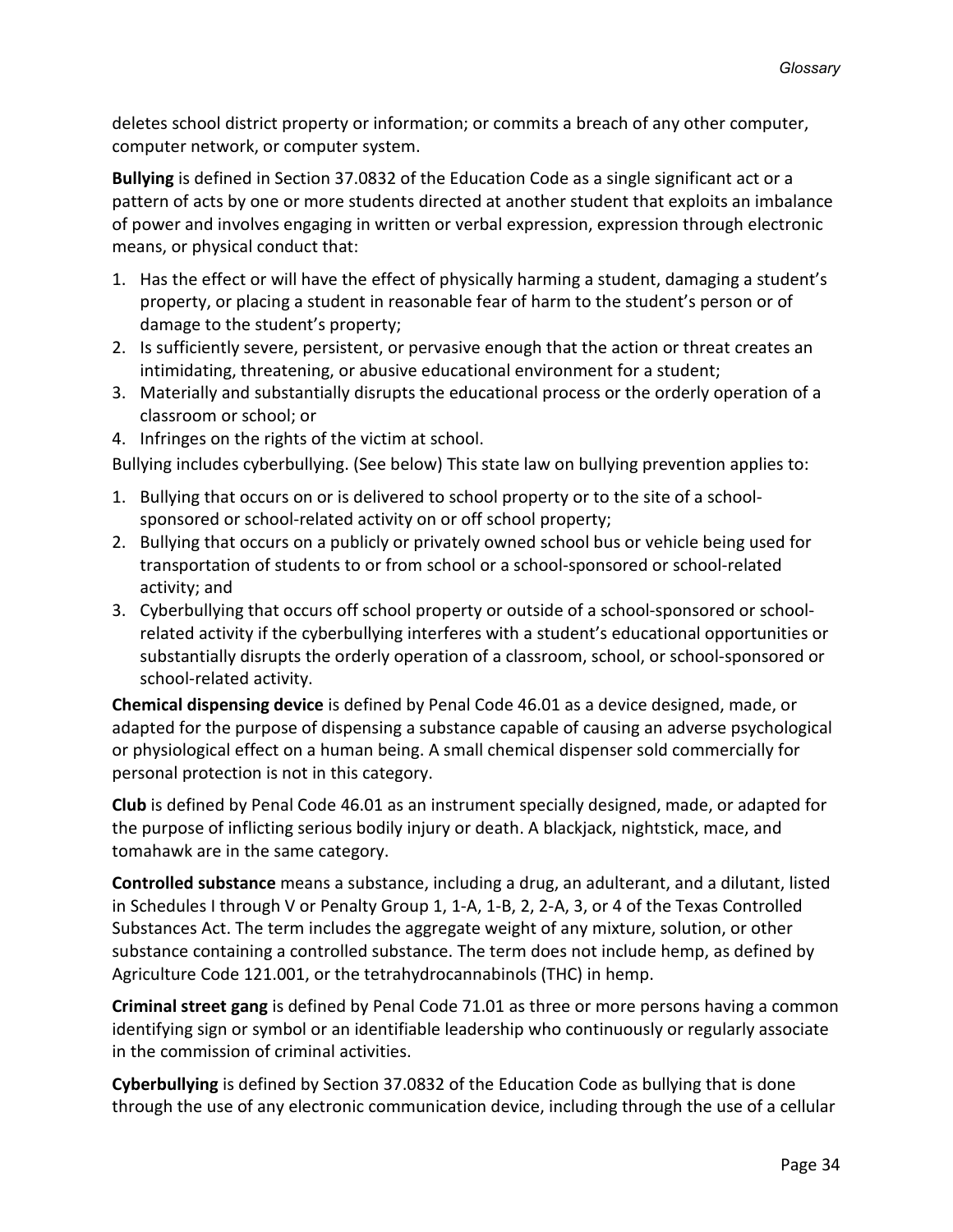or other type of telephone, a computer, a camera, electronic mail, instant messaging, text messaging, a social media application, an internet website, or any other internet-based communication tool.

**Dangerous drug** is defined by Health and Safety Code 483.001 as a device or a drug that is unsafe for self-medication and that is not included in Schedules I through V or Penalty Groups 1 through 4 of the Texas Controlled Substances Act. The term includes a device or drug that federal law prohibits dispensing without prescription or restricts to use by or on the order of a licensed veterinarian.

**Dating violence** occurs when a person in a current or past dating relationship uses physical, sexual, verbal, or emotional abuse to harm, threaten, intimidate, or control another person in the relationship. Dating violence also occurs when a person commits these acts against a person in a marriage or dating relationship with the individual who is or was once in a marriage or dating relationship with the person committing the offense, as defined by Section 71.0021 of the Family Code.

**Deadly conduct** under Penal Code 22.05 occurs when a person recklessly engages in conduct that places another in imminent danger of serious bodily injury, such as knowingly discharging a firearm in the direction of an individual, habitation, building, or vehicle.

**Deferred adjudication** is an alternative to seeking a conviction in court that may be offered to a juvenile for delinquent conduct or conduct indicating a need for supervision.

**Deferred prosecution** may be offered to a juvenile as an alternative to seeking a conviction in court for delinquent conduct or conduct indicating a need for supervision.

**Delinquent conduct** is conduct that violates either state or federal law and is punishable by imprisonment or confinement in jail. It includes conduct that violates certain juvenile court orders, including probation orders, but does not include violations of traffic laws.

**Discretionary** means that something is left to or regulated by a local decision maker.

**E-cigarette** means an electronic cigarette or any other device that simulates smoking by using a mechanical heating element, battery, or electronic circuit to deliver nicotine or other substances to the individual inhaling from the device or a consumable liquid solution or other material aerosolized or vaporized during the use of an electronic cigarette or other device described by this provision. The term includes any device that is manufactured, distributed, or sold as an e-cigarette, e-cigar, or e-pipe or under another product name or description and a component, part, or accessory for the device, regardless of whether the component, part, or accessory is sold separately from the device.

**Explosive weapon** is defined by Penal Code 46.01 as any explosive or incendiary bomb, grenade, rocket, or mine and its delivery mechanism that is designed, made, or adapted for the purpose of inflicting serious bodily injury, death, or substantial property damage, or for the principal purpose of causing such a loud report as to cause undue public alarm or terror.

**False alarm or report** under Penal Code 42.06 occurs when a person knowingly initiates, communicates, or circulates a report of a present, past, or future bombing, fire, offense, or other emergency that he or she knows is false or baseless and that would ordinarily: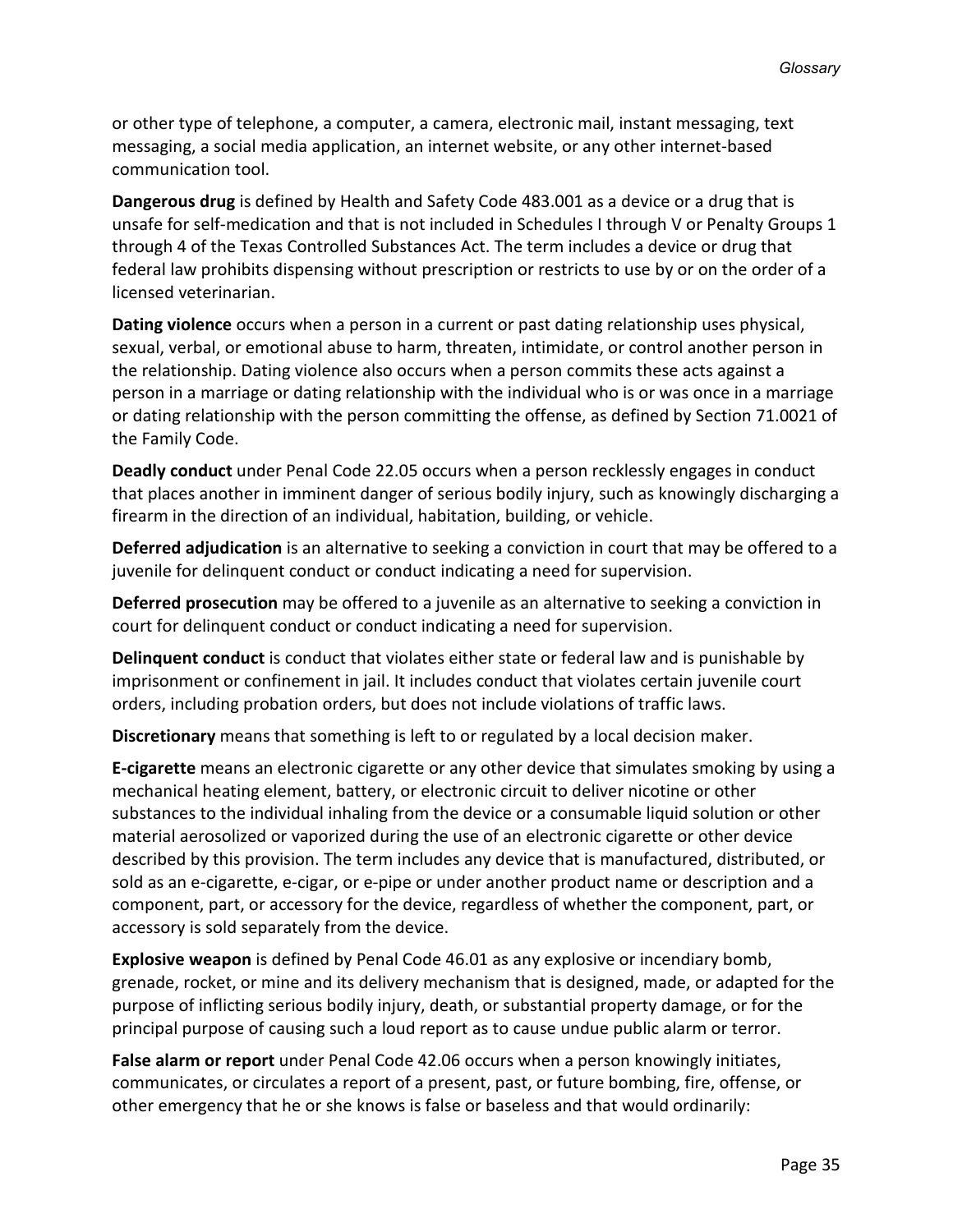- 1. Cause action by an official or volunteer agency organized to deal with emergencies;
- 2. Place a person in fear of imminent serious bodily injury; or
- 3. Prevent or interrupt the occupation of a building, room, or place of assembly.

**Firearm** is defined by federal law (18 U.S.C. 921(a)) as:

- 1. Any weapon (including a starter gun) that will, is designed to, or may readily be converted to expel a projectile by the action of an explosive;
- 2. The frame or receiver of any such weapon;
- 3. Any firearm muffler or firearm silencer, defined as any device for silencing, muffling, or diminishing the report of a portable firearm; or
- 4. Any destructive device, such as any explosive, incendiary or poison gas bomb, or grenade. Such term does not include an antique firearm.

**Graffiti** includes markings with paint, an indelible pen or marker, or an etching or engraving device on tangible property without the effective consent of the owner. The markings may include inscriptions, slogans, drawings, or paintings.

**Handgun** is defined by Penal Code 46.01 as any firearm that is designed, made, or adapted to be fired with one hand.

#### **Harassment** includes:

- 1. Conduct that meets the definition established in district policies DIA(LOCAL) and FFH(LOCAL);
- 2. Conduct that threatens to cause harm or bodily injury to another person, including a district student, employee, board member, or volunteer; is sexually intimidating; causes physical damage to the property of another student; subjects another student to physical confinement or restraint; or maliciously and substantially harms another student's physical or emotional health or safety, as defined in Section 37.001(b)(2) of the Education Code; or
- 3. Conduct that is punishable as a crime under Penal Code 42.07, including the following types of conduct if carried out with the intent to harass, annoy, alarm, abuse, torment, or embarrass another:
	- a) Initiating communication and, in the course of the communication, making a comment, request, suggestion, or proposal that is obscene, as defined by law;
	- b) Threatening, in a manner reasonably likely to alarm the person receiving the threat, to inflict bodily injury on the person or to commit a felony against the person, a member of the person's family or household, or the person's property;
	- c) Conveying, in a manner reasonably likely to alarm the person receiving the report, a false report, which is known by the conveyor to be false, that another person has suffered death or serious bodily injury;
	- d) Sending repeated electronic communications in a manner reasonably likely to harass, annoy, alarm, abuse, torment, embarrass, or offend another and
	- e) Publishing on an internet website, including a social media platform, repeated electronic communication in a manner reasonably likely to case emotional distress, abuse, or torment to another person, unless the communications are made in connection with a matter of public concern, as defined by law.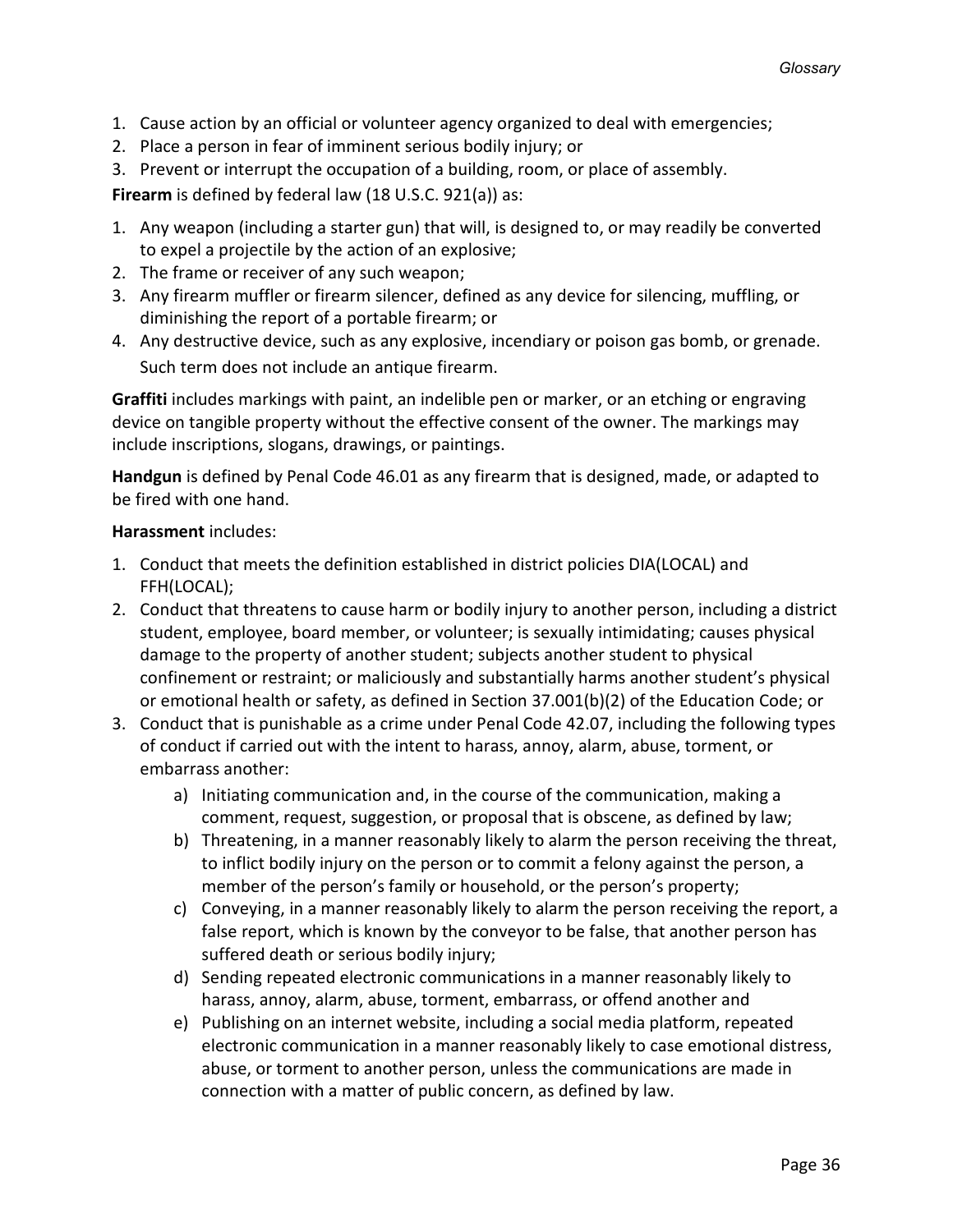**Hazing** is defined by Section 37.151 of the Education Code as an intentional, knowing, or reckless act, on or off campus, by one person alone or acting with others, directed against a student for the purpose of pledging, initiation into, affiliation with, holding office in, or maintaining membership in a student organization if the act meets the elements in Education Code 37.151, including:

- 1. Any type of physical brutality;
- 2. An activity that subjects the student to an unreasonable risk of harm or that adversely affects the student's mental or physical health, such as sleep deprivation, exposure to the elements, confinement to small spaces, calisthenics, or consumption of food, liquids, drugs, or other substances;
- 3. An activity that induces, causes, or requires the student to perform a duty or task that violates the Penal Code; and
- 4. Coercing a student to consume a drug or alcoholic beverage in an amount that would lead a reasonable person to believe the student is intoxicated.

**Hit list** is defined in Section 37.001(b)(3) of the Education Code as a list of people targeted to be harmed, using a firearm, a knife, or any other object to be used with intent to cause bodily harm.

**Improvised explosive device** is defined by Penal Code 46.01 as a completed and operational bomb designed to cause serious bodily injury, death, or substantial property damage that is fabricated in an improvised manner using nonmilitary components.

**Indecent exposure** is defined by Penal Code 21.08 as an offense that occurs when a person exposes the person's anus or any part of the person's genitals with intent to arouse or gratify the sexual desire of any person, and is reckless about whether another is present who will be offended or alarmed by the act.

**Intimate visual material** is defined by Civil Practices and Remedies Code 98B.001 and Penal Code 21.16 as visual material that depicts a person with the person's intimate parts exposed or engaged in sexual conduct. "Visual material" means any film, photograph, video tape, negative, or slide of any photographic reproduction or any other physical medium that allows an image to be displayed on a computer or other video screen and any image transmitted to a computer or other video screen.

**Location-restricted knife** is defined by Penal Code 46.01 as a knife with a blade over five and one-half inches.

**Knuckles** means any instrument consisting of finger rings or guards made of a hard substance and designed or adapted for inflicting serious bodily injury or death by striking a person with a fist enclosed in the knuckles.

**Look-alike weapon** means an item that resembles a weapon but is not intended to be used to cause serious bodily injury.

**Machine gun** as defined by Penal Code 46.01 is any firearm that is capable of shooting more than two shots automatically, without manual reloading, by a single function of the trigger.

**Mandatory** means that something is obligatory or required because of an authority.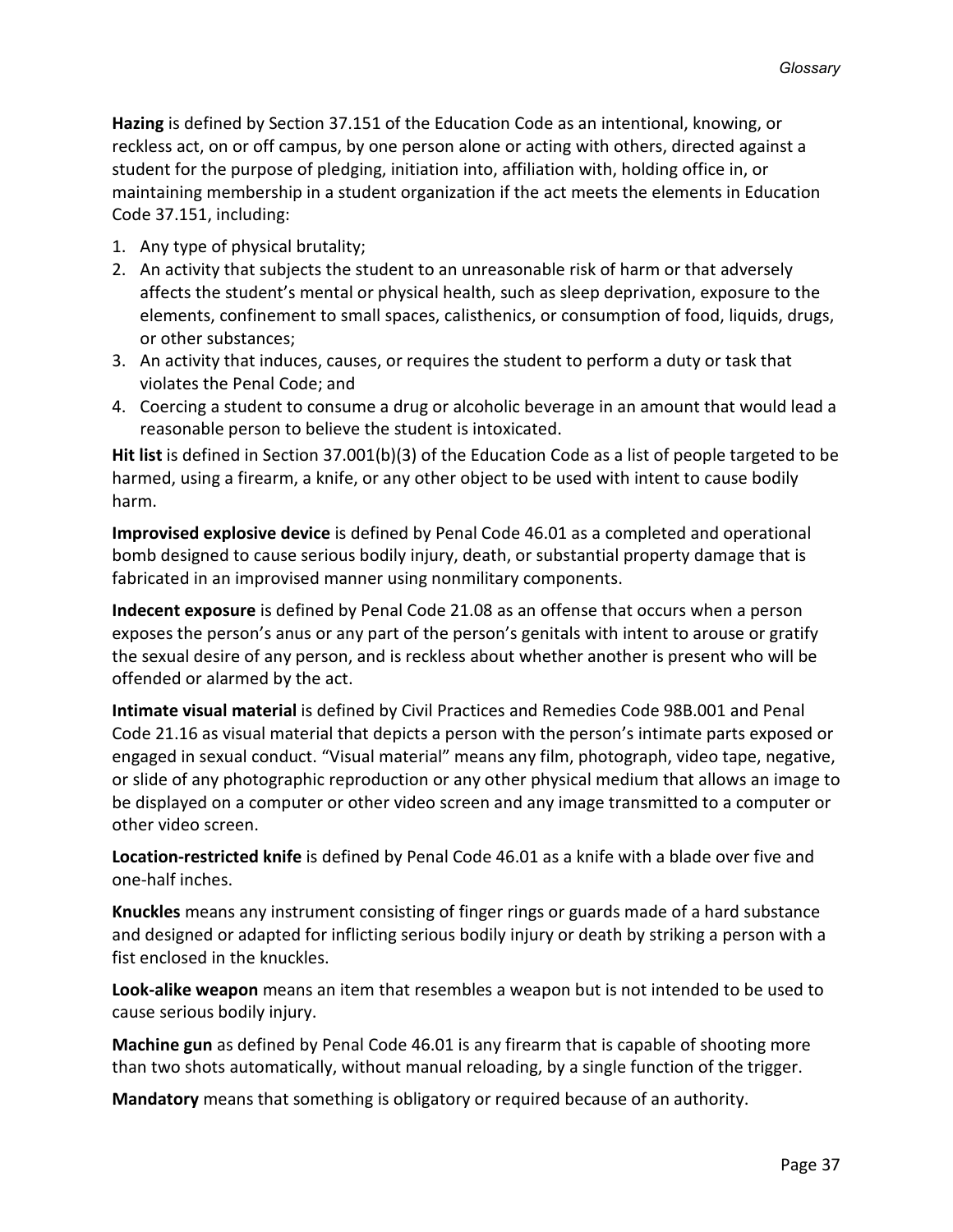**Paraphernalia** are devices that can be used for inhaling, ingesting, injecting, or otherwise introducing a controlled substance into a human body.

**Possession** means to have an item on one's person or in one's personal property, including, but not limited to, clothing, purse, or backpack; a private vehicle used for transportation to or from school or school-related activities, including, but not limited, to an automobile, truck, motorcycle, or bicycle; telecommunications or electronic devices; or any school property used by the student, including, but not limited to, a locker or desk.

#### **Prohibited weapon** under Penal Code 46.05(a) means:

- 1. The following items unless registered with the U.S. Bureau of Alcohol, Tobacco, Firearms, and Explosives or otherwise not subject to that registration requirement or unless the item is classified as a curio or relic by the U.S. Department of Justice:
	- a) An explosive weapon;
	- b) A machine gun;
	- c) A short-barrel firearm;
- 2. Armor-piercing ammunition;
- 3. A chemical dispensing device;
- 4. A zip gun;
- 5. A tire deflation device; or
- 6. An improvised explosive device.

**Public Lewdness** is defined by Penal Code 21.07 as an offense that occurs when a person knowingly engages in an act of sexual intercourse, deviate sexual intercourse, or sexual contact in a public place or, if not in a public place, is reckless about whether another is present who will be offended or alarmed by the act.

**Public school fraternity, sorority, secret society, or gang** means an organization composed wholly or in part of students that seeks to perpetuate itself by taking additional members from the students enrolled in school based on a decision of its membership rather than on the free choice of a qualified student. Educational organizations listed in Section 37.121(d) of the Education Code are excepted from this definition.

**Reasonable belief** is that which an ordinary person of average intelligence and sound mind would believe. Chapter 37 requires certain disciplinary decisions when the superintendent or designee has a reasonable belief that a student engaged in conduct punishable as a felony offense. In forming such a reasonable belief, the superintendent or designee may use all available information, including the notice of a student's arrest under Article 15.27 of the Code of Criminal Procedure.

**Self-defense** is the use of force against another to the degree a person reasonably believes the force is immediately necessary to protect himself or herself.

#### **Serious misbehavior means**:

- 1. Deliberate violent behavior that poses a direct threat to the health or safety of others;
- 2. Extortion, meaning the gaining of money or other property by force or threat;
- 3. Conduct that constitutes coercion, as defined by Section 1.07, Penal Code; or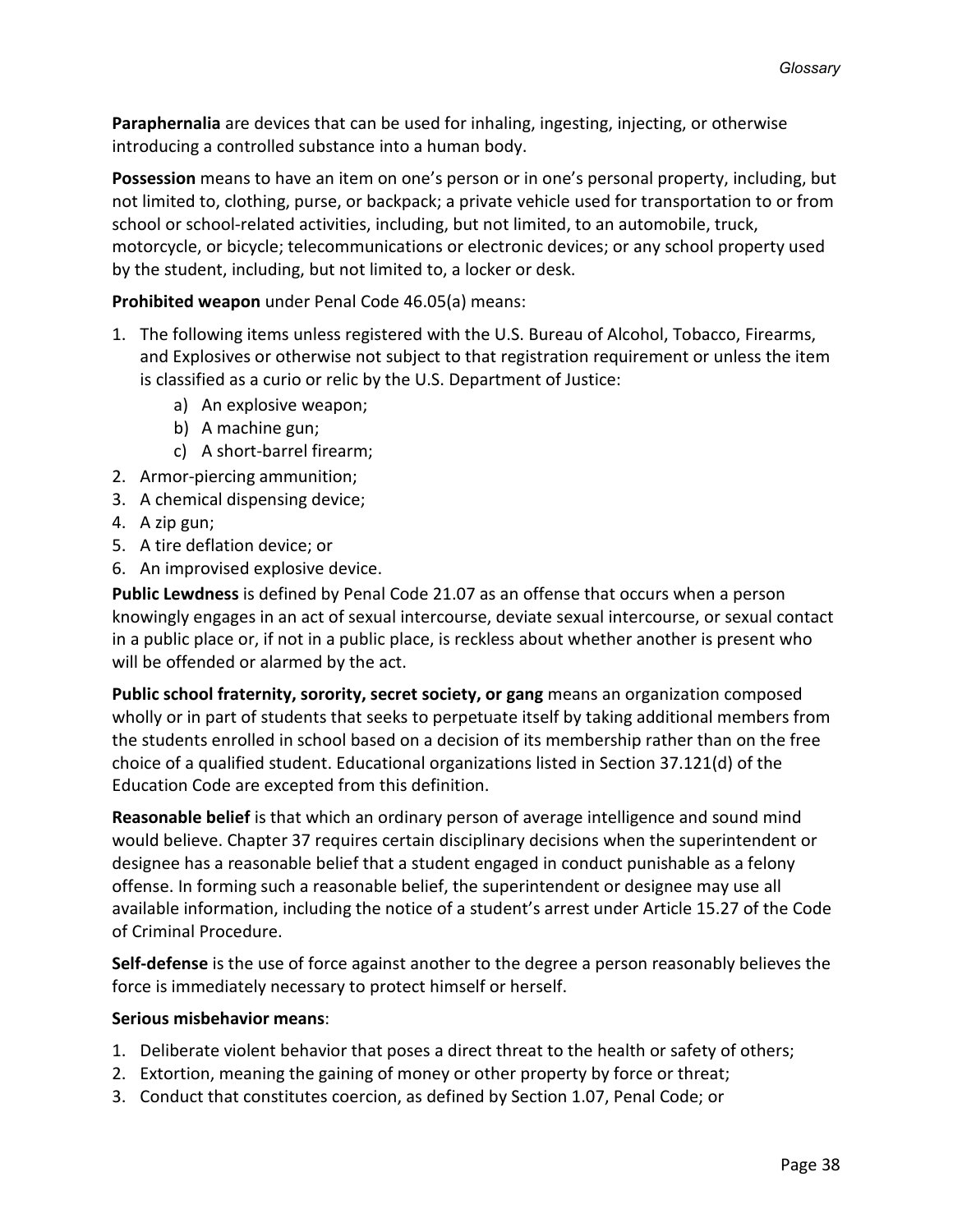- 4. Conduct that constitutes the offense of:
	- a) Public lewdness under Penal Code 21.07;
	- b) Indecent exposure under Penal Code 21.08;
	- c) Criminal mischief under Penal Code 28.03;
	- d) Hazing under Education Code 37.152; or
	- e) Harassment under Penal Code 42.07(a)(1) of a student or district employee.

**Serious or persistent misbehavior** includes, but is not limited to:

- Behavior that is grounds for permissible expulsion or mandatory DAEP placement.
- Behavior identified by the district as grounds for discretionary DAEP placement.
- Actions or demonstrations that substantially disrupt or materially interfere with school activities.
- Refusal to attempt or complete school work as assigned.
- Insubordination.
- Profanity, vulgar language, or obscene gestures.
- Leaving school grounds without permission.
- Falsification of records, passes, or other school-related documents.
- Refusal to accept discipline assigned by the teacher or principal.

**Short-barrel firearm** is defined by Penal Code 46.01 as a rifle with a barrel length of less than 16 inches or a shotgun with a barrel length of less than 18 inches, or any weapon made from a rifle or shotgun that, as altered, has an overall length of less than 26 inches.

**Terroristic threat** is defined by Penal Code 22.07 as a threat of violence to any person or property with intent to:

- 1. Cause a reaction of any type by an official or volunteer agency organized to deal with emergencies;
- 2. Place any person in fear of imminent serious bodily injury;
- 3. Prevent or interrupt the occupation or use of a building; room, place of assembly, or place to which the public has access; place of employment or occupation; aircraft, automobile, or other form of conveyance; or other public place;
- 4. Cause impairment or interruption of public communications; public transportation; public water, gas, or power supply; or other public service;
- 5. Place the public or a substantial group of the public in fear of serious bodily injury; or
- 6. Influence the conduct or activities of a branch or agency of the federal government, the state, or a political subdivision of the state (including the district).

**Tire deflation device** is defined in part by Penal Code 46.01 as a device, including a caltrop or spike strip, that, when driven over, impedes or stops the movement of a wheeled vehicle by puncturing one or more of the vehicle's tires.

**Title 5 felonies** are those crimes listed in Title 5 of the Penal Code that typically involve injury to a person and may include:

• Murder, manslaughter, or homicide under Sections 19.02, – .05;